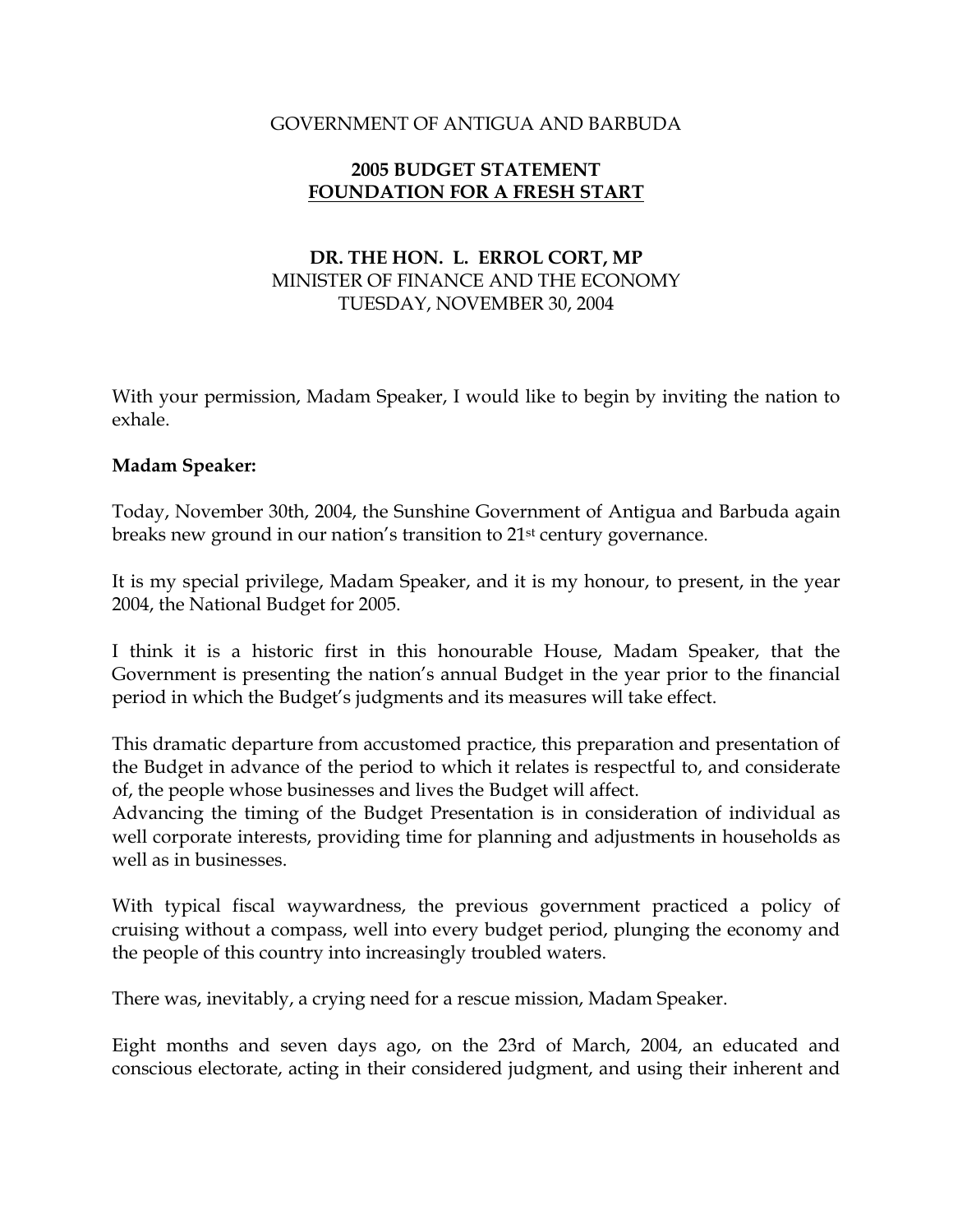unfailing common sense, overwhelmingly placed their faith and future in Government in the Sunshine.

The good people of Antigua and Barbuda turned to the United Progressive Party to rescue our nation from the road to ruin, from the continuing corrosion of corruption, and from the arrogance and incompetence of the ALP regime.

The long embedded regime had become glaringly dysfunctional and lacked any perceivable capacity to take this nation into a transition to 21st century governance.

The Antiguan and Barbudan people had long been desperately yearning for rescue from their years of mounting misery at the hands of a decaying dynasty.

The people of Antigua and Barbuda understood on March 23rd, as they understand now, that the bitter harvest that so many of the less fortunate in our society are reaping today, was sown by the seeds of greed and corruption and wanton waste that defined government in this country over the years.

We now face formidable challenges in restructuring and giving our economy a fresh start and in coping with shocks and uncertainties in our external environment.

Let me outline a scenario that will be familiar to everyone, Madam Speaker:

*Ribbon-cutting ceremonies marking the opening of investment projects such as roads, power plants, ports, airports, schools and hospitals are many a politician's dream.* 

*These occasions present splendid photo opportunities, while the very act of cutting the ribbon seems to identify the shear-wielding politician as a contributor to the future growth of the economy.* 

*In some countries, however, corrupt politicians appear to choose investment projects, not on the basis of their intrinsic economic worth, but on the opportunity for bribes and kickbacks these projects present.* 

*Such corruption increases the number of capital projects undertaken and tends to enlarge their size and complexity.* 

*The result is that, paradoxically, some public investment can end up reducing a country's growth, because even though the share of public expenditure in gross domestic product may have risen, the average productivity of that investment has dropped.*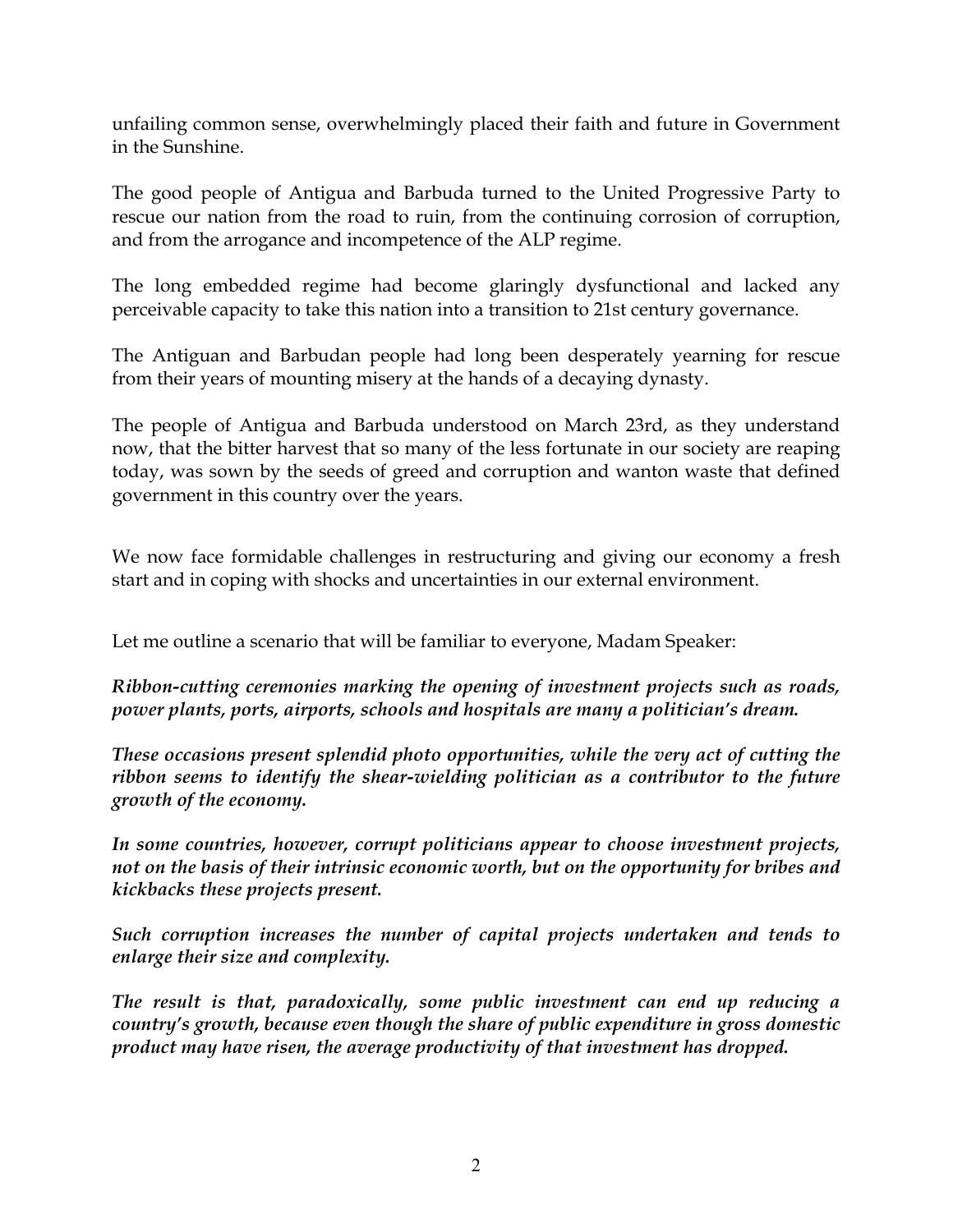*When corrupt politicians influence the approval of an investment project, the rate of return as calculated by cost-benefit analysis ceases to be the criterion for project selection.* 

*The process of approving an investment project can be an irresistible temptation for the unscrupulous.* 

In some of these cases, a strategically placed, high-level official can manipulate the *process to select a particular project.* 

*He can also tailor the specifications of the design to favour a particular enterprise by, for example, providing inside information to that enterprise at the time of the issuance of the tender.* 

*Corruption can reduce government revenue if it contributes to tax evasion, improper tax exemptions or weak tax administration; and the diversion of funds from the maintenance of existing infrastructure and from social programs such as education and health.* 

### **Madam Speaker:**

This Honourable House, might, understandably, have thought that I had written the scenario I have just outlined.

That scenario might have seemed a precise fit to such controversial public investment projects as the former Royal Antiguan Hotel; Heritage Quay; the Vendors Market; and the Mount St. John Medical Centre.

Those notorious excesses of the former government are indeed prime examples of public investment projects serving as conduits for personal gain for unscrupulous public officials and their accomplices in private enterprise.

The scenario fits Madam Speaker, but I do not claim authorship.

The references to the manipulation of public capital investment projects that I have just presented are, in fact, taken directly from the IMF publication titled *"Roads to Nowhere: How Corruption in Public Investment Hurts Growth".*

That thesis was co-authored by Dr. Vito Tanzi, Director of the Fiscal Affairs department of the International Monetary Fund and Dr. Hamid Davoodi, an economist in the same department.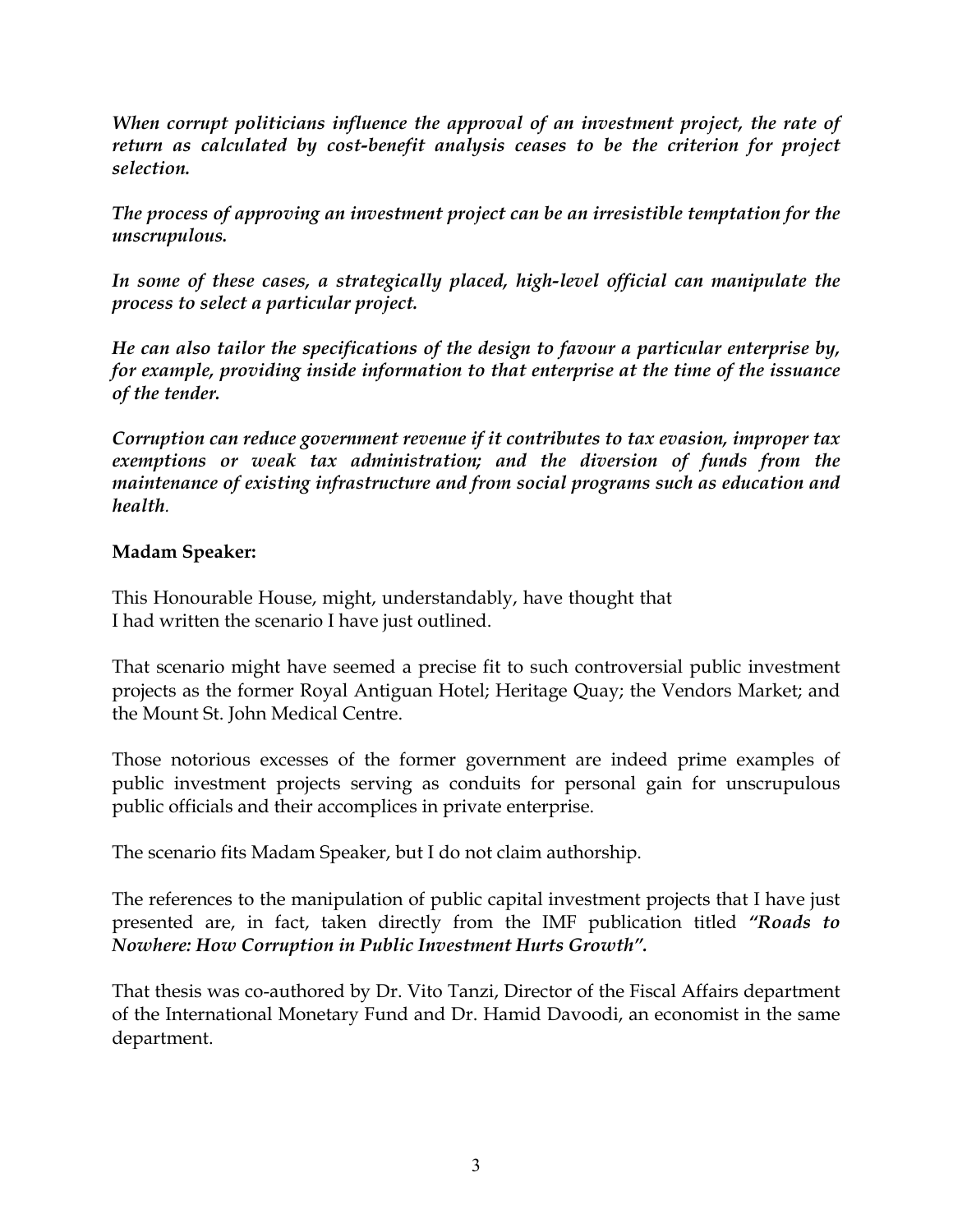*"Roads to Nowhere: How Corruption in Public Investment Hurts Growth"* was drawn from an IMF Working Paper captioned, *"Corruption, Public Investment and Growth"* and published in 1988 in an IMF series on economic issues.

The International Monetary fund published that scenario examining corruption in public sector investment projects 16 years ago, Madam Speaker.

The relevance to Antigua and Barbuda over the last couple of decades is quite striking.

15 days ago, the International Monetary Fund published a scenario specific to Antigua and Barbuda today, which was researched by executives of the IMF.

The IMF released that scenario, specific to Antigua and Barbuda today, on November 15th.

This new scenario is defined in an assessment of Antigua and Barbuda by two Directors at an IMF Executive Board Meeting on November 15, 2004.

I quote from this current IMF assessment of Antigua and Barbuda's economic circumstances and the options that these circumstances mandate for this country, Madam Speaker:

*"It is difficult to avoid the conclusion that the country's current economic difficulties have been largely self-inflicted.* 

*"As a small, open and shock-prone island economy constrained by a narrow economic base and limited capacity, Antigua and Barbuda's economic progress has additionally*  been challenged by a problem of governance, particularly in the sphere of fiscal *management.* 

*"It is clear that the policy missteps of the past have left the country with a legacy of difficult economic challenges.* 

*"Given the role which governance factors have played in constraining the performance of the economy, it is difficult to overestimate the importance of reforms in this critical area.* 

*"We are encouraged by the current authorities' determination to break decisively with the past and by the strong legislative and other actions recently taken to improve transparency, accountability and integrity across the board; including a code of conduct for Ministers.* 

*"The new administration in Antigua and Barbuda is making a strong and committed effort to confront the country's daunting economic challenges."*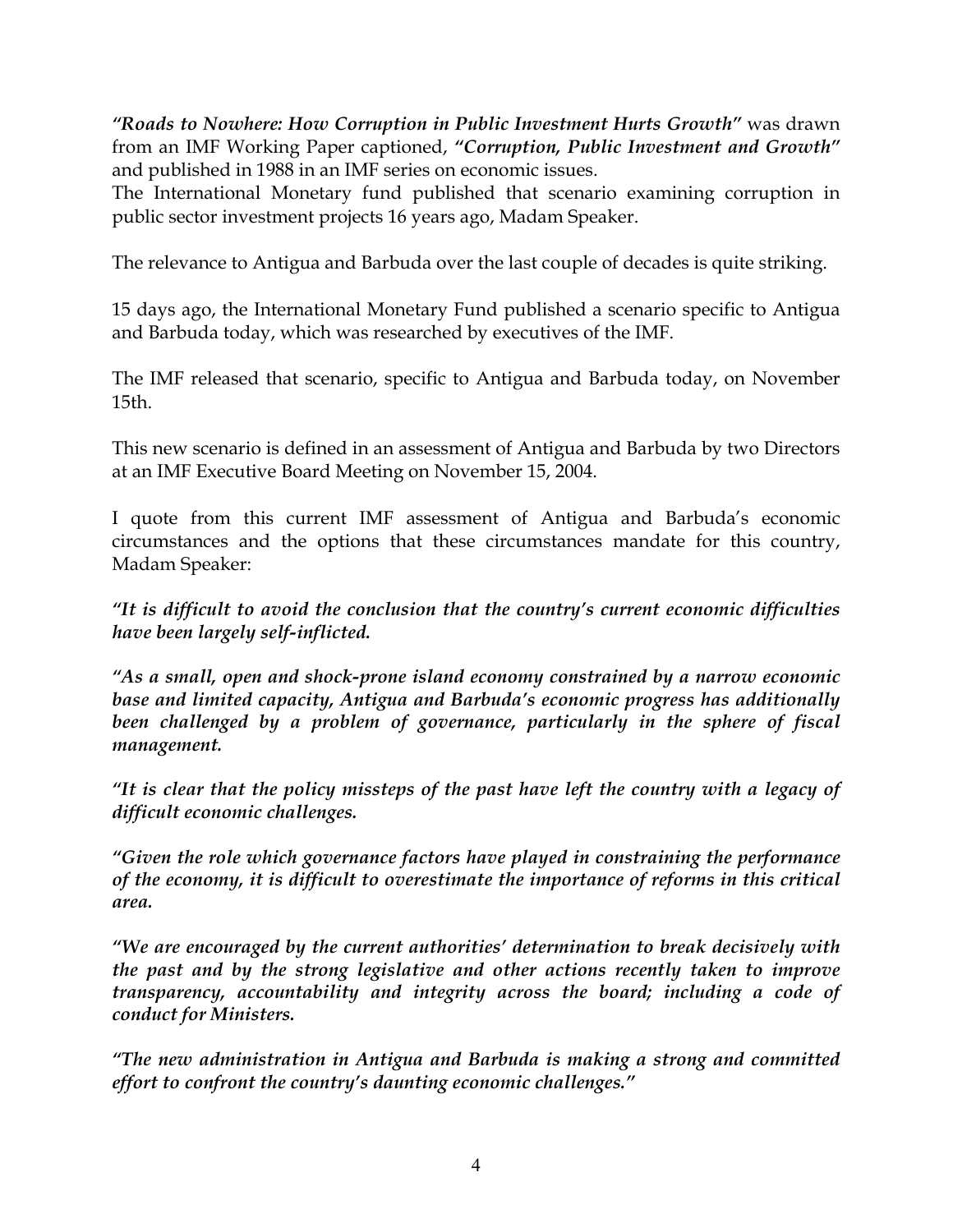End of the quotation.

There could hardly be a more objective, more penetrative, and more authoritative summary of where Antigua and Barbuda stands today and the enhanced regard with which the international community now views Antigua and Barbuda, Madam Speaker.

One of our most daunting challenges is the mountain of mounting debt that is the legacy of the previous administration.

On March 31st, 2003, in what has turned out to be, and certainly was destined to be his final Budget presentation in this or in any other Parliament, the former Member of Parliament for St. John's Rural East and then Prime Minister and Minister of Finance, confirmed that the public sector wage bill was some 74% of recurrent revenue.

This left 26%, just one point over one quarter of recurrent revenue, to fund the government's obligation to the Antiguan and Barbudan people.

After meeting the public sector wage bill, only 26% of recurrent revenue was available to maintain public infrastructure; to provide essential services to the population; to fund social programmes; and to meet the Government of Antigua and Barbuda's crippling debt obligations to our legion of creditors throughout the country, across the region and around the world.

Government revenue cannot support the current public service wage bill, Madam Speaker.

Nor can we arrest the continuing expansion of interest on arrears on the mountain of overdue debt generated by our predecessors that Antigua and Barbuda owes to local and foreign creditors.

The former Prime Minister confirmed this in his final Budget Presentation on March 31st, last year, Madam Speaker.

He ventured no solution to the problem that his irrational policies had created, save and except for hallucinatory wishful thinking that the private sector would some day, in some way, absorb enough public servants to bring the public service payroll down to a manageable size.

The leadership of the previous administration was beyond their depth in dealing with the economic problems they had inflicted upon the country.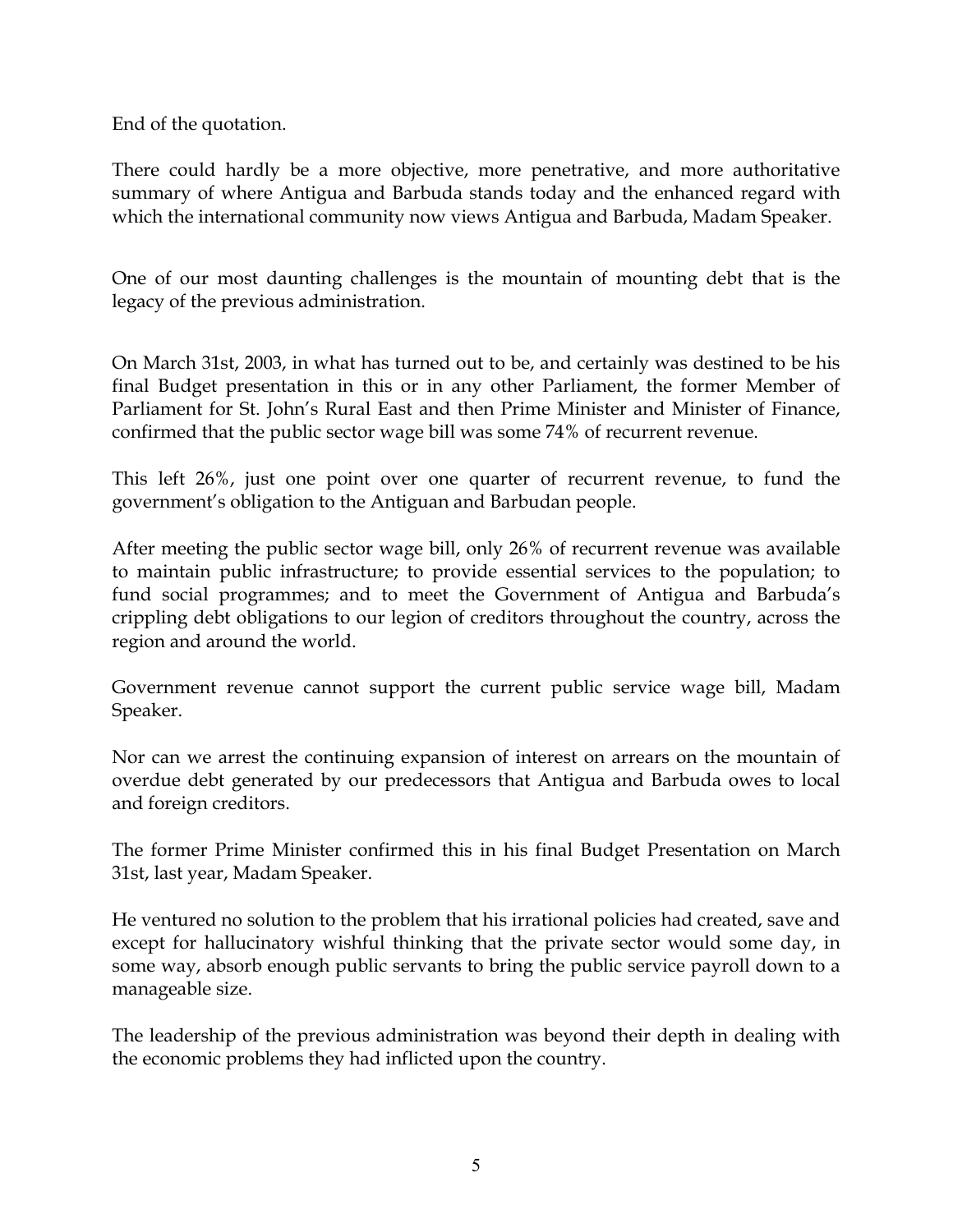The size of the public service payroll and the staggering volume of debt are not the only monuments to the fiscal lunacy of the last administration.

In hopeless and increasing financial crisis, that government perversely gave away some \$200 million in duty free waivers in 2003.

This was a blatant effort to bribe voters in what had been scheduled as an election year.

That gigantic \$200 Million giveaway did not go to any known investment project of any known significance.

In the weeks leading up to the elections this year, the Cabinet approved something in the region of 1,000 duty free waivers for the importation of motor vehicles.

To the enduring credit of the integrity of the Antigua and Barbuda electorate, that astronomical level of bribery by a desperate government could not buy enough votes to prevent the complete rout of the most dismally ineffective group of economic policy makers to have held office in this part of the world.

In what was certainly the most daring fiction committed by any Minister of Finance, in any Budget Presentation, in this or in any other Parliament, former Member of Parliament for Rural East told the Speaker, told Honourable Members, told the nation, and told the world, that his Government had either paid off or rescheduled much of the national debt and was continuing to service what remained.

# **Madam Speaker:**

That was a calculated misrepresentation of indictable dimensions and an arrogant demonstration of contempt for the intelligence of the Antiguan and Barbudan people.

Paid-off, rescheduled and timely debt service could not possibly have attracted arrears on external and domestic debt at the level of \$366 Million, which was where the arrears on debt repayment stood when the United Progressive Party came into government.

The total debt burden was within striking distance of ten times that amount, Madam Speaker.

To underline the magnitude of the past mismanagement of this country's fiscal and economic affairs, comparison with a number of other economies is instructive.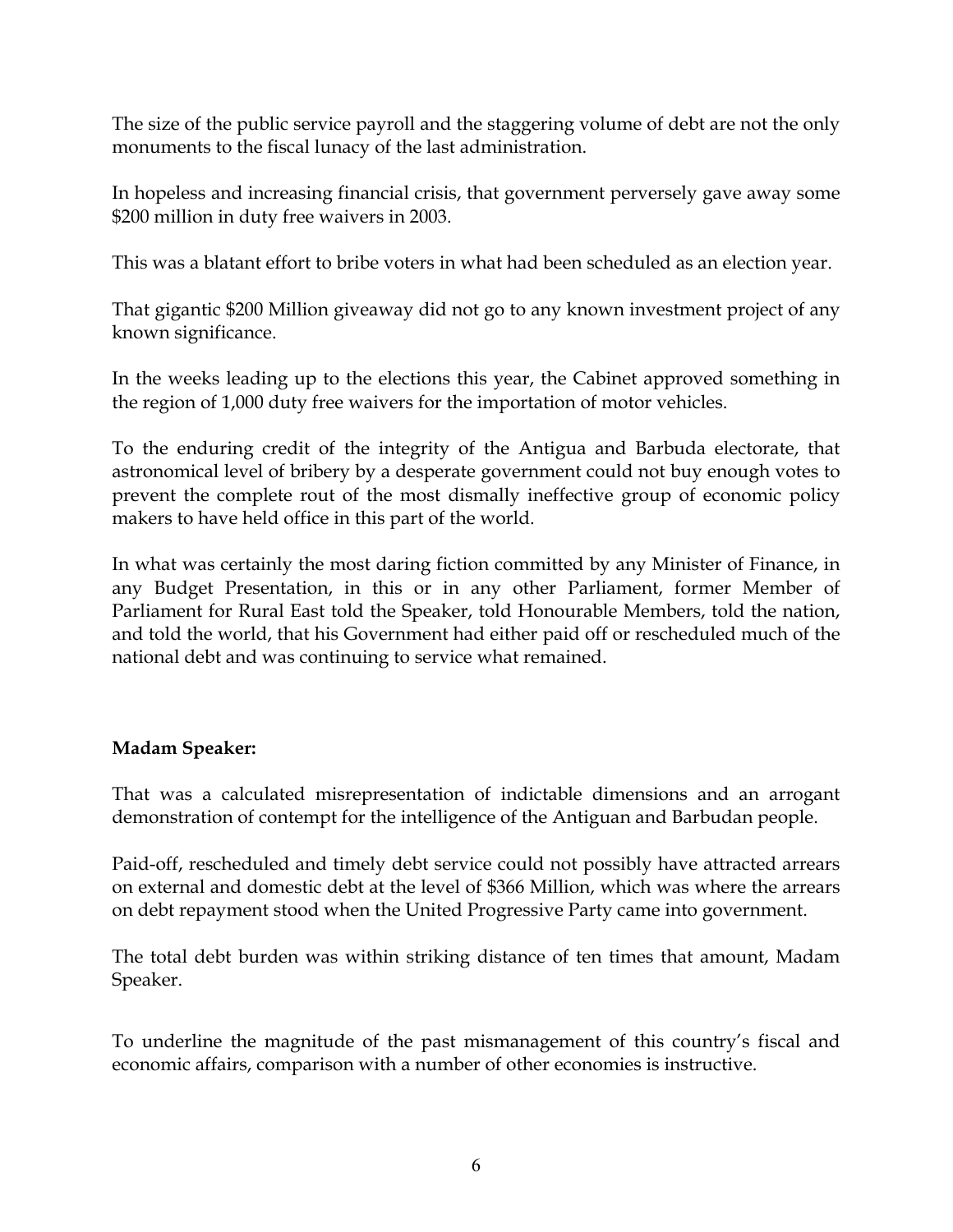Net debt is now 45% of national income in France.

In America it is 50%.

In Germany, net government debt is 55% of national income.

In Japan it is 86%.

It is 94% in Italy.

This year, the net government debt in the United Kingdom is 34 % of national income.

In Antigua and Barbuda, the Central Government debt is over 500% of the government's highest recorded annual revenue.

Total Debt in 2002 amounted to \$2,649,131,826 or 136.5% of GDP, while total Debt in 2003 grew to \$2,818,314,637 or 137.1% of GDP.

Of these totals, Central Government domestic debt represented \$659,581,000 in 2002, while external debt represented \$1,352,350,000.

In 2003, Central Government domestic debt recorded \$651,232,000, while external debt increased to \$1,538,628,000.

It is obvious that for some time to come, the people of this country will have to live with the cumulative consequences of the aberrant and irresponsible approach of our predecessors in government to fiscal affairs over the years.

It can only be assumed that my predecessor had deluded himself that what the people did not know would not hurt them.

In contrast to such calculated deception of the people, the Sunshine Government has broken new ground with unprecedented public consultation in the formulation of the fiscal and economic policies that are embodied in the 2005 Budget.

## **Madam Speaker:**

Budget 2005 is therefore, quite literally, the people's budget.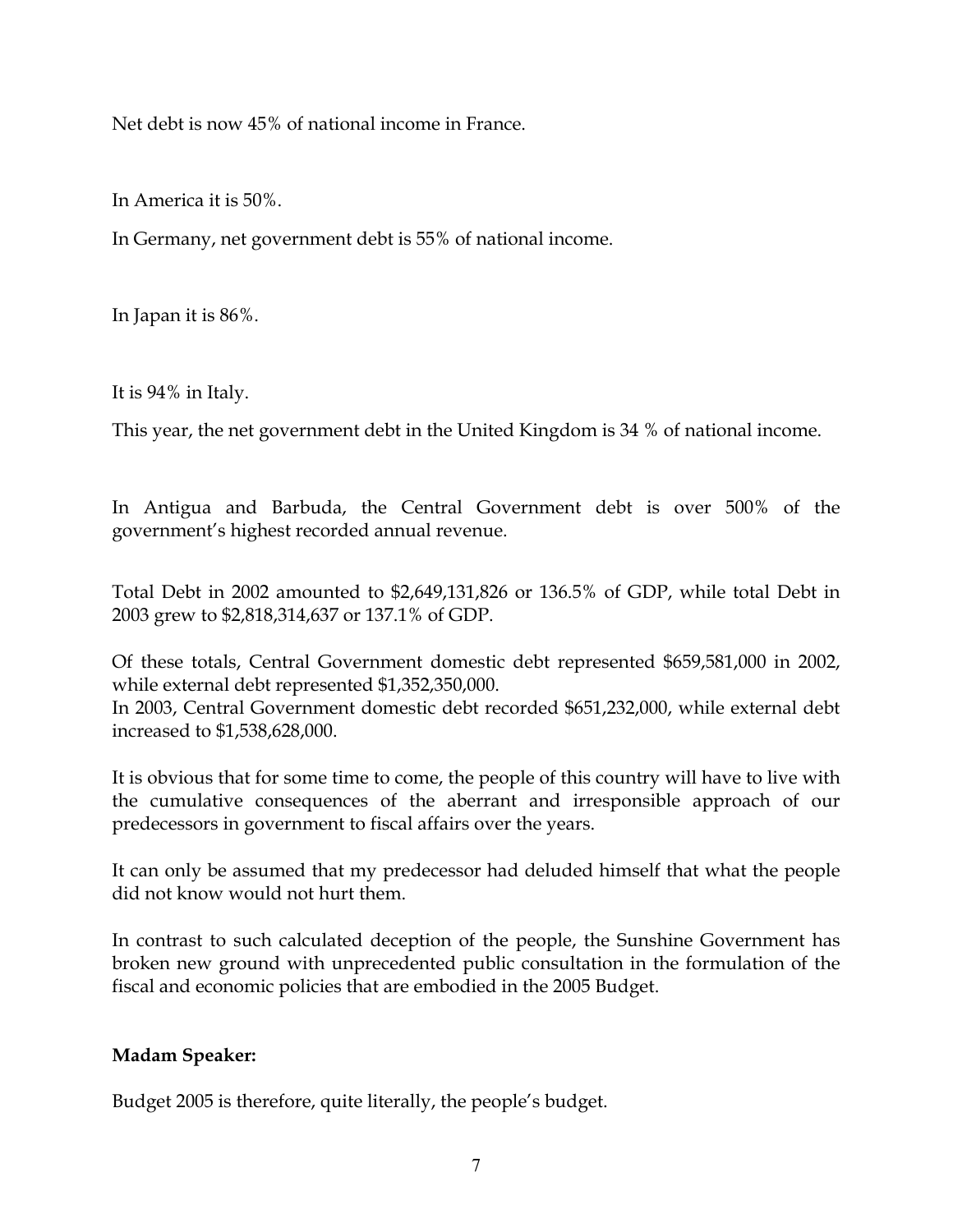It embodies the stated aspirations and concerns of a wide cross section of the population of Antigua and Barbuda.

I am indebted to innumerable persons across the length and breadth of Antigua and Barbuda for their contribution to the judgments that I articulate in Budget 2005.

I wish to place on record my gratitude to all the persons who were participants in the extensive public consultations that the Ministry of Finance and the Economy conducted across the country.

I am grateful to the many units of civil society, including business and labour and the NGO's, whose observations and advice I greatly appreciate and have factored into the judgments I have made in the 2005 Budget.

I am indebted to the Governor of the Eastern Caribbean Central Bank and his staff, and to the Caribbean Development Bank, CARTAC, and other regional and international organisations for their insight and for their valuable counsel on fiscal policies common to the member states of the OECS.

The media have been critical catalysts in making economic realities and fiscal issues subjects of topical public discussion.

I thank you for raising public consciousness in these matters, ladies and gentlemen of the media.

I thank the public service officers in every Ministry, whose labours were vital in the preparation of the voluminous data and the plethora of policies that are coordinated in the Budget process.

I particularly wish to thank officers of the Ministry of Finance and the Economy for their unwavering dedication to the Government's policy agenda for turning around the economy and propelling it on a path to sustainable growth.

Their sensitivity to the needs of the competing groups in the society and their all round professional competence has helped, immensely, to relieve the burden of the Budget exercise that would otherwise have fallen to their Minister.

Of this group, I wish to recognise the work of:

The Budget Director, David Matthias;

The Financial Secretary, Whitfield Harris, Jr.;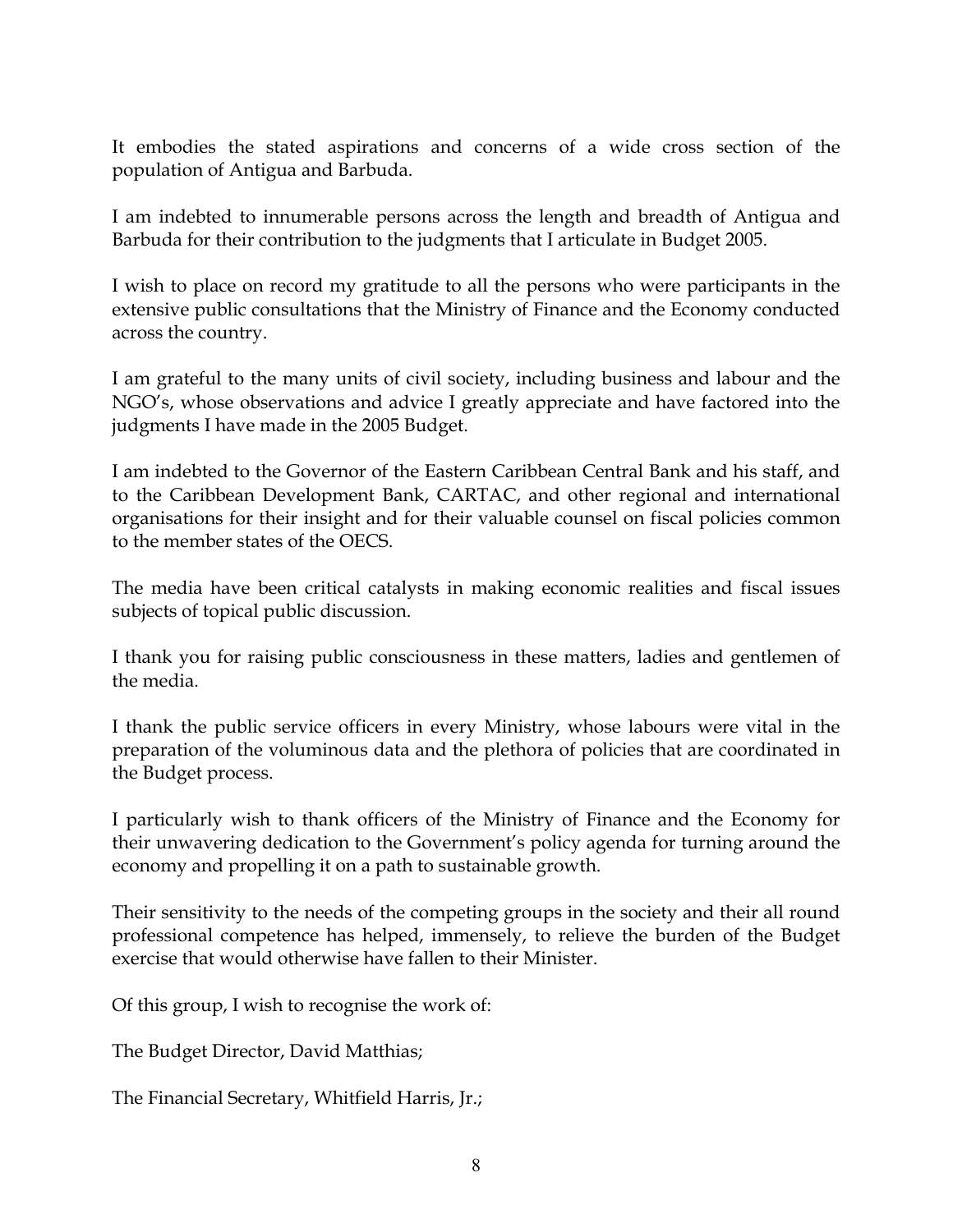The Director of the Economic Policy and Planning Unit of the Ministry of Finance, Yolanda Goodwin;

The Coordinator of the Economic Policy and Planning Unit of the Ministry, Rasona Davis; and

The Tax Consultant to the Minister of Finance, Carey Thompson.

I pay special tribute to Senator, the Honourable Lenworth Johnson, Parliamentary Secretary in the Ministry of Finance and the Economy, an able and committed partner in the overall Budget endeavor.

I ask the forgiveness of those whose names I have not mentioned.

My gratitude to them is just as great.

I especially thank the technical and support staff of the Ministry, and the Budget and Planning Staff who assisted with the national consultations.

They went beyond the call of duty. They were evangelists in this mission of empowering the Antiguan and Barbudan people.

I must thank my colleague Cabinet Ministers for their recommendations for the Budget.

I am grateful, too, for their goodwill and cooperation in holding the line on expenditure in the current Budget period.

Madam Speaker:

It is not the practice of the Prime Minister to ask members of his Cabinet to put people first.

In his actions, and in his injunctions, Prime Minister Spencer has always demonstrated and asserted his core political and economic philosophy that people do, in fact, come first.

Putting people first is therefore not a matter of choice for the UPP administration.

Putting People First is the essential reason why we are all here.

I am grateful to you, Honourable Prime Minister, for keeping us focused on our fundamental philosophy in politics and in governance, People First.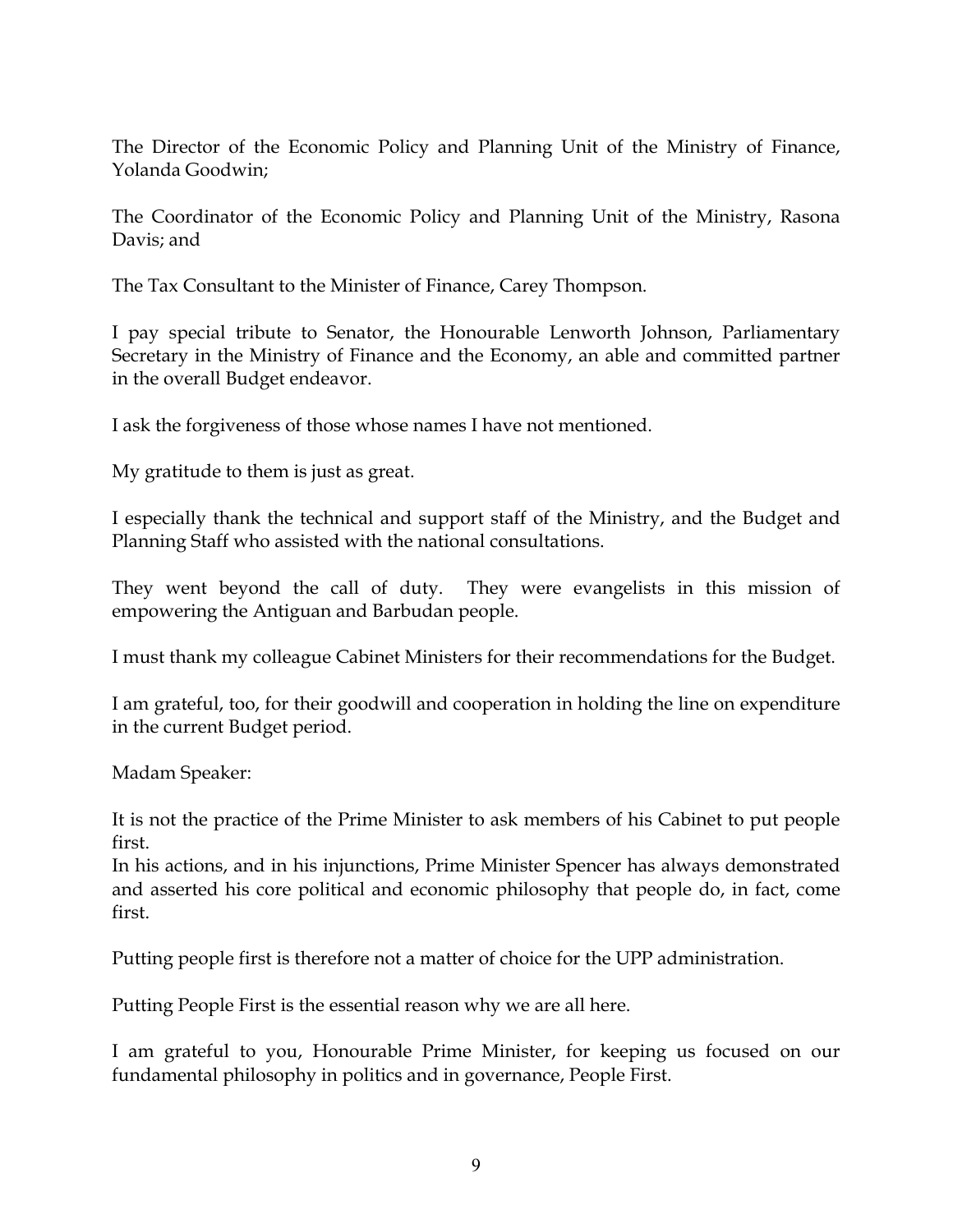### **Madam Speaker:**

It is self evident that Budget 2005 is informed by the insight of the Antiguan and Barbudan people of all groups in the society; all callings; all walks of life; every station; and from every constituency.

The reconstruction of the economy and the renewal of the nation will call for the combined effort of the government and the people, in common purpose and in joint endeavour.

To maneuver this nation on the challenging path ahead will require the unwavering commitment of all in this nation.

There is a place for everyone; and there is a role for everyone.

This Budget sets out to lay a foundation for a fresh start for Antigua and Barbuda; and a fresh start for everyone in this nation.

It is an honest examination of our nation's economic realities and a solid foundation for a fresh start.

If we are to look forward to happy days for all in this country, all in our nation will have to go through a period of austerity, a period of adjustment.

Every one will have to demand less and give more.

Now, more than ever, the obligation falls to every Antiguan and Barbudan, every citizen, every resident, to ask not what our country can do for us, but rather to ask what we can do for Antigua and Barbuda.

Budget 2005 speaks to both propositions.

Our current circumstances and the global environment present continuing challenge.

The path and priorities we outline in Budget 2005 confront the challenges that surround us, and they will prepare Antigua and Barbuda for the challenges that are coming at us.

That path and those priorities also present exciting opportunities.

#### **INTERNATIONAL ECONOMIC ENVIRONMENT**

**Madam Speaker:**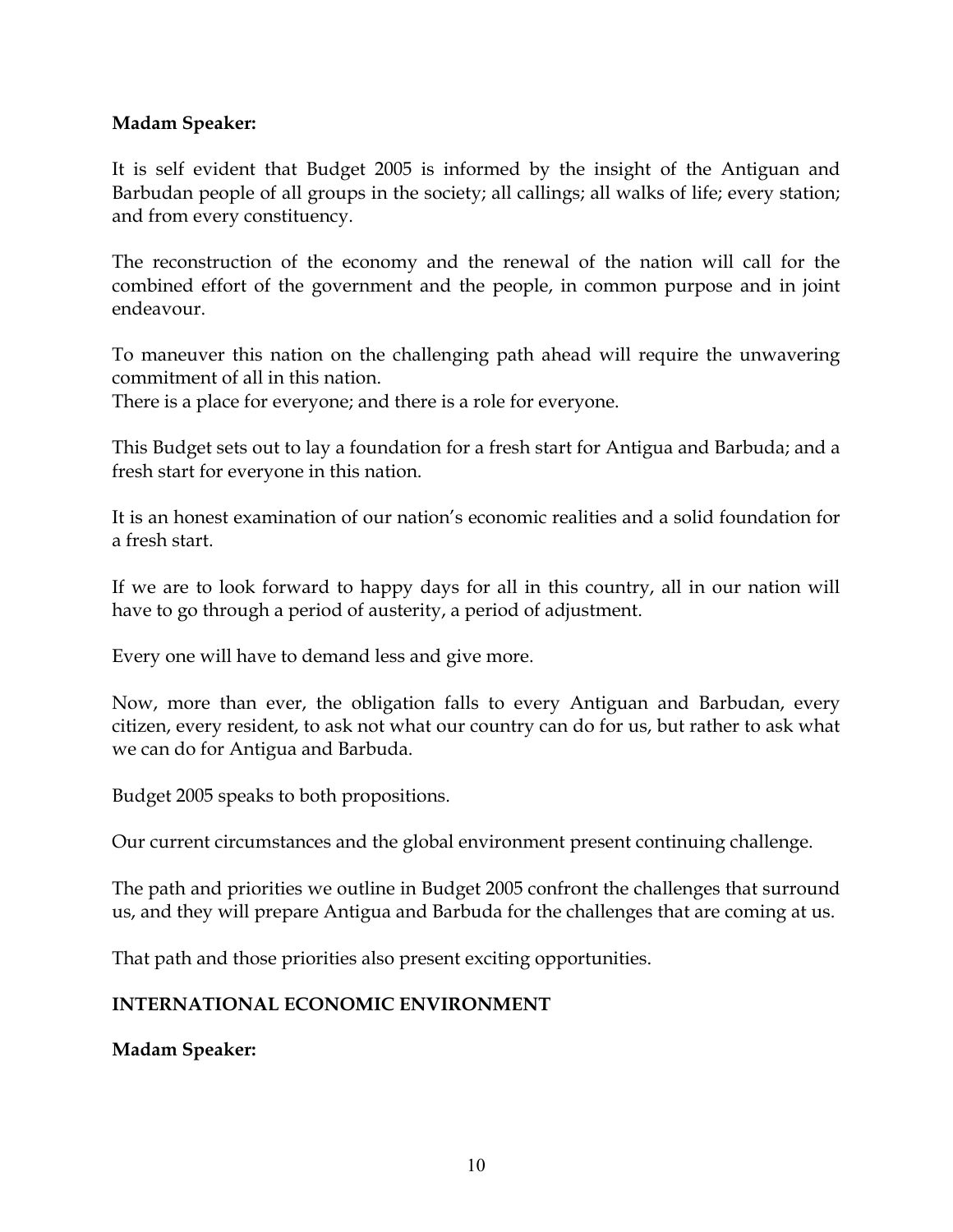It is fitting at this point to look at the global economic terrain, which Antigua and Barbuda has to negotiate.

In 2003, real GDP in the world economy grew by 2.6% compared to 1.8% in 2002.

For the first half of 2003, adverse economic and socio-political shocks – particularly the war in Iraq - affected world economic performance.

However, economic performance in the second half of 2003 improved, bringing year end performance above that of 2002.

For 2004 and 2005, economic growth is projected to rise further by 4.2% and 4.1% respectively, reflecting a marked upswing in private investment.

World trade is also projected to expand significantly by 8.9% in 2004 and 10.1% in 2005, with China, the US, Japan and the European Union being the main contributors in world trade.

The pegging of the Eastern Caribbean dollar to the US dollar means that developments in the US economy can have direct economic implications for the Antigua and Barbuda economy.

Real GDP growth in the US is expected to increase over 2003 performance, which was 1.8%.

For 2004, GDP is projected at 4.3% and for 2005 growth is forecasted to slow to about 3.3%.

This upturn in the US economy in 2004 over performance in 2003 reflects an increase in private investment as well as acceleration in private consumption and exports.

However, the continued weakening of the US dollar, which is expected to depreciate a further 2.7% against the Euro in 2004, remains a concern for the US economy.

This weakening of the US dollar, in conjunction with rising oil prices, is expected to increase the rate of inflation from the 1.8% registered in 2003 to 2.4% in 2004.

Despite the growing world economy, the widening US deficit, the large deficits of a number of European Union countries, along with the slow turn around in a number of these key economies, may dampen economic growth in the next few years.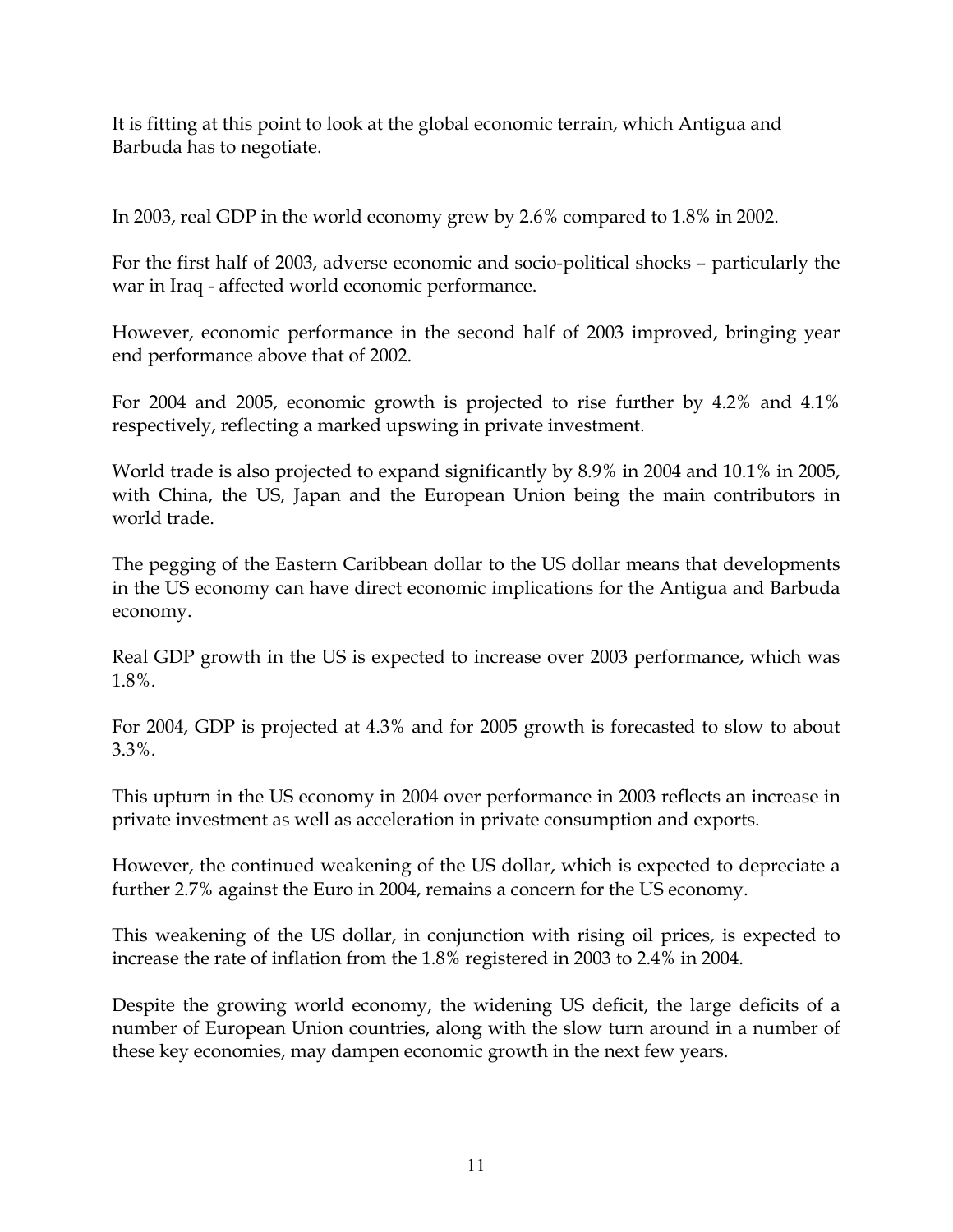However, the recovery of the Japanese economy and the booming Chinese and South-East Asian economies are expected to contribute possibly to world economic output.

Another key factor that remains paramount is the continued instability of oil prices.

As indicated in a report by the Energy Information Administration earlier this month, the short-term energy outlook shows that oil prices for the fourth quarter of 2004 are projected at just over US\$51 per barrel.

This is US\$20 above prices in the fourth quarter of 2003.

The continued rise in oil prices and the instability has had economic consequences for oil-importing economies and more so for oil-importing developing countries.

For Antigua and Barbuda, rising oil prices, if fully passed on, may place upward pressure on the cost of doing business, drive up domestic prices and further deteriorate our Balance of Trade.

That steady climb in oil prices will have implications for electricity generation and the cost of utilities to consumers and businesses.

The Government of Antigua and Barbuda cushioned motorists from rising prices at the pump by direct subsidy over several months.

Regrettably, the Government is in no position to sustain this subsidy.

On the bright side, the continued depreciation of the US dollar vis-à-vis the Euro offers significant economic opportunity for Antigua and Barbuda.

Euro-rich vacationers are visiting Antigua and Barbuda in increasing numbers, and the prospects for continuing growth in our European business are positive.

The issues of trade liberalization and globalization remain at the forefront of world economic developments.

For Antigua and Barbuda, our more immediate concerns relate to the World Trade Organization and the proposed Free Trade Area of the Americas.

The Government of Antigua and Barbuda is pressing its WTO backed claim, for the removal of the US bar to our access to the US market for Internet Gaming.

The removal of that bar would immediately restore a number of well paying jobs for young Antiguans and Barbudans.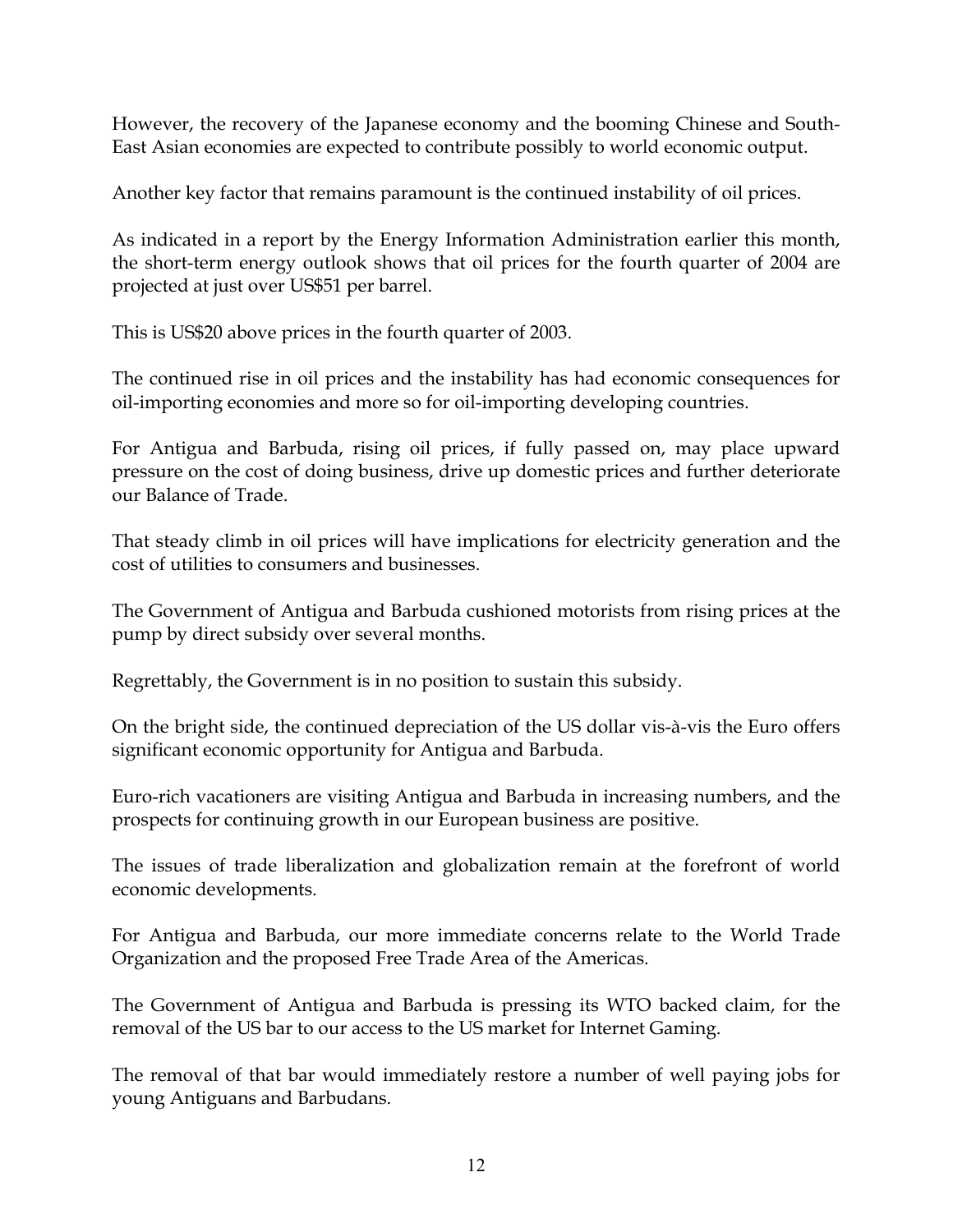The implementation of a Free Trade Area of the Americas arrangement will significantly impact all economies of the Americas.

Antigua and Barbuda will continue to be an active participant in the CARICOM bloc in FTAA trade negotiations.

We must ensure that our best interests as a small island developing state are well served in the eventual FTAA equation.

### **REGIONAL ECONOMIC OVERVIEW**

Post 9/11 difficulties in the world economy in 2003 led, inevitably, to a downturn in economic performance in the CARICOM region.

However, most Member States have since enjoyed some growth in real output.

In particular, Barbados and Trinidad and Tobago realized 2.2% and 3.4% growth in real GDP respectively.

As the developments that negatively impacted world economic performance in 2003 come under control and a turn around in the US economy takes effect, it is projected that the regional economic environment will show further recovery in 2004.

The turnaround in the world economy is expected to positively impact economic performance in the region.

While inflation remained relatively low – between 1% and 3% - the region experienced unemployment rates in excess of 10%.

Despite the reduction of interest rates in a number of CARICOM member states, high liquidity of commercial banks continues in 2004.

While all CARICOM member states continue to work towards the establishment of the Caribbean Single Market and Economy, Barbados, Jamaica and Trinidad and Tobago are CSME-ready and are expected to implement the treaty from January 2005.

The CSME can help to prepare the region's producers and its professionals for competing in the wider hemispheric and international markets.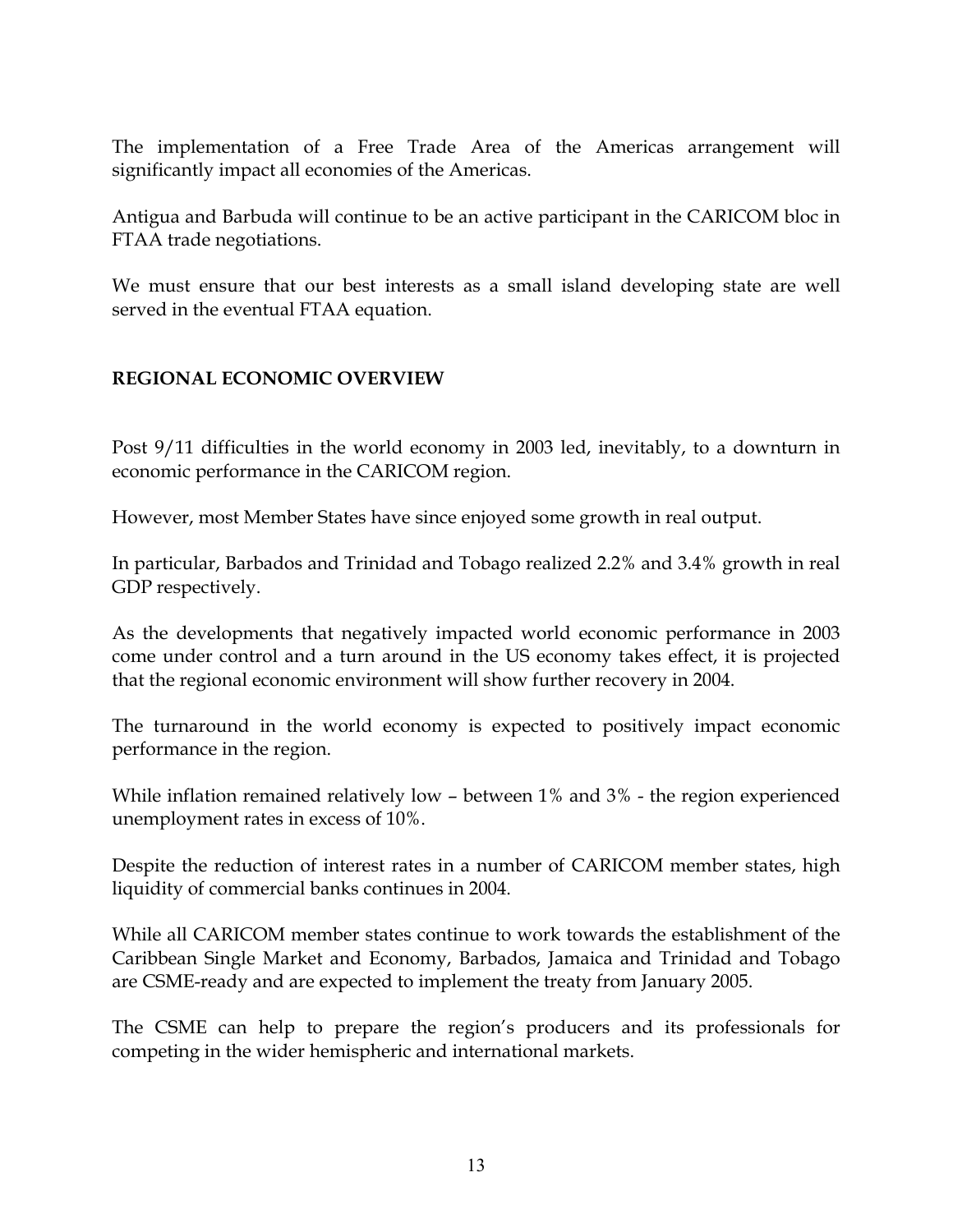This can enhance our economic performance in an increasingly liberalized, an increasingly competitive, and an increasingly borderless global economy.

As we enhance our productivity and competitiveness, the region should see increased export performance driving economic growth.

Recognising the importance of the CSME for Antigua and Barbuda, government is accelerating its efforts to prepare our nation for regional integration.

It is critical that our producers and professionals, and our citizens in general, are equipped to seize the opportunities that the CSME will offer.

# **THE NATIONAL ECONOMY**

From the mid 1980s to the mid 1990s Antigua and Barbuda enjoyed average annual growth rates of 6%. However, between 1994 and 2003, the average annual rate of real economic growth declined steadily from a high of 6% to 2%.

For 2004, it is expected that real GDP growth will expand as projections indicate a 3.97% growth in real output.

Further increase in economic growth is anticipated in 2005.

With the Government focusing on improving its fiscal position, reducing the national debt; making significant investments in social and physical capital accumulation; enhancing development of the tourism sector and promoting expansion in agriculture, light manufacturing and agro-processing activities, conservative projections indicate a 4% growth in real output for 2005.

## **Madam Speaker:**

Between 1999 and 2003, the fiscal situation in Antigua and Barbuda grew progressively worse.

In 1999, the current account and overall deficits were \$74.47 Million and \$70.61 Million, respectively.

By 2003, the current account deficit and the overall fiscal deficit had ballooned to \$83.85 Million and \$158.78 Million respectively.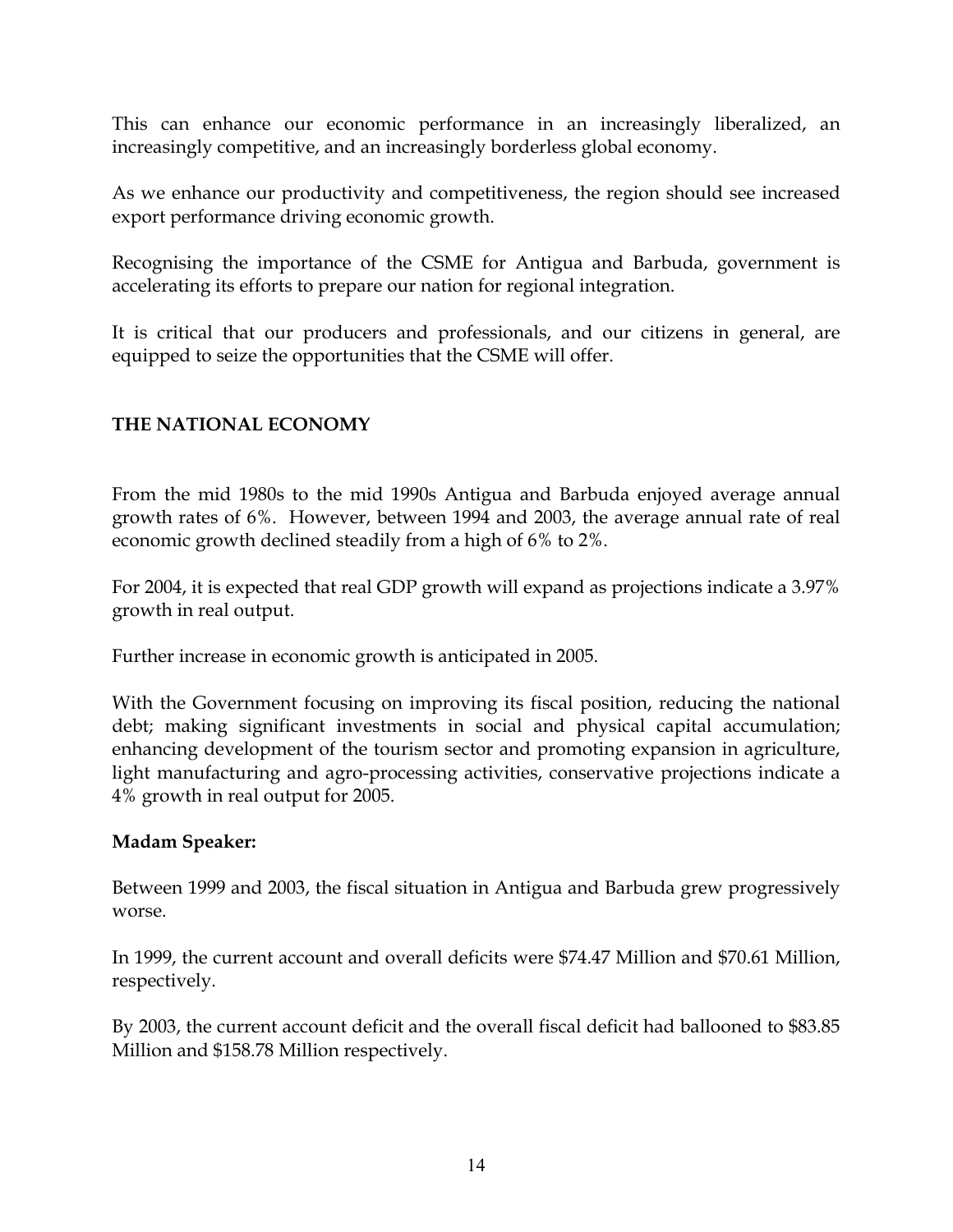Through intensive efforts by this Government, the current account deficit and overall fiscal deficit are expected to decline by the end of 2004 to \$68.80 Million and \$80.91 Million respectively.

Despite this anticipated improvement in fiscal performance, there are still significant cash flow constraints, which make it difficult for the Government to meet its current and outstanding obligations.

Consequently, our initial efforts to prevent further declines in the fiscal accounts must be buttressed by a comprehensive programme of fiscal reform.

With such a strategy, government will be able to move to a sustainable level of fiscal operations.

Our current fiscal objectives include:

- i. A Current Account Surplus equal to 4% of GDP within 5 years.
- ii. An overall Fiscal Balance not exceeding –3% of GDP within 5 years.
- iii. Disbursed Outstanding Debt not exceeding 60% of GDP within 10 years.
- iv. Debt Service to Current Revenue Ratio of no more than 15% within 5 years.

The achievement of these fiscal benchmarks should in turn facilitate the realization of our macro-economic goals, which include:

- Full employment in the Antigua and Barbuda economy.
- Containing inflation rates to no more than 3% annually.
- Sustaining real growth in annual output of no less than  $5\%$ .

The Government anticipates that new standards of fiscal management will facilitate the attainment of these macro-economic goals within the next 5 years.

#### **Madam Speaker:**

Clearly, a significant turn around in the Antigua and Barbuda economy will require more than improved fiscal management.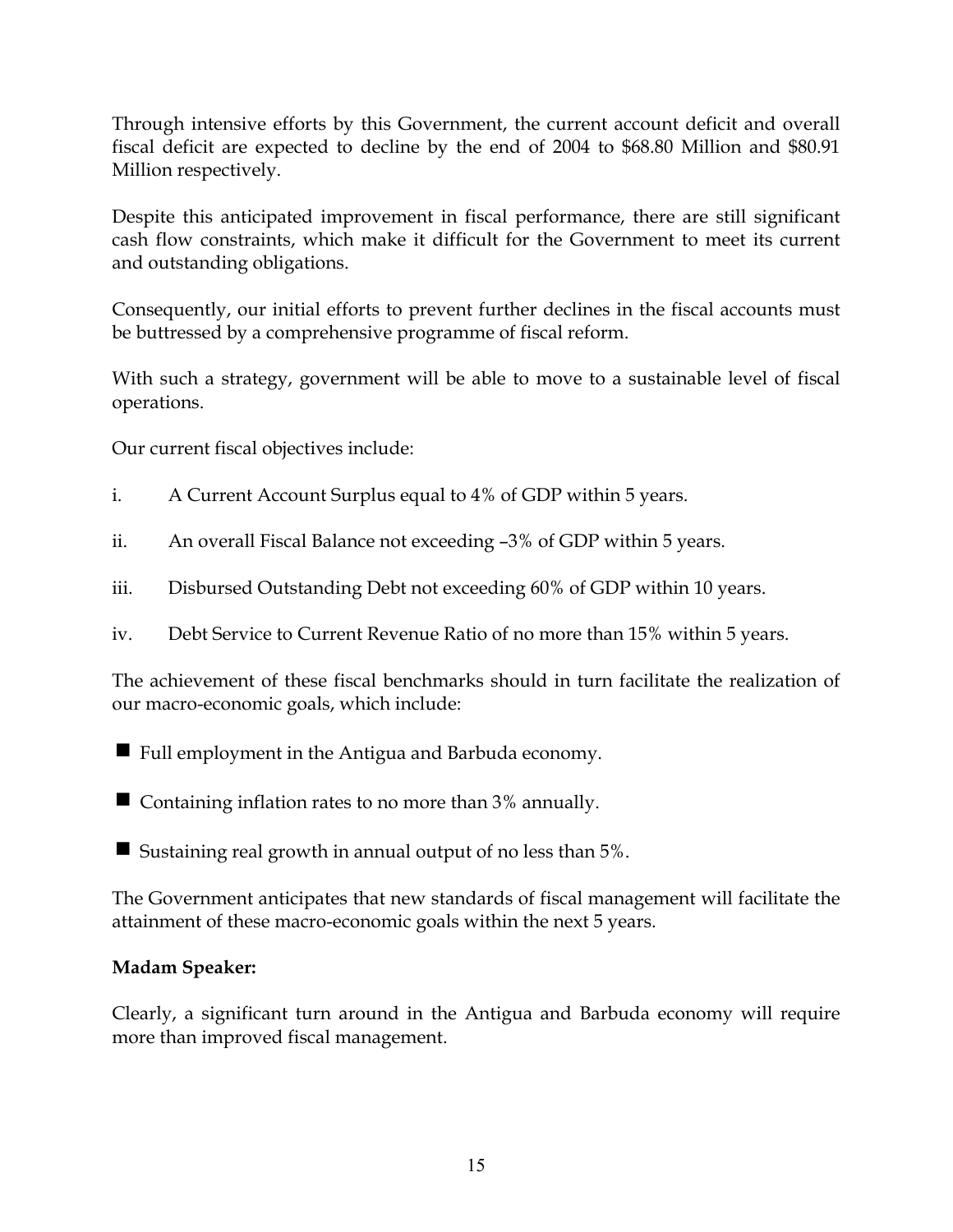The National Strategic Development Plan, which will be fine tuned for implementation from 2005, will detail the Government's economic programmes through the next five years.

In formulating the National Strategic Development Plan, Central Government will work closely with the Barbuda Council to prepare a comprehensive and integrated development plan for Barbuda.

However, the court's determination of the Barbuda issue, which it is currently adjudicating, is a prerequisite to full consultation with the Barbuda Council.

The tourism sector remains the most significant foreign exchange earner for Antigua and Barbuda.

A conservative estimate for 2004, projects a 5% expansion in the tourism industry, with a contribution of 12.46% to GDP.

The Government has formulated strategies for accelerated development of the tourism sector as we approach a peak in the wave of visitors for World Cup Cricket in 2007.

### **OVERVIEW OF BUDGET 2005**

The Sunshine Government is committed to dramatically improving Antigua and Barbuda's perilous fiscal situation.

Large and unsustainable deficits will no longer be the order of the day.

Nor will mounting debt and accumulation of arrears of public debt be acceptable.

This Government fully intends to improve revenue generation, as we introduce new standards in expenditure management.

 We have to ensure that the chronic fiscal deficits that plagued Antigua and Barbuda over the years are effectively reduced.

To this end, the Government will initiate a comprehensive fiscal reform programme.

This programme will focus on improving revenue collection from existing revenue streams; on the introduction of new revenue measures; on streamlining the public service; on enhancing efficiency and productivity in the public sector; on rationalisation of government expenditure; and on the operation of efficient expenditure management systems.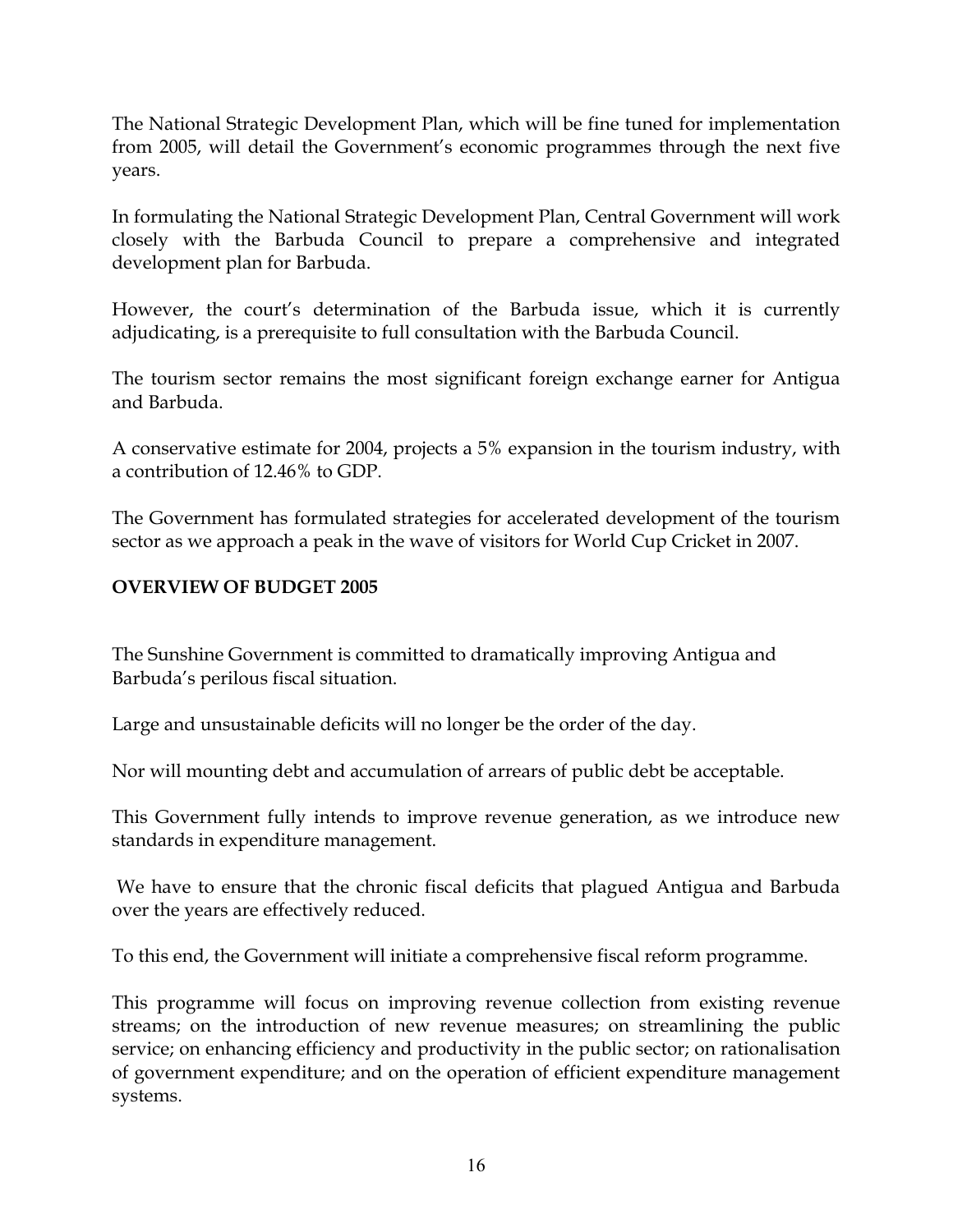As the Government works to improve the country's fiscal position, our motto, 'People First', will remain paramount.

We will introduce specific measures to ensure that citizens and residents are not unduly burdened by the revenue and expenditure management imperatives that we have to introduce.

The Government will remain true to our commitment to keep current on payments to Social Security, Medical Benefits and the Board of Education, in respect of public servants' contributions.

### **RECURRENT EXPENDITURE**

#### **Madam Speaker:**

Recurrent Expenditure for the 2005 financial year is estimated at six hundred and nine million, six hundred and seventy two thousand seven hundred and two dollars (\$609,672,702).

This represents a decline of \$17,815,858 from the 2003 recurrent expenditure estimate, which was \$627,398,640.

Though government has been able to reduce this estimate through effective rationalisation of expenditure, we recognise that essential services must be adequately funded.

These services will therefore be supported by provision of the resources to ensure efficient and timely delivery of services to the public.

#### **The Police Service**

The Royal Antigua and Barbuda Police Force has operated under unsatisfactory and deteriorating conditions over the years.

Our Police officers have been required to function in deplorable conditions, with inadequate equipment, limited technology, and limited training.

Urgent corrective measures will be implemented in the 2005 Budget period.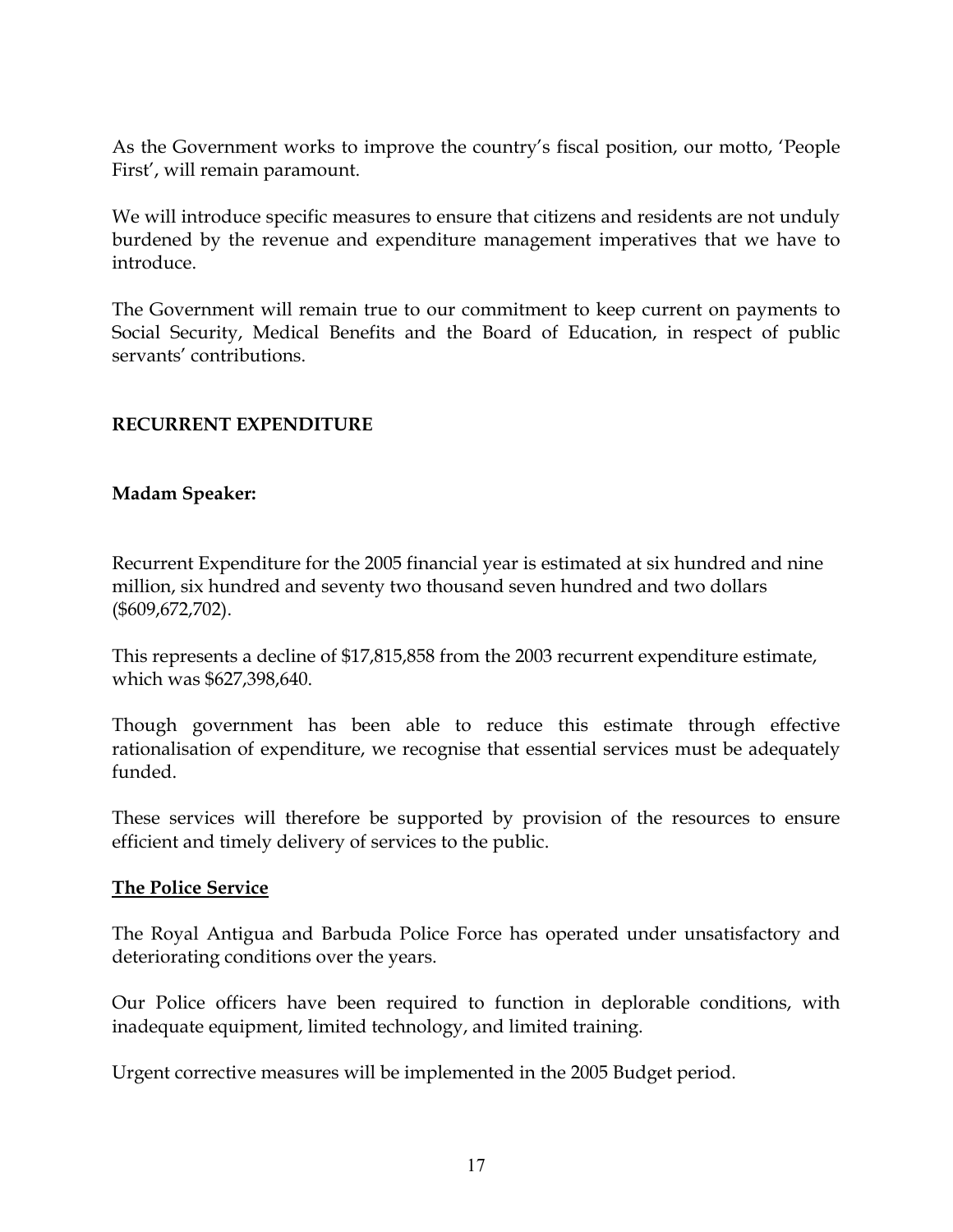### **The Defense Force**

The Defense Force is understaffed and urgently needs equipment essential to the proper discharge of its functions.

Allocations have therefore been made for the purchase of equipment and vehicles, and for the employment of 56 recruits.

It is intended that candidates for these positions will be recruited from within the ranks of the public service, in the first instance.

#### **Nurses**

The nursing service is seriously understaffed and only a very limited number of persons are currently undergoing training for the profession.

Allocations have been made in the budget to fill 90 vacant nursing positions. These positions will be offered to public servants for first refusal.

Further, funds have been allocated for the purchase of essential medical equipment for the hospital, in particular - a dialysis machine.

## **Teachers**

As the student population increases, so does the need for additional teachers.

The Budget provides for the recruitment of 20 teachers.

These positions will be offered to public servants as the first option.

Newly qualified graduates will also be considered.

Allocations have also been made for the upgrade of existing teaching posts.

In addition Madam Speaker the Board of Education will be required to oversee the establishment of Early Childcare and Education Centers in the Old Road, Nut Grove and Newfield communities.

The Government has approached the CDB for funding for a new secondary school with industrial arts facilities in Antigua.

Efforts will be made to ensure that all classrooms in primary schools across the island are optimally equipped and utilized.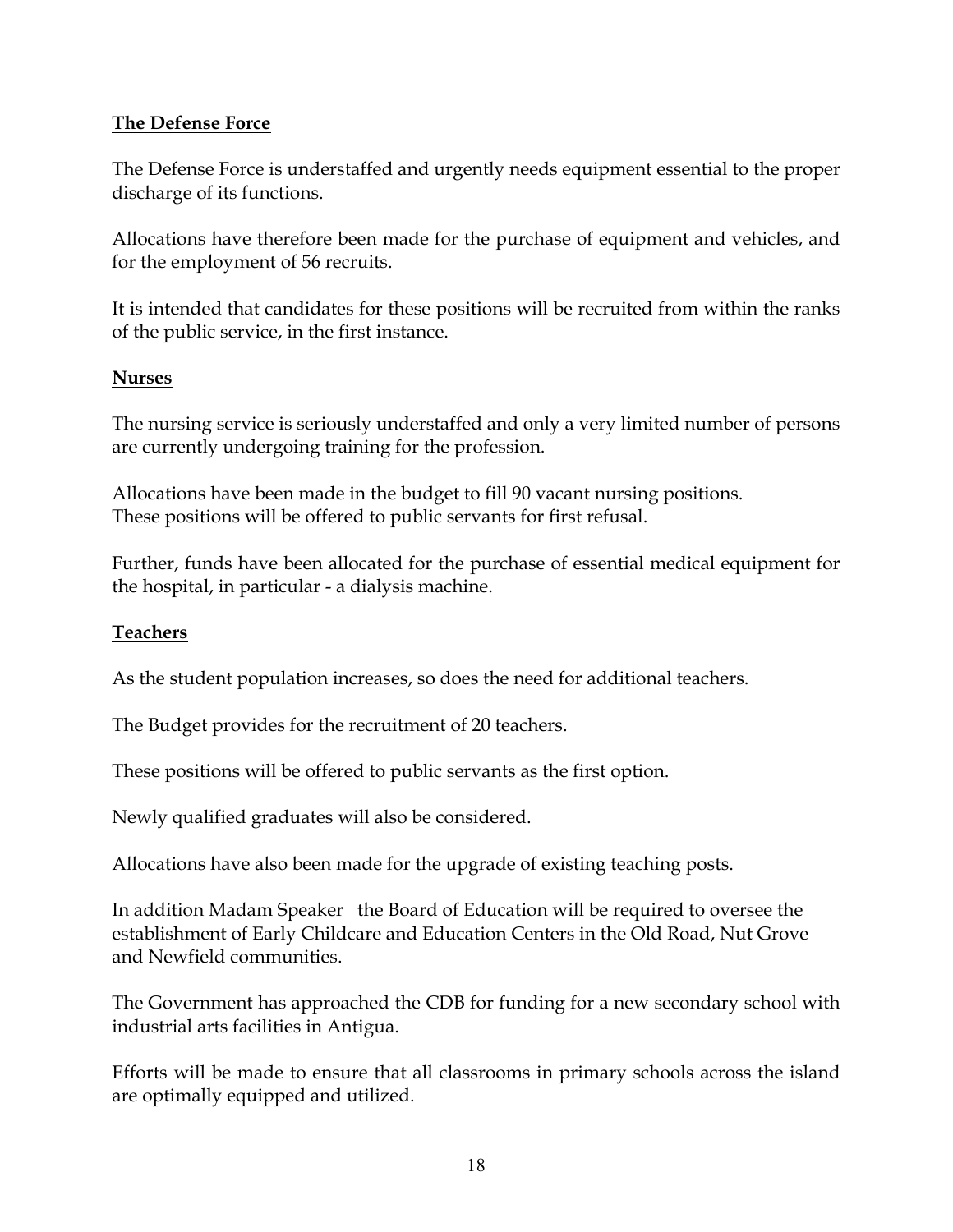## **School Meals for our Public Primary Schools**

A pilot project for the school meals programme will coincide with the start of the next school year, with nutritious lunches for students in public primary schools.

This programme, which will cost an estimated \$4.5 million, will provide primary school children with a balanced lunch-time meal and will provide employment opportunities for individuals in communities across the country as suppliers of the meal packages.

The school meals programme will provide a significant new market for our farmers, including our poultry farmers.

### **The Best Brand in Caribbean Tourism**

Tourism, the mainstay of the Antigua and Barbuda economy, will receive a significantly increased allocation in the 2005 budget.

This will drive stepped-up programmes for marketing and promotion to position Antigua and Barbuda as the best brand in Caribbean tourism.

\$11.2 million is allocated to the Ministry of Tourism in the 2005 Budget for this purpose. In addition, to the estimated \$6 Million to be generated by the 2%, Guest Levy will bring the total allocations for tourism marketing and promotion to \$17.2 million.

## **Growing Agriculture**

The Budget provides allocations intended to boost activity in Agriculture.

Particular focus will be on the increase of cotton and pineapple production and on the development of agro-processing.

Targeted strategies will be geared to production of other crops, to optimize the fishing industry, and to expand linkages between local farmers and fishermen and the tourism sector.

#### **Caribbean Festival Park:**

Provisions have been made for a feasibility study for the Caribbean Festival Park.

This project promises to provide significant employment in Antigua and Barbuda during the construction phase and when completed.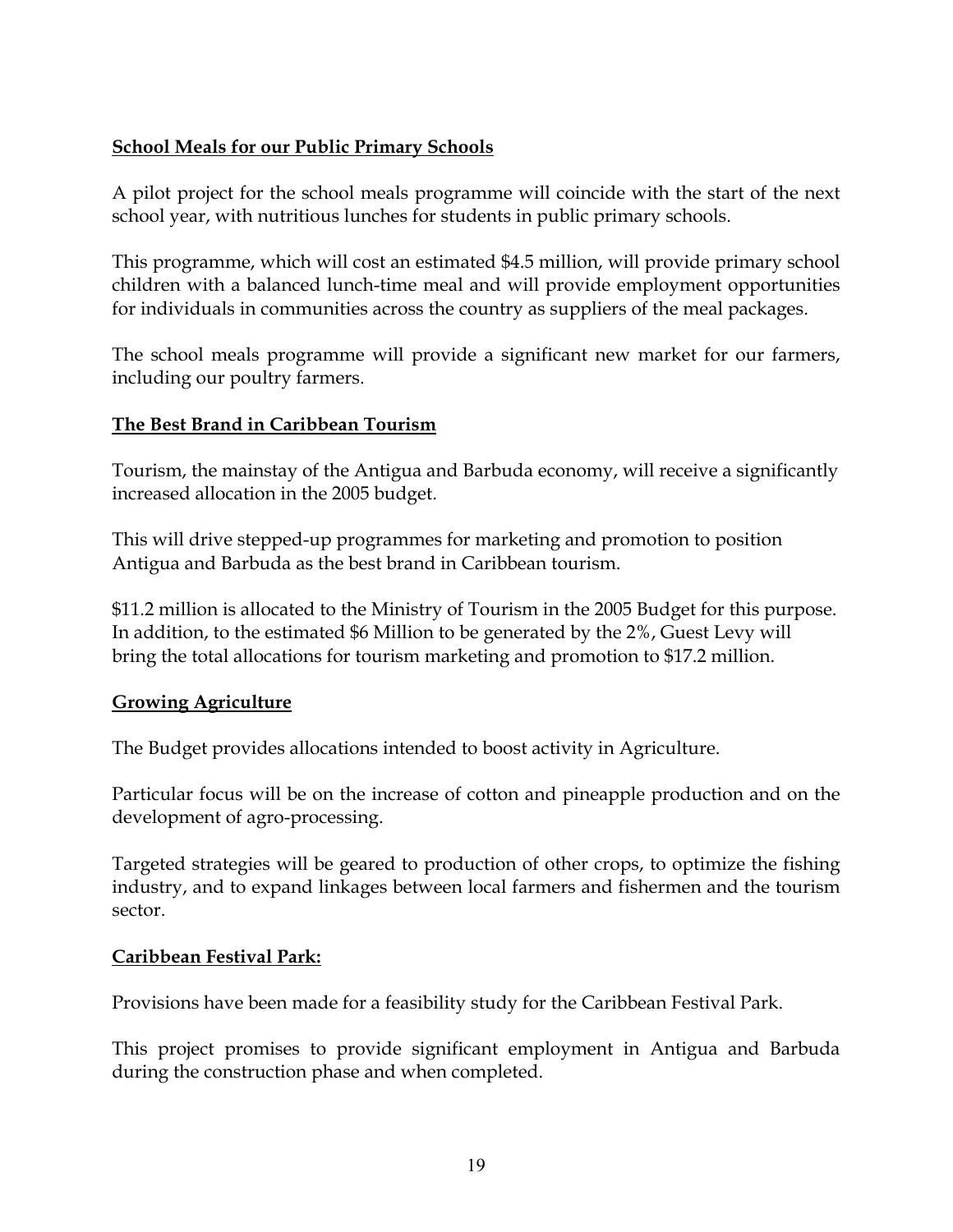This project will be initiated in 2005.

The Caribbean Festival Park will be a permanent showcase and celebration of the cultural diversity that makes Antigua and Barbuda the Caribbean melting pot.

The Caribbean Festival park is intended to be a year-round theme park that will, in time, become a major tourism attraction in the region.

### **Public Sector Reform/Expenditure Management**

To ensure expenditure does not exceed budgeted amounts, new expenditure management programmes will be introduced.

These expenditure management programmes are a critical component of government's overall fiscal reform strategy mentioned earlier.

These expenditure management programmes will focus on reducing the government's wage bill and rationalizing expenditure on other line items.

### **Government's Wage Bill**

As part of a comprehensive public sector reform programme, the Government wage bill will be reduced by 20% in 2005.

The intention is to rationalize public sector spending on wages and salaries; increase efficiency in the service; and to raise productivity within each Government department.

Particular focus will be placed eliminating the need for overtime, through the introduction of best practices.

Further, except where absolutely necessary, there will be no new recruits to the service for 2005.

To streamline the public service, the Government will offer packages of voluntary severance and early retirement to public servants.

In addition, government will provide assistance to ex-public servants who wish to establish their own businesses.

Such assistance will come through special arrangements that will operate through the Antigua and Barbuda Development Bank.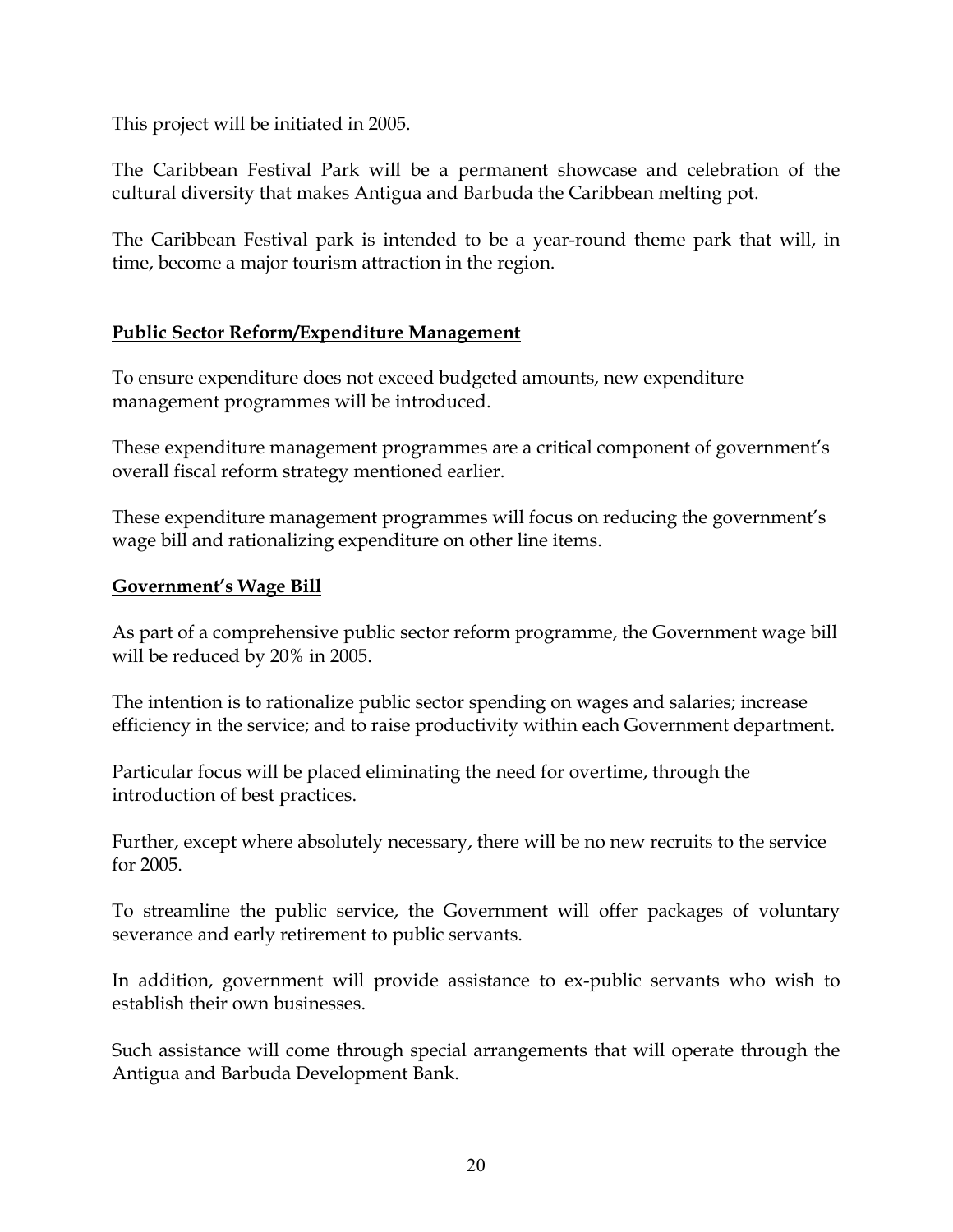Public Servants will also have the options of transferring to the Defense Force, to teaching and to nursing.

The government will ensure that all public servants voluntarily leaving the public service will be paid all monies due to them.

The government has, in collaboration with the Antigua and Barbuda International Institute of Technology, developed special training programmes for persons leaving the public sector.

These programmes will focus on training in the area of small business development and will prepare individuals to transition from employment to ownership.

The programmes will run for a period of three months, during which participants will continue to receive payment from the Government.

Reducing the cost of Government*:* 

In addition to reducing expenditure on salaries and wages, government will also reduce spending on overseas travel, utilities and overseas telephone calls.

Government's transfer of its international calls service onto the Cable and Wireless Corporate plan which was activated in July 2004 is expected to save about \$200,000 by the end of 2004.

For 2005, a modest estimate of savings on overseas calls indicates total possible savings of about \$435,000.

Government will also strengthen its procurement policies and enhance efficiency and transparency in the manner in which goods and services are acquired.

The use of government vehicles will also be rationalized to ensure efficiency and a reduction in maintenance and repair costs. The abuse and appropriation of government vehicles is scandalous.

At present, Government pays a total of \$20.82 million in rents.

## **Madam Speaker:**

To reduce the cost of government we will renegotiate rents with private landlords with a target of securing a 20% reduction in.

Such a reduction would result in \$4.16 Million in savings annually.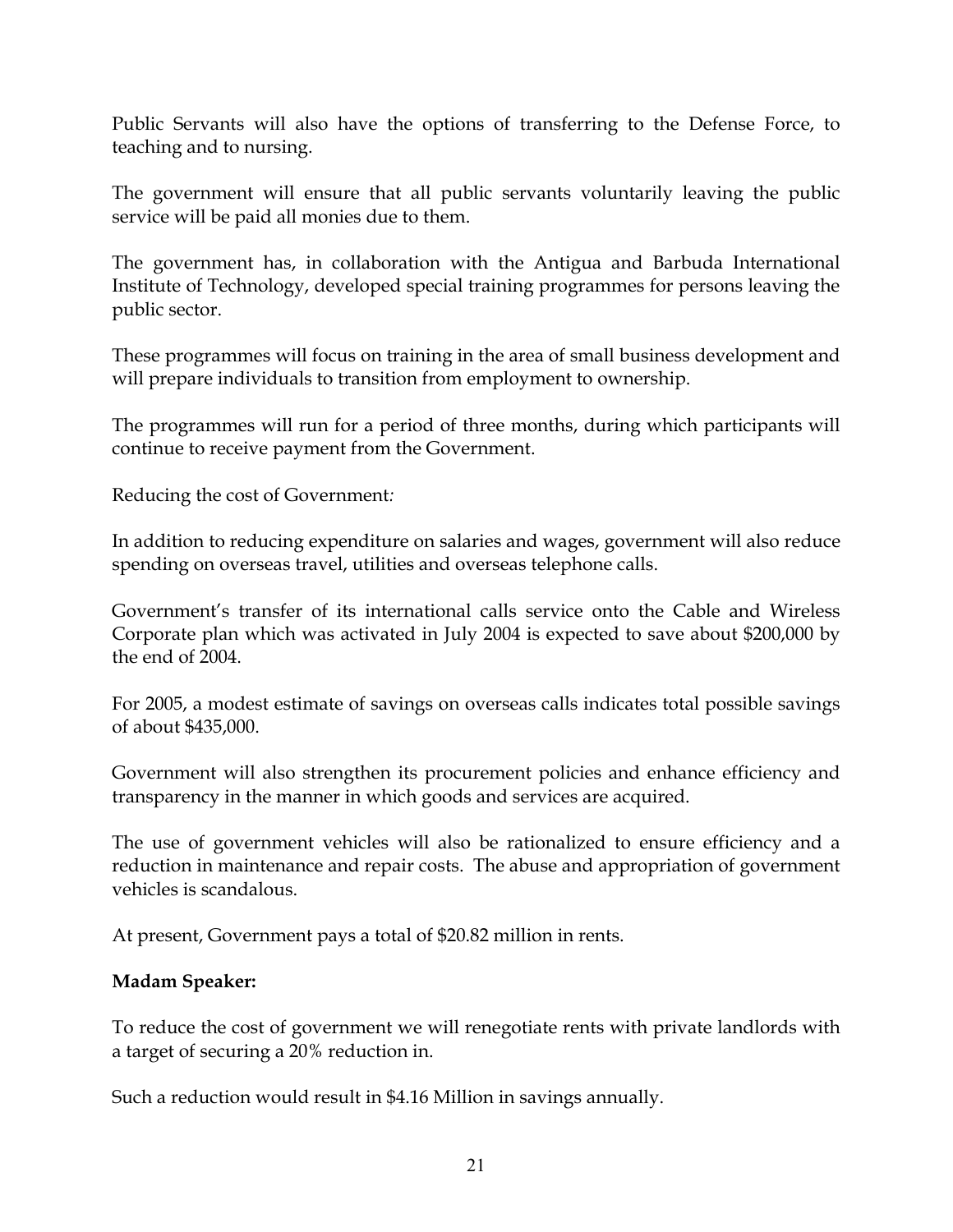In addition, government will seek to reduce the amount it pays in rent to private parties through a process of consolidating government departments and units.

### **Controlling Concessions**

Cabinet over-reach was a defining deficiency in past administrations.

Persons and organizations entitled to concessions were misdirected into thinking that such concessions could only be accessed through favours from Cabinet Ministers.

This not only generated presumed political indebtedness to such Ministers, it might also have been calculated to create opportunity for kickbacks to ten per centers in previous Cabinets.

### **Madam Speaker:**

An element of expenditure management relates to the level of concessions granted, in particular discretionary concessions.

By granting discretionary concessions, government foregoes much needed revenue.

This represents a form of expenditure which needs to be properly and controlled.

To this end, there will be a cap on the value of concessions to be granted.

In 2005, total concessions will be capped at \$100 Million.

This is \$100 million less than was allowed in 2003.

There will be significant reduction in waivers on vehicles.

Only those categories of persons identified in the Government's Schedule of Parties Eligible for Concessions on Motor Vehicles will be allowed such concessions.

The Government will also strictly enforce it's "not waiver" policy of the customs service tax.

This is to ensure that revenues due to the government are collected and applied to the pressing needs of the population.

## **INSTITUTIONAL REFORM**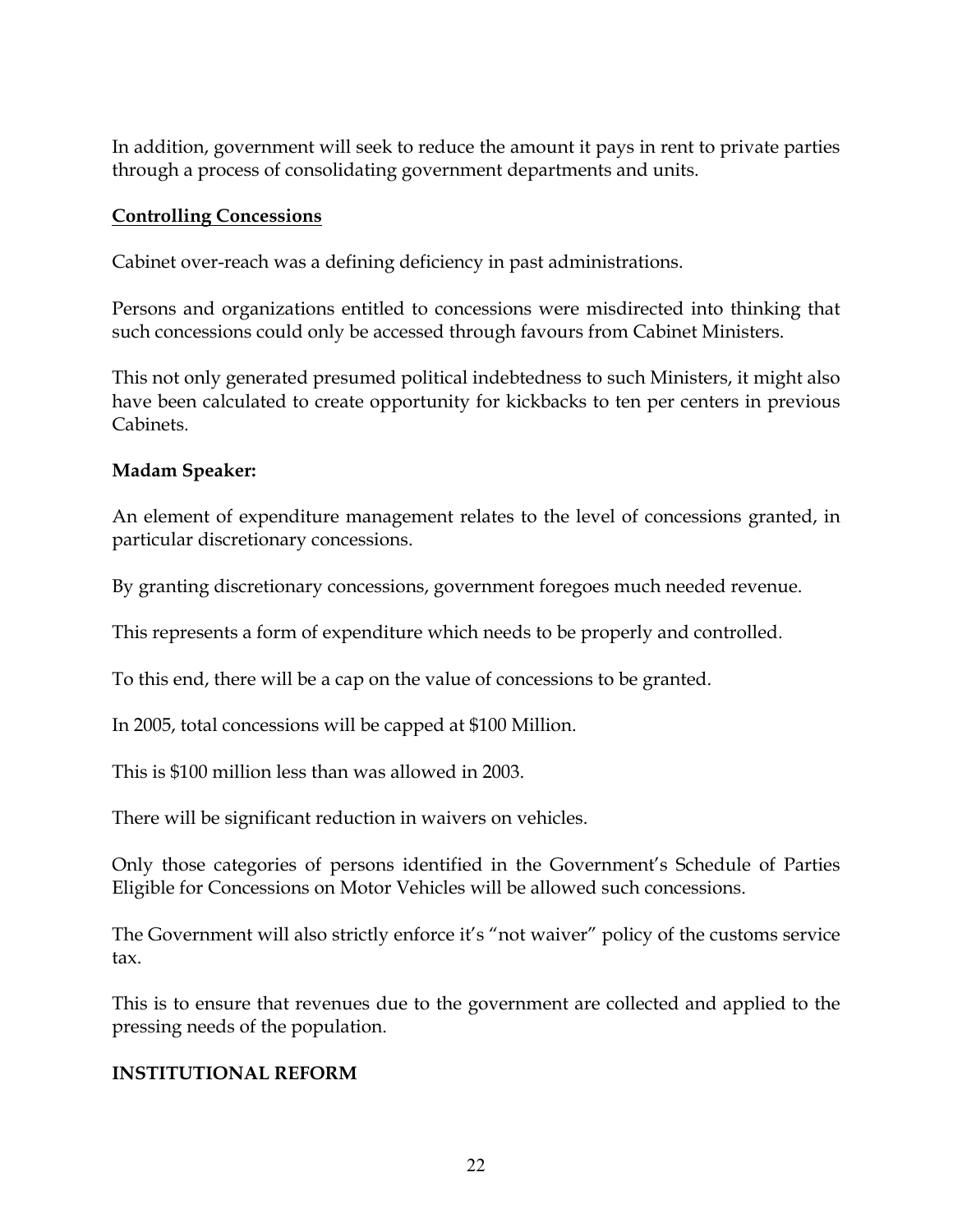### **Madam Speaker:**

Institutional reform is an essential element of fiscal consolidation.

Investment in the development of the governance infrastructure necessary to support the restoration of fiscal balance is vital.

We must ensure accountability for the processing and reporting of government's operational budget; and we must re-establish policy credibility, as essential conditions for private sector led growth.

The acquisition of FreeBalance eFinancials, an integrated financial and inventory management system, represents a key investment in the development of a modern and transparent financial management system; and ultimately in the restoration of the fiscal balance.

eFinancials is now the core of the accounting system for the Ministry of Finance and the Economy.

It facilitates the integration of financial management services and delivers the capability for electronically recording expenditures, producing cheques and receipts and generating disbursement reports.

The project has already recorded its first milestone; the Treasury Department has installed a cash management system, which now allows for the generation of electronic cash receipts and deposit statements.

This was made possible with assistance of the CIDA funded initiative, Eastern Caribbean Economic Managing Programme.

Yesterday, Monday 29th November, the Treasury Department generated its first electronic cash receipt.

#### **Madame Speaker:**

This is a quantum leap by this Government towards the modernization of government operations in this country.

Effective January 31st, 2005 the Office of the Prime Minister and the Ministries in his portfolio, together with the Ministry of Finance and the Treasury and Audit Departments, will be fully automated with the eFinancials Management System.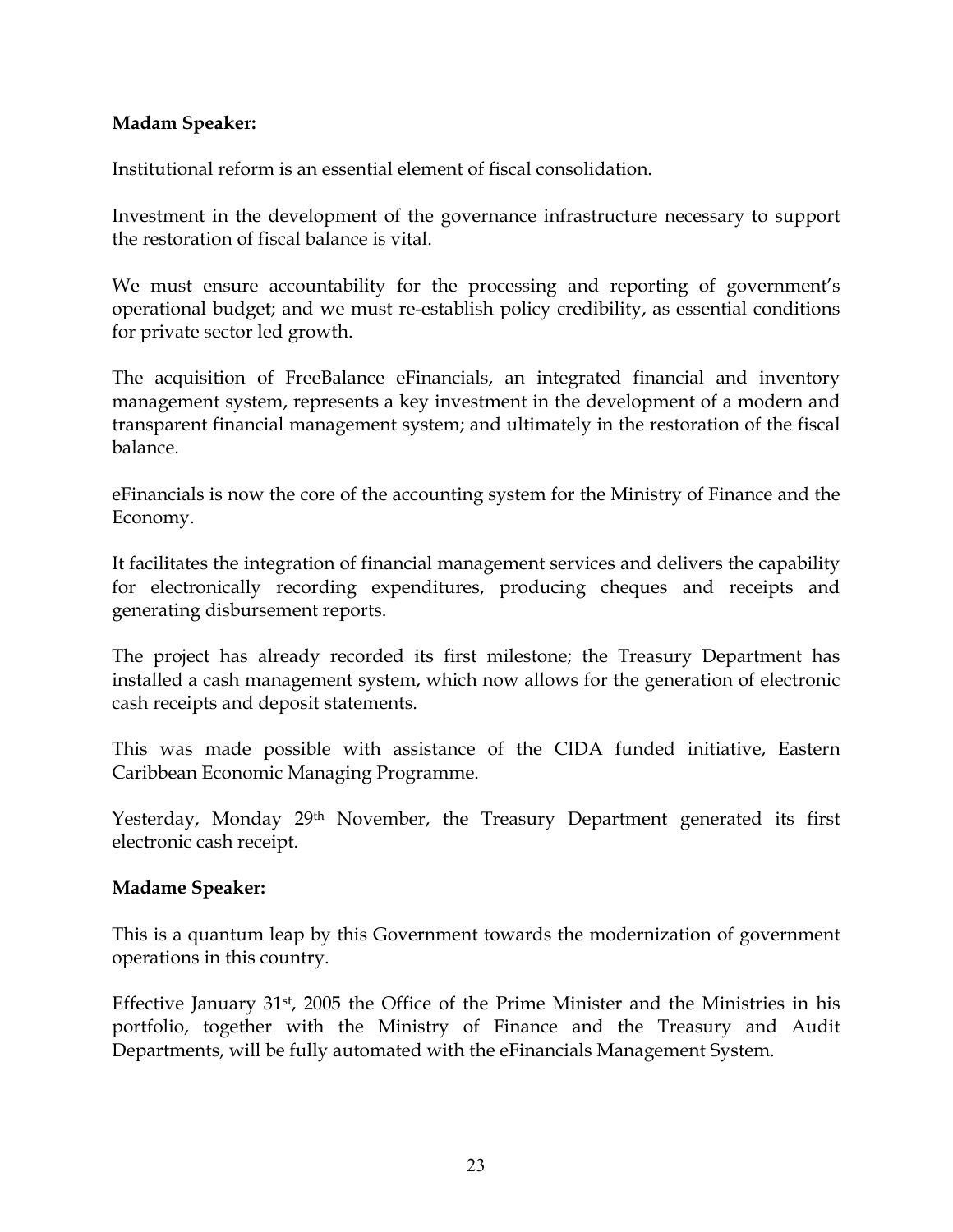This system will efficiently manage funds through electronic receipting, revenue reporting and the generation of electronic cheques by March, 2005.

Another key area of institutional reform relates to the efficiency and productivity of revenue generating departments of the Government.

We will focus on rationalisation and reorganisation of revenue generating departments to ensure greater efficiency and productivity in revenue collection, as well as the service provided to the general public.

This strengthening of revenue generating departments should facilitate the Government's efforts to stamp out the time worn abuse of the duty free system, which now takes place at the Heritage Quay Shopping Centre.

Madame Speaker, the establishment of this duty free centre was intended to be an additional means of attracting visitors to our shores where they could purchase items free of duty.

However, certain tenants at the Heritage Quay Shopping Center have been abusing the system over the years thus depriving the Treasury of significant revenues.

I intend to put an end to this dishonest practice.

An elite cadre of Customs Inspectors will be assigned responsibility for ensuring that duties and relevant taxes are collected at the Heritage Quay.

This special squad will monitor those businesses that acquire inventory duty free and sell such merchandise wholesale to businesses outside the duty free area.

Stiffer penalties for such activity will be introduced, with the possibility of confiscation; fines lease forfeiture fines and imprisonment.

Government is focusing on enhancing institutional and management capacity and a cutoff mechanism in public sector investment projects.

In particular, government has accessed technical assistance through CARTAC to improve the management of our public sector investment programme.

The government will seek further technical assistance in 2005 to ensure specific reforms in procurement and management of public sector investment projects.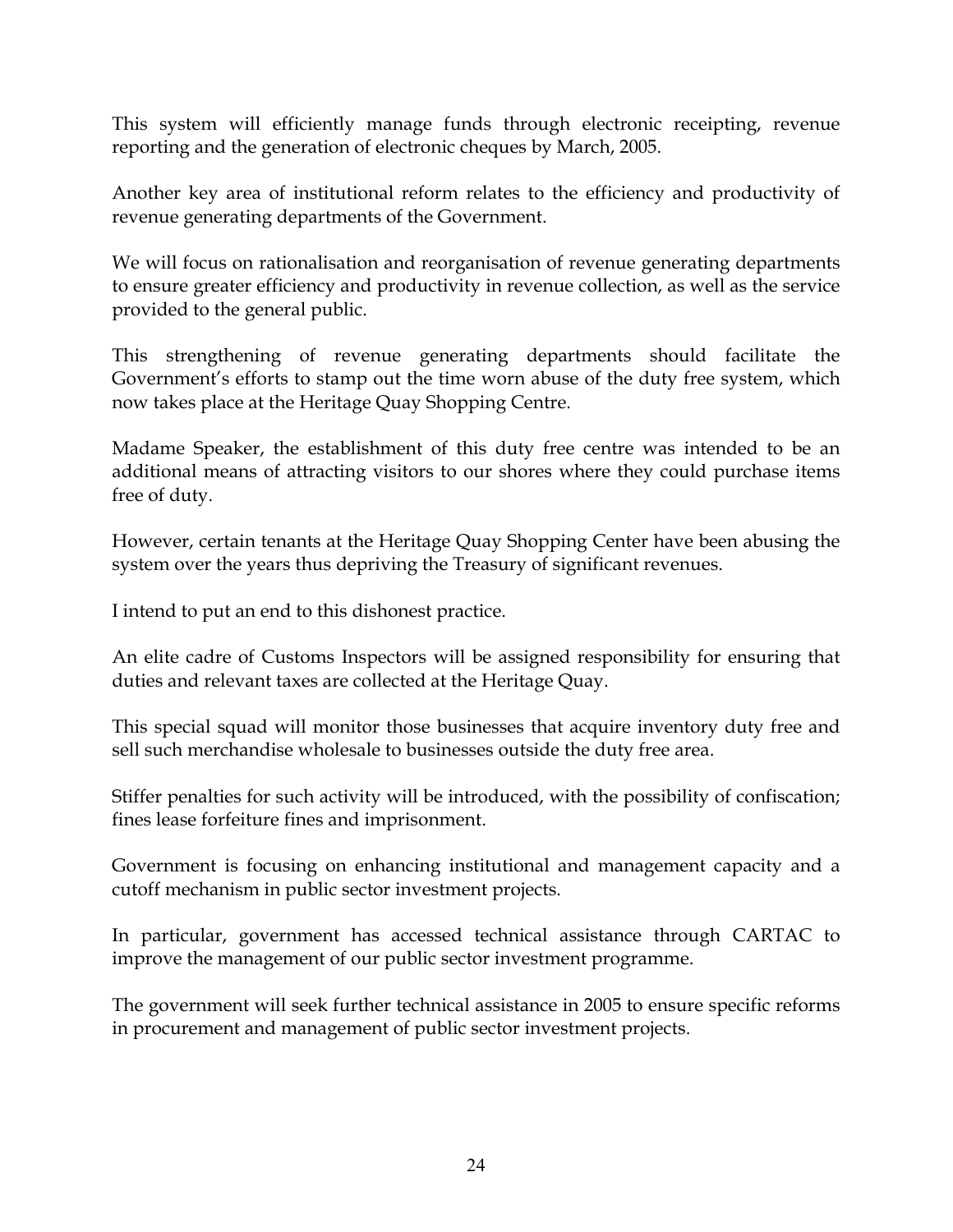As a result of these interventions we should see more transparent and efficient mechanisms for the monitoring, evaluation and overall management of projects under the improved Public Sector Investment Programme.

Statutory Bodies will be called upon to function along the same business principles as private sector enterprises.

In this regard, Statutory Bodies and Government Owned Corporations should not expect that their accustomed and, in some cases, legislated tax free status should continue beyond fiscal year 2005.

The government also acknowledges that it must remit its obligations to such entities in a timely manner.

## **Madam Speaker:**

Given the unprecedented fiscal challenges now facing our Public Finances, and considering the apparent pervasiveness of certain practices that are inconsistent with the tenets of Accountability, Transparency and Good Governance in general, I now put on notice all Public Officers, that is, all persons remunerated from the Consolidated Fund, that where it can be proved that the Government has suffered loss by reason of neglect or fault on the part of said Officers, the Financial Secretary, shall be asked to consider the invocation of Part 10 of the Finance and Audit Act, captioned "SURCHARGE".

#### **RECURRENT REVENUE**

#### **Madam Speaker:**

I turn, now, to Recurrent Revenue.

Recurrent revenue for the 2005 financial year is budgeted at five hundred and twenty three million, five hundred and forty four thousand two hundred dollars (\$523,544,200).

Indirect taxes account for 62% of anticipated revenue, while direct taxes and non-tax revenue account for 23% and 15% respectively.

To realize these revenues, government will adopt a two-pronged strategy for revenue generation.

The first will be programmes for more efficient collection of existing taxes, while the second will be the introduction of new revenue measures.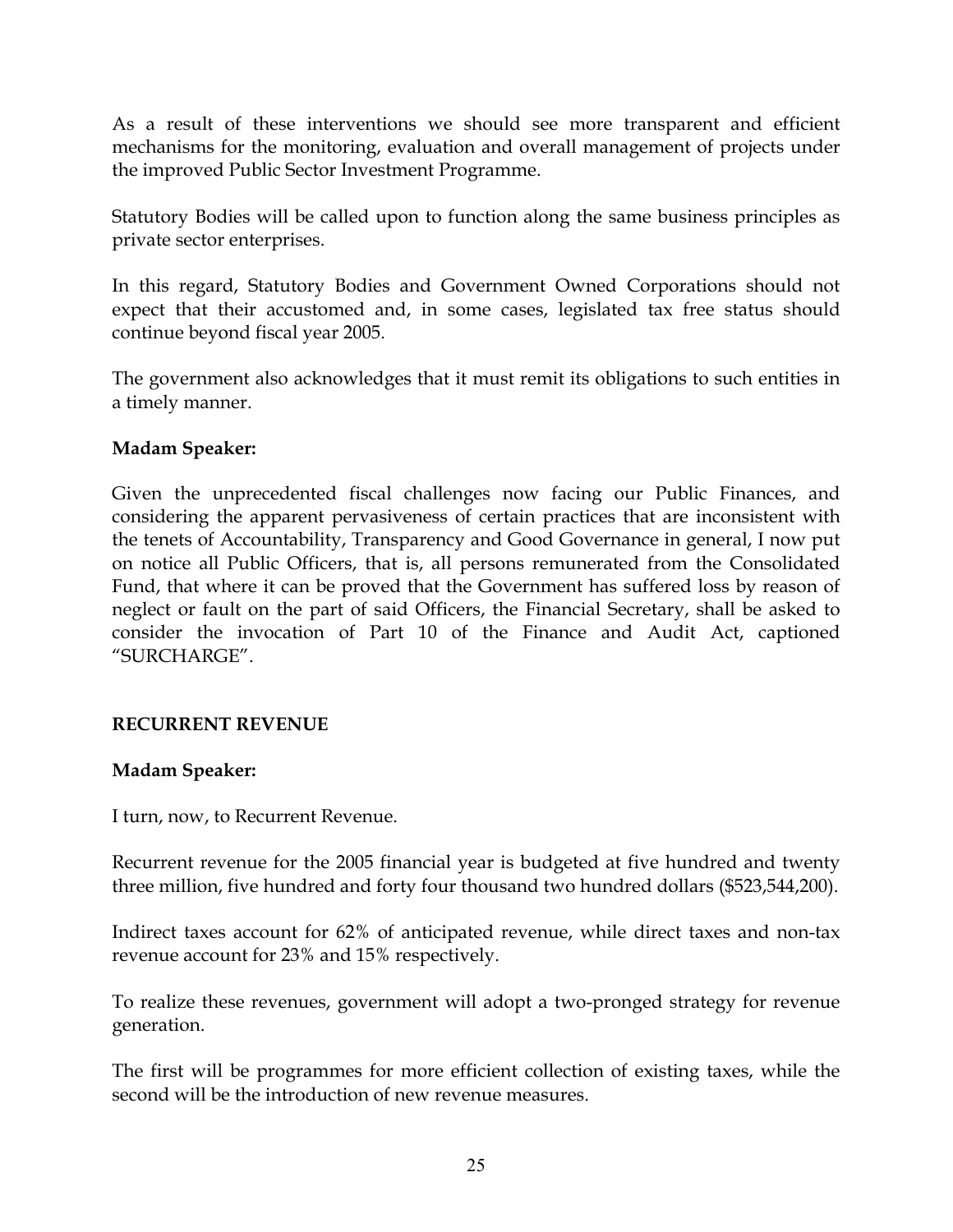The new revenue measures form part of an overall strategy of fiscal reform to help reduce the existing fiscal gap and to place government on a sound and sustainable financial footing.

These measures are elements of a domestic programme for fiscal adjustment and, once the turn-around in the fiscal situation is achieved, government will review these new measures with a view to adjusting them.

### **Improved Efficiency in Collecting Existing Taxes**

Government's efforts to improve revenue collection through existing taxes will focus on the implementation of measures to enhance collection, as well as measures to ensure compliance in respect of certain taxes.

With respect to the latter, the property tax structure is to be upgraded to ensure wider coverage, more equity in its application and the enhancement of revenue for the Government.

The tax will now be assessed on the market value of the property instead of on the construction replacement cost which now applies.

The tax burden on residential properties is not expected to increase.

Government expects that this revenue stream should yield about \$15 million for 2005.

This represents a 50% increase over the \$10 million budgeted in 2003.

The increase in projected revenue is due to an increase in the number of land parcels registered with the Property Valuation Division from just under 38,000 to just fewer than 55,000.

Special provision will be made for residential homes valued under \$100,000 which will be exempt from the property while Senior Citizens (persons 60 years and over) will enjoy an additional 50% rebate on their property tax liability on the next \$100,000.

There will also be a low rate applied to lands being used for agricultural purposes and agriculture buildings will not be subject to the property tax.

Also, mechanisms will be put in place to ensure the more effective collection of the 10% tax on airline tickets (travel tax).

Specifically, government will determine the feasibility of placing the responsibility of collecting this tax with IATA.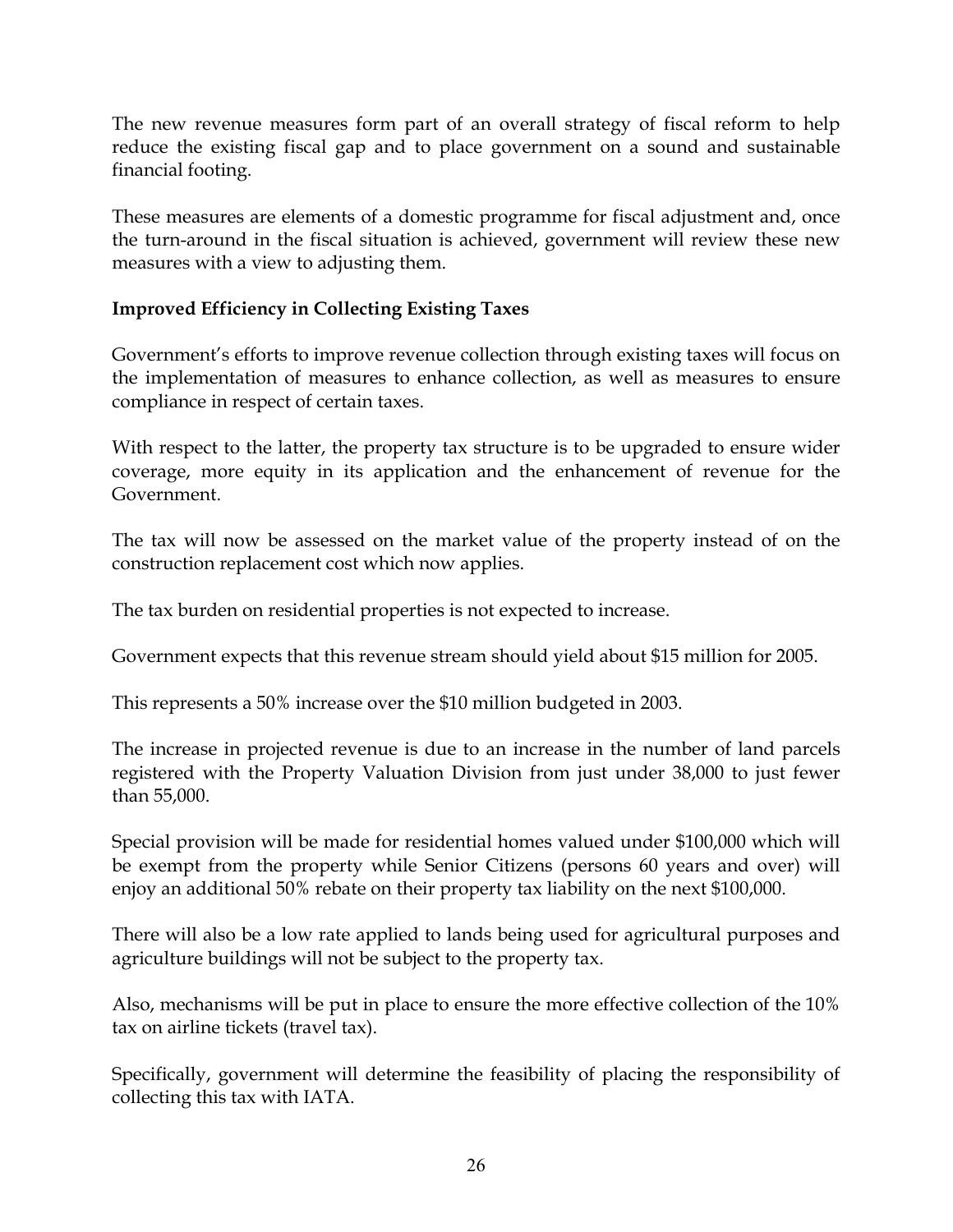Finally, specific measures will be put in place to ensure compliance with the restaurant tax.

Over the years collection from this revenue stream has been woefully inadequate as restaurants either did not collect the tax or they collected and did not remit the proceeds to the Inland Revenue Department.

### **New Tax Measures:**

Prevailing economic circumstances necessitate the establishment of a Stabilization Fund drawn from personal incomes over \$3000 per month.

Incomes below this \$3,000 threshold are personal allowances intended to cover statutory contributions to Social Security and Medical Benefits, and the Education Levy.

The personal allowance is also intended to allow income earners to meet personal expenses.

The structure of income earners' contributions to the Stabilization Fund is designed to exempt the vast majority of the population.

The source of revenue for the Stabilization Fund will be a direct draw on personal income at the following rates:

- 10% on income from \$3001-\$4000
- 15% on income from \$4001-\$6000
- and 25% on income that is \$6001 and above

This proposed structure is less punitive than the pre-1977 structure, which had rates as high as 55% with no provision for allowances.

This meant that, at that time, the income of all persons was taxable.

The allowance of \$3,000 per month means that only 25% of the employed labour force will be required to contribute to the Stabilization Fund, while the remaining 75% will be exempt.

The exempt individuals include police constables and recruits, defense force recruits, junior prison officers and some senior prison officers.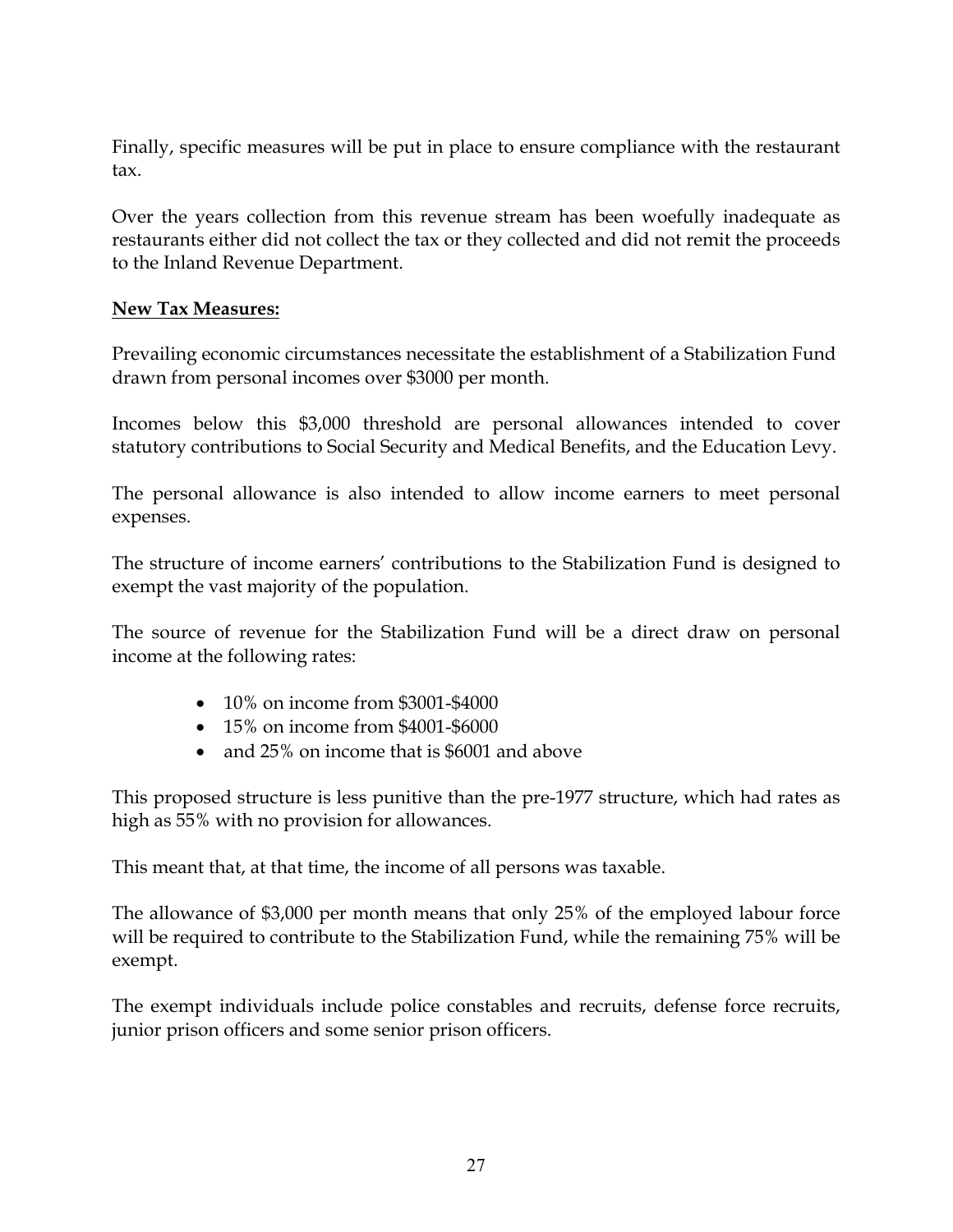Also administrative and other staff in the public sector such as senior executive officers, secretaries/typists, receptionists, security guards, watchmen, assistant teachers, clerical assistants and a host of other government employees will be exempted.

Further, certain waged and salaried employees in the private sector will be exempt from contributing to the Stabilization Fund.

For those persons who will be contributing to the Stabilization Fund, the tax burden will be kept to a minimum.

The following table presents the amount of tax that would be payable for a number of different income levels.

| <b>INCOME</b><br>\$ | <b>TAXABLE</b><br><b>INCOME</b><br>$AT 10\%$ | <b>TAXABLE</b><br><b>INCOME</b><br>AT $15%$ | <b>TAXABLE</b><br><b>INCOME</b><br>AT $25%$ | <b>TOTAL</b><br><b>TAXABLE</b><br><b>INCOME</b><br>\$ | <b>TOTAL</b><br><b>TAX</b><br><b>PAYABLE</b><br>\$ | <b>EFFECTIVE</b><br><b>TAX</b><br><b>RATE</b><br>(0/0) |
|---------------------|----------------------------------------------|---------------------------------------------|---------------------------------------------|-------------------------------------------------------|----------------------------------------------------|--------------------------------------------------------|
| 0-3000              | $\theta$                                     | $\theta$                                    | $\theta$                                    | $\Omega$                                              | $\Omega$                                           | 0                                                      |
| 3100                | 100                                          | $\overline{0}$                              | $\theta$                                    | 100                                                   | 10                                                 | 10                                                     |
| 3500                | 500                                          | $\overline{0}$                              | $\overline{0}$                              | 500                                                   | 50                                                 | 10                                                     |
| 4000                | 1000                                         | $\theta$                                    | $\theta$                                    | 1000                                                  | 100                                                | 10                                                     |
| 4500                | 1000                                         | 500                                         | $\theta$                                    | 1500                                                  | 175                                                | 11.7                                                   |
| 5000                | 1000                                         | 1000                                        | $\overline{0}$                              | 2000                                                  | 250                                                | 12.5                                                   |
| 7500                | 1000                                         | 2000                                        | 1500                                        | 4500                                                  | 775                                                | 17.2                                                   |
| 10000               | 1000                                         | 2000                                        | 4000                                        | 7000                                                  | 1400                                               | 20                                                     |

Anticipated revenue from this measure, which will take effect from April 1 2005, would be approximately \$35 million.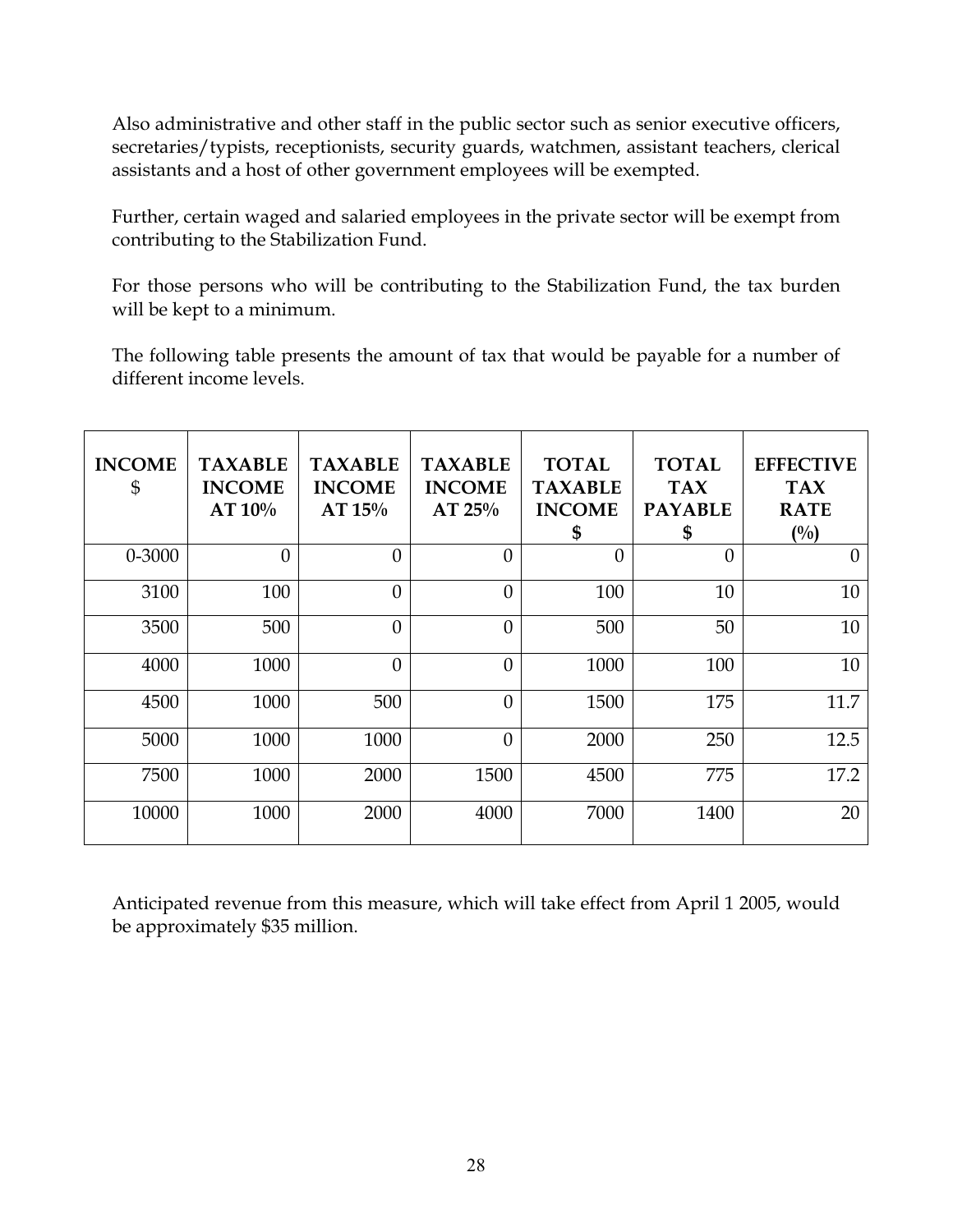To ensure professionals are adequately captured within the system, all professionals practicing in Antigua and Barbuda will be required to undergo a business registration process, at no cost, upon which a certificate of registration will be issued.

Professionals would also be allowed to self-assess and declare their taxable income to the IRD.

To ensure maximum compliance, the auditing capacity of the IRD will be strengthened to allow for increased and more effective random audits.

In addition, to facilitate the identification of businesses for the purposes of taxation, all businesses, regardless of size or nature of operation, will be required to register with the IRD.

This business registration will be done annually, with the authorization for the continuation of such business contingent upon it being current with respect to all taxes payable.

There will be no cost associated with this registration process.

This registration process will allow for better identification of businesses that are subject to the Corporation Tax, the Restaurant and Catering Services Tax and other business taxes.

The Sole Proprietor's salary will be assessed at the same rates as those applied to individual income while the profits of his/her Unincorporated business will be subject to a 25% tax.

Another new revenue measure will be a Retail Sales Tax, which will be introduced by July 1 2005.

This tax is to be applied at a rate of 5% with certain basic commodities being exempted from this tax.

Government will also introduce as of January 1 2005 an excise tax at a rate of 7%.

This will be applied to alcohol and tobacco products and on various luxury items.

In particular, the excise tax will be applied to vehicles with engine capacities above 2.5 litres or 2500cc.

Also, the excise tax will be applied to certain high-end consumer durables.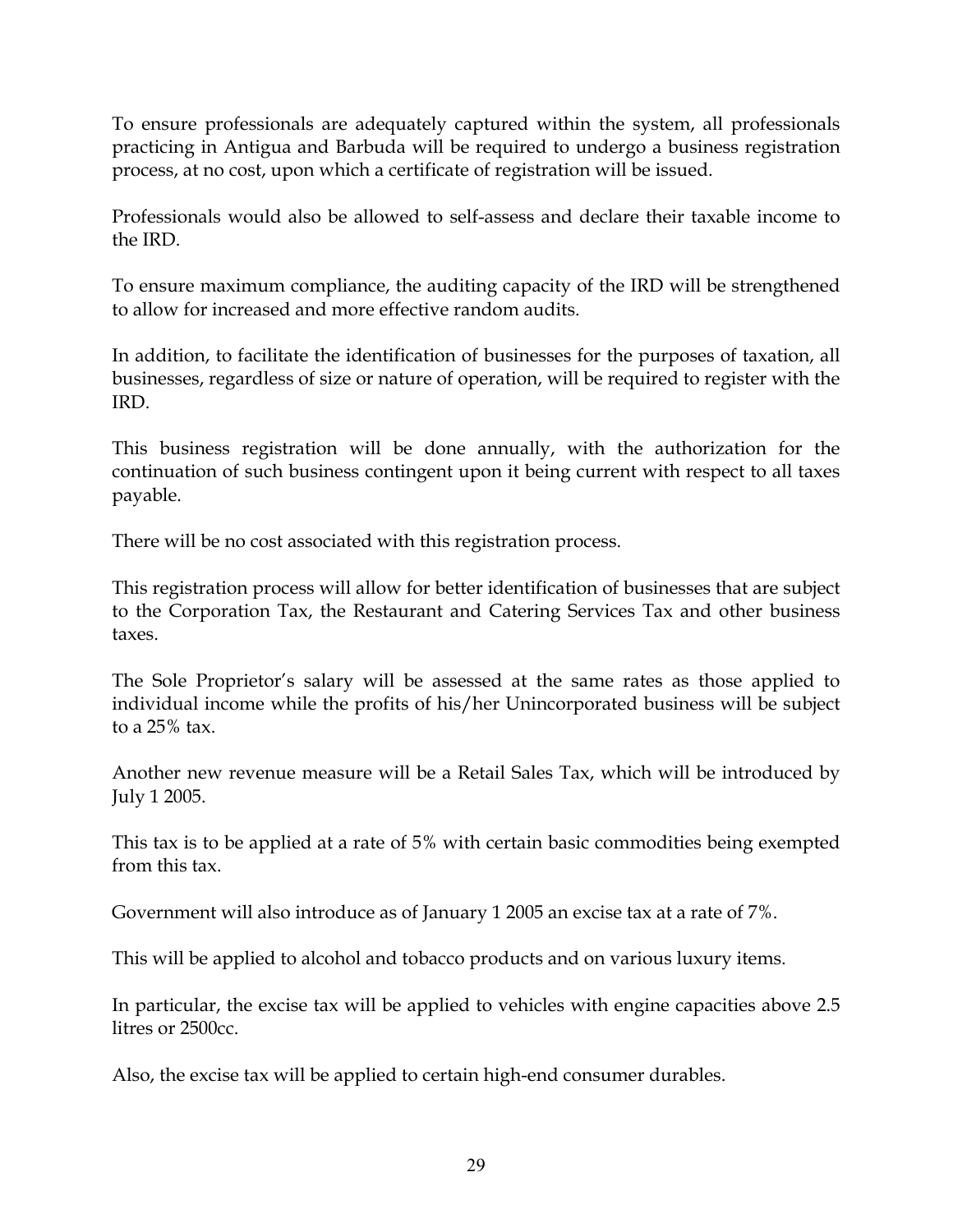Recognising, the importance of the rum industry in Antigua and Barbuda, special provisions will be made to ensure this excise tax does not in anyway affect the competitiveness of these businesses.

#### **Consolidation of Existing Revenue Measures:**

By the beginning of the tourist season in November 2005, the existing three taxes on the hotel industry (the Hotel Guest Levy, the Hotels Tax and the Guest Tax) will be consolidated into a single Hotel and Holiday Accommodation tax.

This will make for better administration and will ensure greater compliance by hotels in meeting their tax obligations.

This single tax will represent a fixed sum, charged per guest per night, in each hotel and other categories of accommodation.

It will range from US\$4 to US\$53 during the high season, according to the size and category of the property and from US\$4 to US\$36 during the off-season, according to the size and category of the property.

The hotels will be classified according to size and standard so that the rate payable will be determined by such classification.

The revenue expected from hotel taxes in 2005 is estimated at \$29 million. Also, the carious Liquor Licenses (Retail License, Beer License and Bottle License) along with the Hotel Liquor License and the Tavern Club License will all be consolidated into a single, less complicated simple tax.

#### **Removal of Taxes:**

To eliminate any unnecessary administrative burden on the revenue departments and on tax payers, a number of existing nuisance taxes will be abolished:

These include the Radio License; the TV License; and fee associated with the Dog License.

Government will remove the 15% Entertainment Tax so that local promoters will not be faced with added costs.

However, in cases where the social events include foreign entertainers, the promoter will be liable to pay the Entertainment Tax in respect of these foreign entertainers.

Further, the 2% tax on gross turnover of unincorporated businesses will be removed.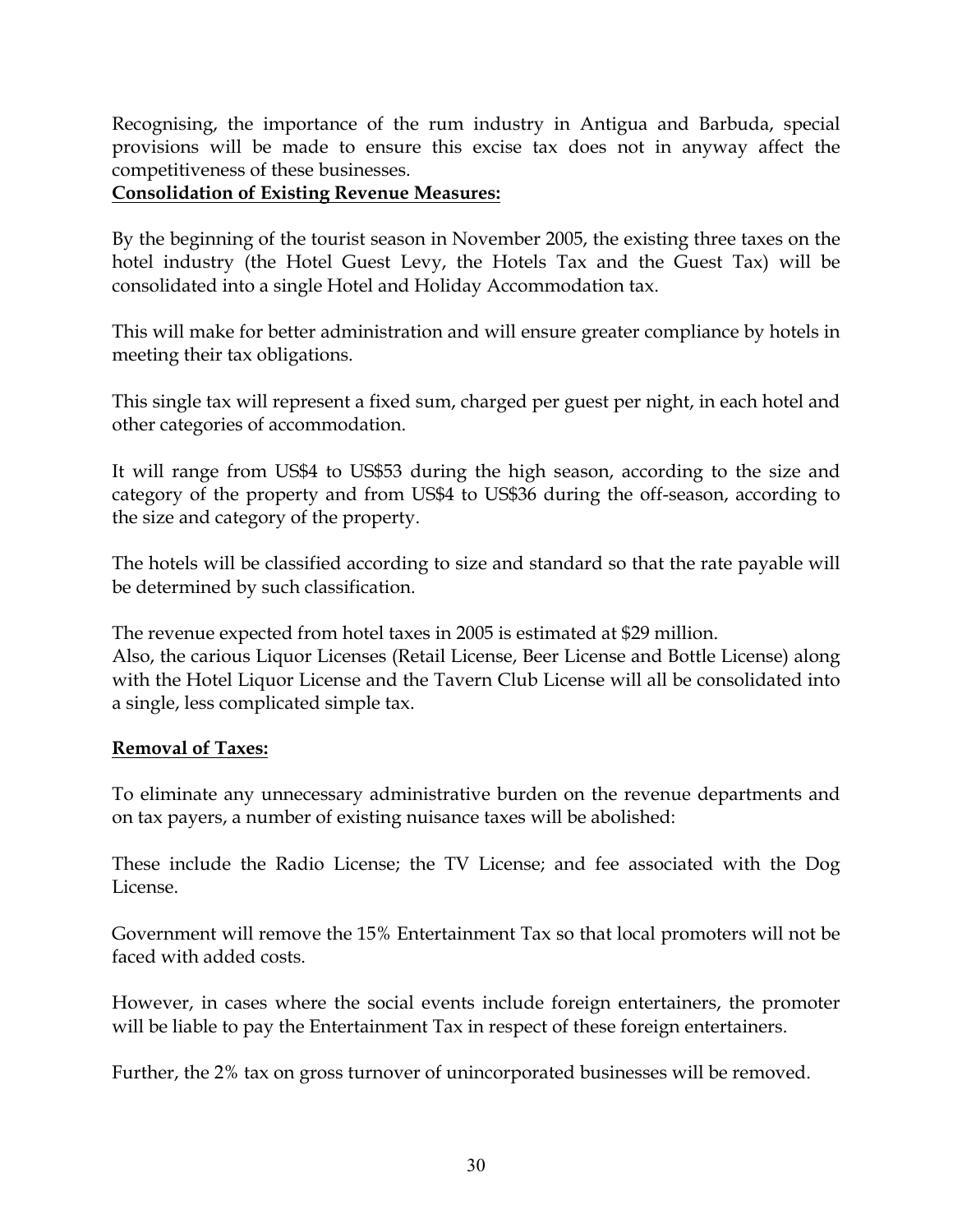The government will also eliminate the 3% tax on loans to non-citizens.

This is intended to boost investor interest and economic activity as.

This removal of the 3% tax of loans to non-nationals should in effect reduce the cost of funds to non-nationals wishing to invest in business enterprise or in residential development.

Another tax to be removed is the 1% foreign exchange levy.

This will further encourage investment in Antigua and Barbuda as costs on the transfer of profits from investment are reduced.

Also, the government will remove the administrative bottleneck which requires persons wishing to convert any sum at or above \$250,000 into a foreign currency to apply for government approval.

There will therefore no longer be any restrictions in Antigua and Barbuda on foreign currency transactions.

#### **SUPPORT MEASURES**

#### **Madam Speaker:**

We recognise that while we attempt to improve the fiscal situation in Antigua and Barbuda, there must still be some effort to alleviate the effect of the new programmes and measures for the more vulnerable sections of society.

Government will implement a number of support measures and incentive schemes to ensure that the people as well as business are able to function at sustainable levels.

To ensure that the more vulnerable in the country will not face increases in staple items such as basic food items and medication, the Customs Service Tax will be reduced by 50% on items specified in the 'basket of essential goods'.

In these instances the Customs Service Tax will be slashed from 10% to 5%.

This is what we mean by putting people first, Madam Speaker.

In addition, these items will be exempted from the sales tax. This means that the cost of most basic food items will be immediately reduced.

I give a few illustrations: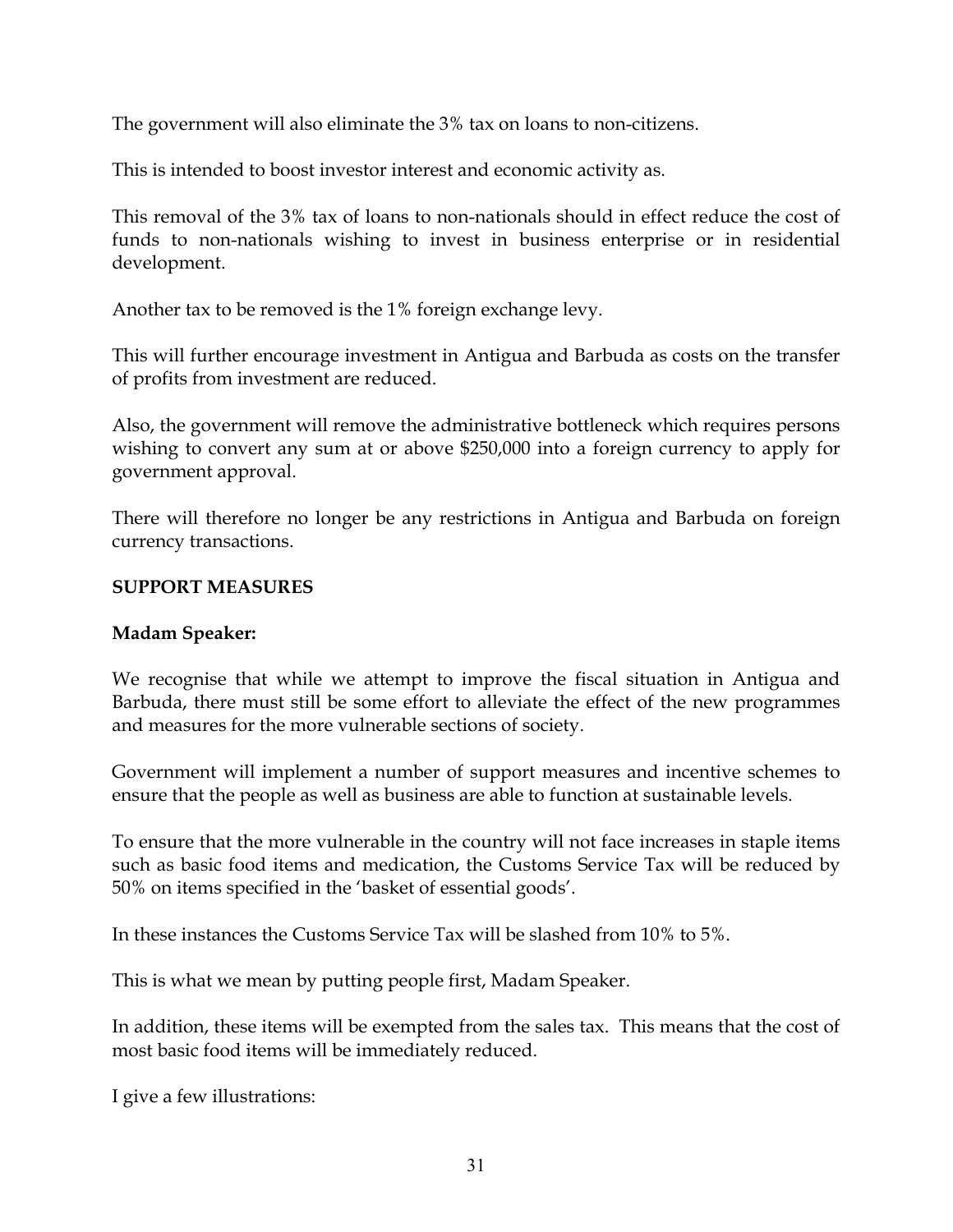### **Madam Speaker:**

Due to Government's cutting the Customs Service Tax (CST) in half and the exemptions of these basic food items from the sales tax, households will realize direct and immediate savings.

For example, a package of Prince Macaroni, which now retails for \$3.31, will be 25 cents less at \$3.06.

A 5 lb Box of Bravo Chicken Legs, which now sells for \$13.99 will be \$1.27 cheaper at \$12.72.

Tastee Cheddar Cheese, which now retails at \$7.67, will be 54 cents cheaper at \$7.13.

A 400g tin of Ovaltine, which now retails for \$7.27, will be 52 cents cheaper at \$6.75.

A dozen eggs, which now sell for \$7.50, will be 53 cents cheaper at \$6.97. 1lb of salt-fish, which now retails for \$8.75, will be 62 cents cheaper at \$8.13.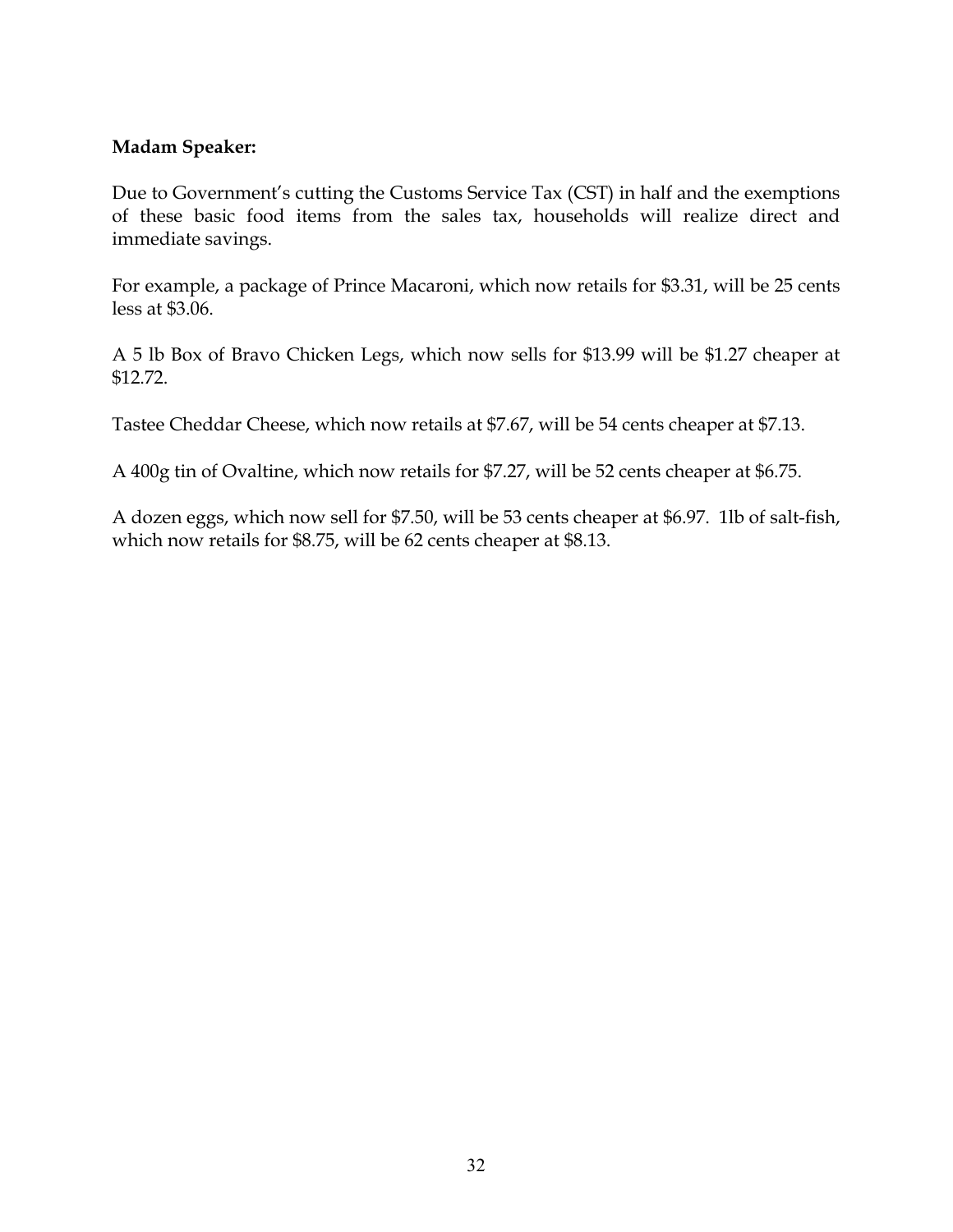| <b>ITEM</b>              | <b>QUANTITY</b>  | <b>ORIGINAL</b> | <b>NEW PRICE</b> |
|--------------------------|------------------|-----------------|------------------|
|                          |                  | <b>PRICE</b>    |                  |
| Prince Macaroni          | 453kg            | 3.31            | 3.06             |
| Chicken<br><b>Bravo</b>  | 5lb              | 13.99           | 12.72            |
| Legs                     |                  |                 |                  |
| Chicken<br><b>Bravo</b>  | 51b              | 19.50           | 17.70            |
| Wings                    |                  |                 |                  |
| Quaker Oats              | 500 <sub>g</sub> | 6.11            | 5.67             |
| Hereford<br>Corned       | 12oz             | 3.81            | 3.62             |
| <b>Beef</b>              |                  |                 |                  |
| Cheddar<br><b>Tastee</b> | 250g             | 7.67            | 7.13             |
| Cheese                   |                  |                 |                  |
| Trinidad<br>Orange       | 19fl oz          | 4.31            | 4.00             |
| Juice                    |                  |                 |                  |
| Ovaltine                 | 400g             | 7.27            | 6.75             |
| Colgate                  | 8.2oz            | 7.90            | 7.34             |
| Toothpaste               |                  |                 |                  |
| <b>Breeze</b><br>Soap    | 200g             | 1.89            | 1.76             |
| Powder                   |                  |                 |                  |
| Nestle Cornflakes        | 500g             | 11.85           | 11.01            |
| Crix Crackers            | 312 <sub>g</sub> | 3.45            | 3.07             |
| <b>Busta Soft Drink</b>  | Case of 24       | 40.00           | 34.50            |
| Eggs                     | 1 dozen          | 7.50            | 6.97             |
| Salt-fish                | 11 <sub>b</sub>  | 8.75            | 8.13             |

The Government will ensure that these savings are passed on to consumers by strengthening the monitoring and policing capabilities of the Prices and Consumer Affairs Division.

Items in the basket of essential goods that are not currently on the price control list will be added.

For a family of 3 or 4 persons who would typically spend about \$147 per week on these items, the Government's reduction in the Customs Service Tax would result in savings of about 10% per week.

That represents an increase in spending power of about \$60 a month.

An additional \$60 a month would be of some significance to a lot of people, Madam Speaker.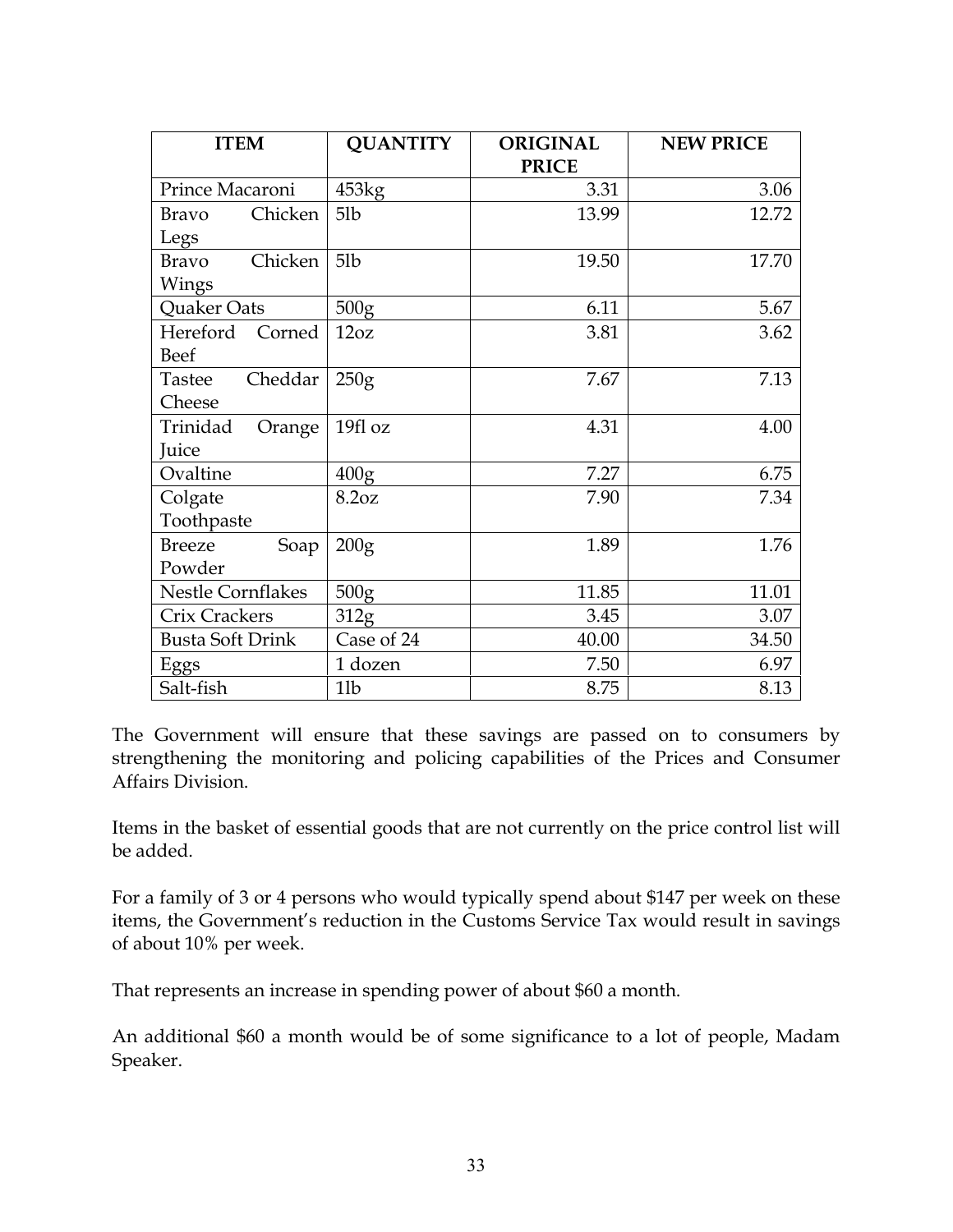In essence, this support measure will help reduce the cost of living in Antigua and Barbuda for those in our society to whom it matters most.

Further, the compounding of the consumption tax will be removed from all imported items, in order to reduce costs at the port.

With the removal of the compounding effect, importers should realize an immediate reduction in the amounts payable at the port.

For example, at present, items being imported with a value of \$10,000 duty of 20%, a consumption tax of 15% and a customs service tax of 10% would attract \$4800 in duties and taxes.

With the removal of the compounding effect, the importer will pay \$4500.

This reduction in the compounding effect on imports will not only assist in reducing the cost of living, but should also facilitate expansion of economic activity in the private sector, as the lower port charges should help to reduce production costs.

## **Madam Speaker:**

In the National Consultations preceding this Budget Statement, the people of Antigua and Barbuda expressed concern about the effect the new tax measures could have on home mortgages.

I am pleased to say that the Government has listened to the people and has discussed options for reducing residential mortgage rates with a number of financial institutions.

I can now confirm that the Government has secured a commitment from ACB Mortgage and Trust Company to reduce its mortgage rates by  $\frac{1}{2}\%$  in December 2004 and to further reduce these rates by another ½% in April 2005.

Such a reduction in the rates homeowners face in respect on mortgages will reduce their monthly payments.

For a mortgage of \$150,000 over a period of 20 years, the homeowner will realize a 6% reduction in monthly mortgage payments as a direct result of the 1% decline in mortgage rates.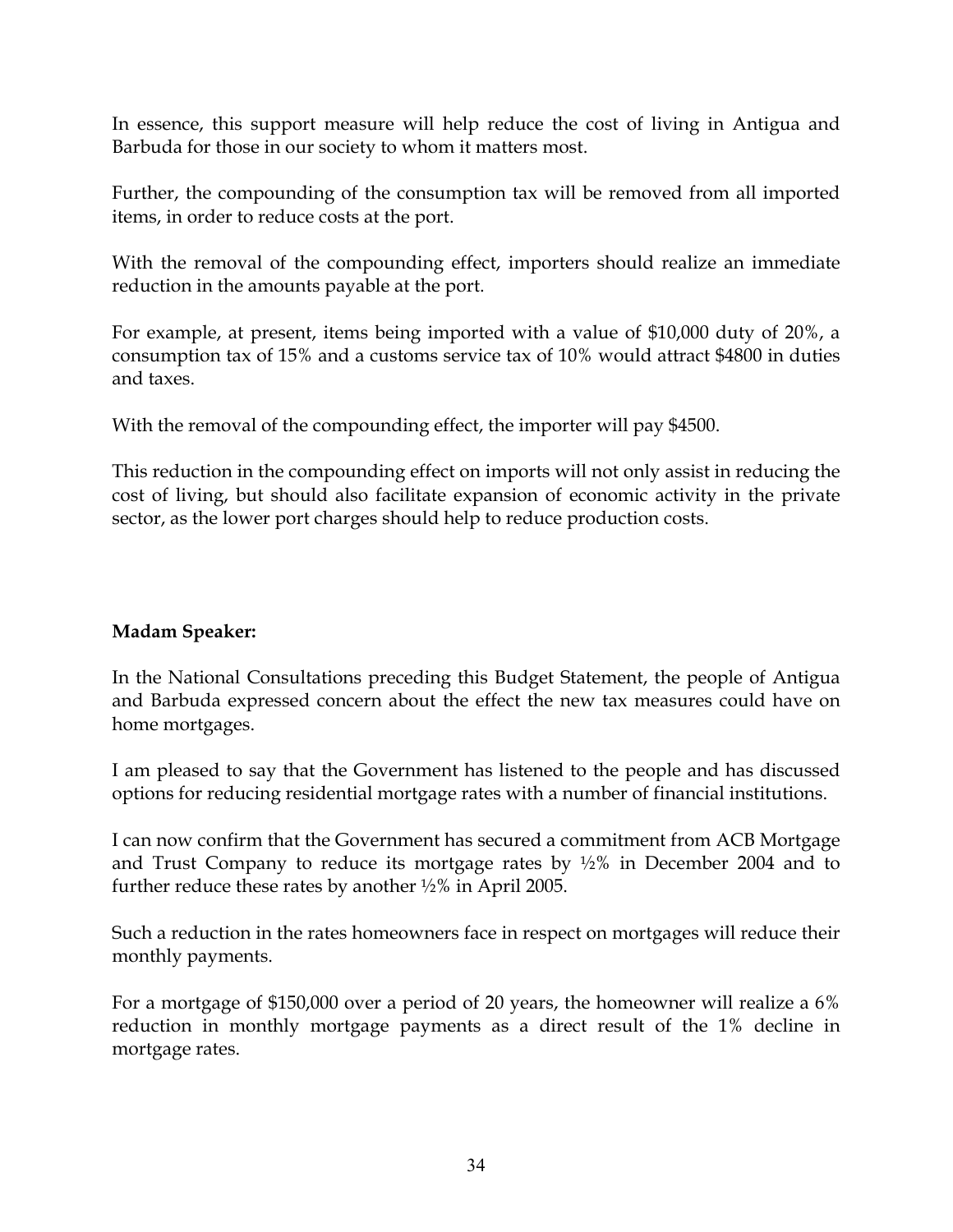This in real terms would amount to a saving of \$1,224.84 per year or just under \$25,000 over the life of such a mortgage.

We must grasp the meaning of this, Madam Speaker:

A State Registered Nurse, with a \$150,000 mortgage on a home in Liberta and earning just over \$3,000 a month, will in fact have the equivalent of her income tax liability offset in full by this 1% reduction in her mortgage rate. The same would apply in the case of a Sergeant with a similar mortgage on a home in Cedar Grove.

The government is confident that the other banking institutions will follow this lead by the ACB Mortgage and Trust Company and reduce their residential mortgage rates.

Also, the government hopes that this reduction in rates would increase the demand for mortgages and this should produce an increase in construction activity.

In addition to providing relief on mortgage rates, government will eliminate the stamp duty payable on the Discharge of Charge in on residential mortgages.

Further, the stamp duties on residential mortgages will be reduced from \$6 per thousand to \$4 per thousand. All these measures will reduce the total expenses faced by the homeowner.

This reduction in rates will increase demand for mortgages, which would be linked to increased construction activity.

This government recognizes the need to provide pensioners with a stipend that allows them to maintain some basic living standard.

In this regard, the minimum Government pension will be increased to \$750 monthly as of January 1 2005 in order to provide greater support to pensioners.

In addition, the government will in December of this year, make a one-off payment of \$500 to all Government pensioners who are currently earning pensions of \$500 or below.

This will amount to EC\$553,000 in total payments.

#### **Madam Speaker:**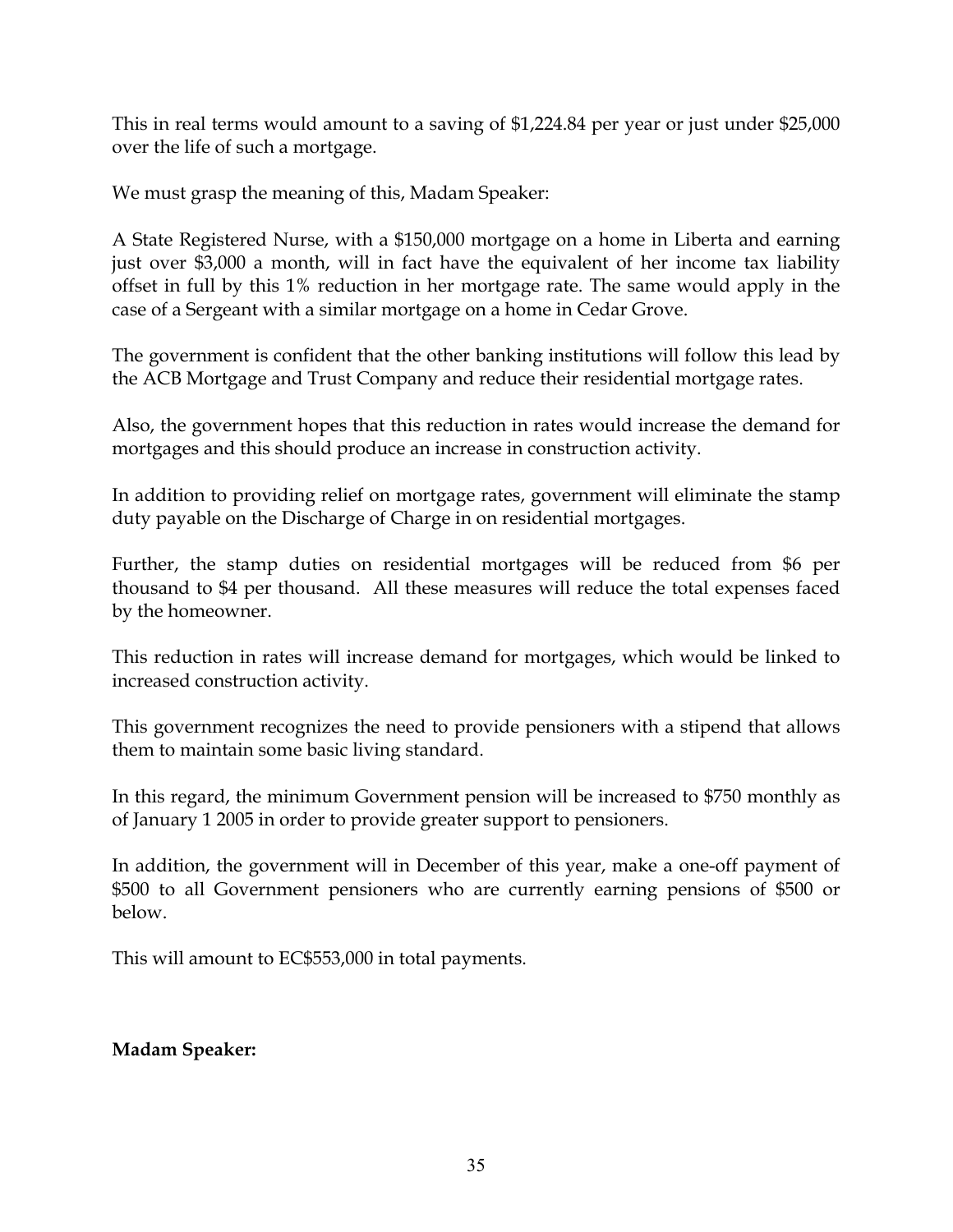The UPP Administration will right a long outstanding wrong, inflicted on certain sections of the Public Service who were denied salary increments negotiated by their Union and agreed by the previous administration.

This dates back to 2000.

This Government cannot, in good conscience, ignore the plight of these Public Service workers.

We have therefore made special arrangements to meet, in part, this long outstanding obligation.

Affected public officers will receive this relief before Christmas.

Certain other groups in the Public Service, particularly CMC workers, employees of the Fiennes Institute, the Mental Hospital and Holberton Hospital, will also receive some relief.

## **CAPITAL EXPENDITURE ESTIMATES**

### **Madam Speaker:**

Capital expenditure for 2005 is estimated at \$116 million.

This will reflect government's commitment to spending a meaningful proportion of revenue on improving infrastructure; enhancing investment in social development projects; and ensuring there is sufficient capital investment, which should encourage private investment.

The focus of the 2005 Budget will be on preparations for World Cup 2007; expansion of the airport; and various major road enhancement and construction projects – particularly in respect of roads in Barbuda; and a number of road networks in several communities in Antigua.

In total, about \$26 million will be spent on road construction, of which \$10 million is allocated for road construction in Barbuda.

#### **DEFICIT FINANCING**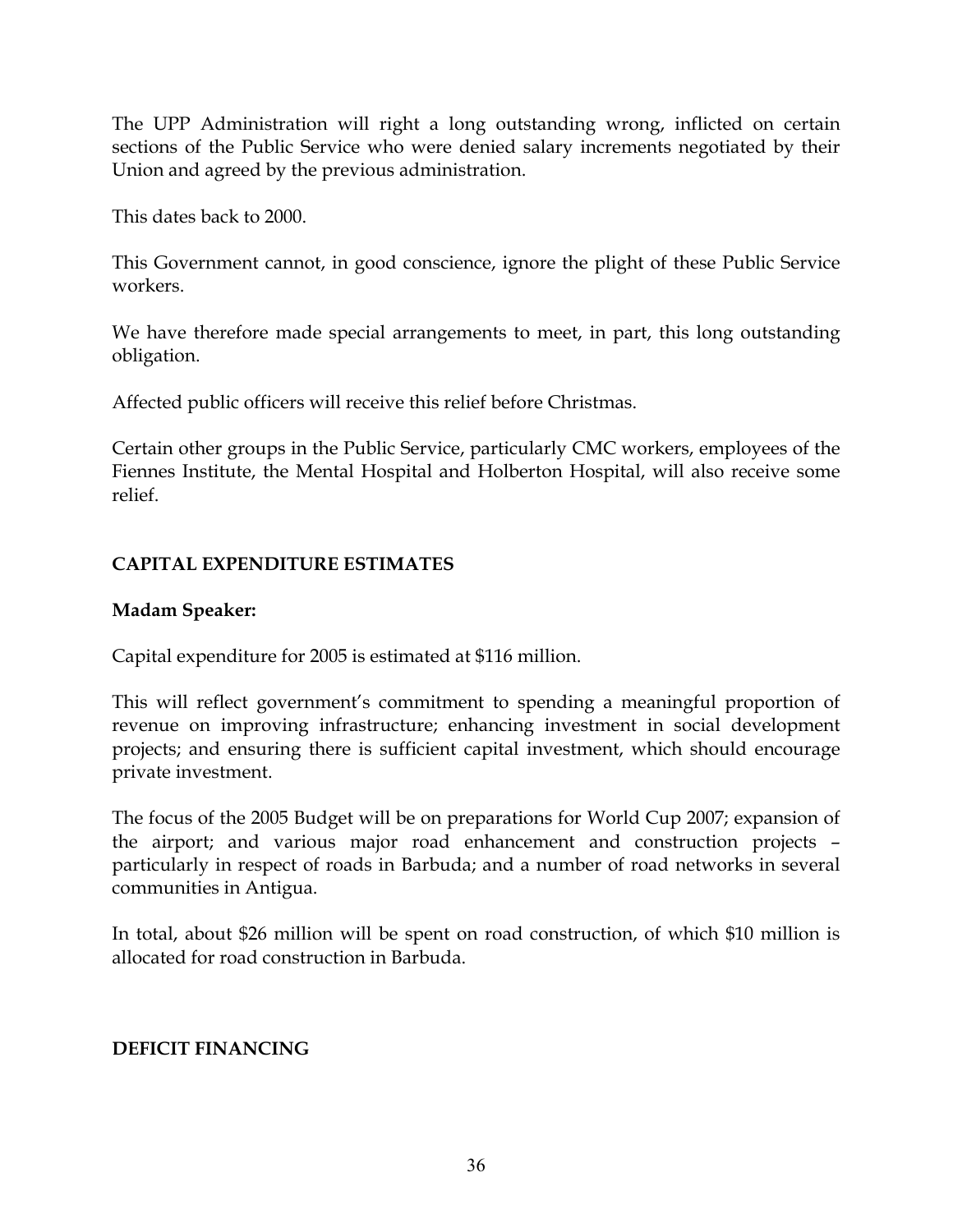In light of the foregoing, the question naturally arises as to how the recurrent deficit of \$86,128,502.00 will be financed.

We intend to do so by reducing outstanding arrears through negotiations with creditors and by the sale of Treasury Bills and Bonds valued at \$151 Million, which would give us \$48 million in "new money".

This will be made possible through the efforts of the Antigua and Barbuda Investment Bank to assist government in restructuring and negotiating its high interest debt.

We wish to commend the ABI Group for its initiative and support in partnering with the government as we seek to address the fiscal imbalance and improve the nation's overall creditworthiness.

The government will also pursue a policy of public ownership and limited divestiture of state owned assets to finance the deficit. The sale of Crown Lands is also a viable policy option for the generation of revenues necessary to close the fiscal gap. **DEBT SERVICING**

The Public Debt provisions for 2005 are set at \$100,692,659.

This is a 10% reduction in comparison to the provisions made in the 2003 budget.

The provision for Public Debt servicing represents 17% of the budgeted recurrent expenditure and 20% of the budgeted recurrent revenue.

The 2005 public debt provision is allocated as follows:

| Domestic Amortization:             | \$30,812,641 |
|------------------------------------|--------------|
| Domestic Interest Payment:         | \$21,338,645 |
| Sinking Fund Contribution:         | \$3,976,144  |
| <b>External Amortization:</b>      | \$33,248,717 |
| <b>External Interest Payments:</b> | \$11,316,512 |

## **Madam Speaker:**

During 2004, the Government of Antigua and Barbuda, in its attempt to reduce the level of public debt servicing, renegotiated the terms and conditions of its debt to domestic commercial banks and as such has effected significant savings.

In this regard, Madam Speaker, I wish to record the Government's gratitude to all of our domestic commercial banks.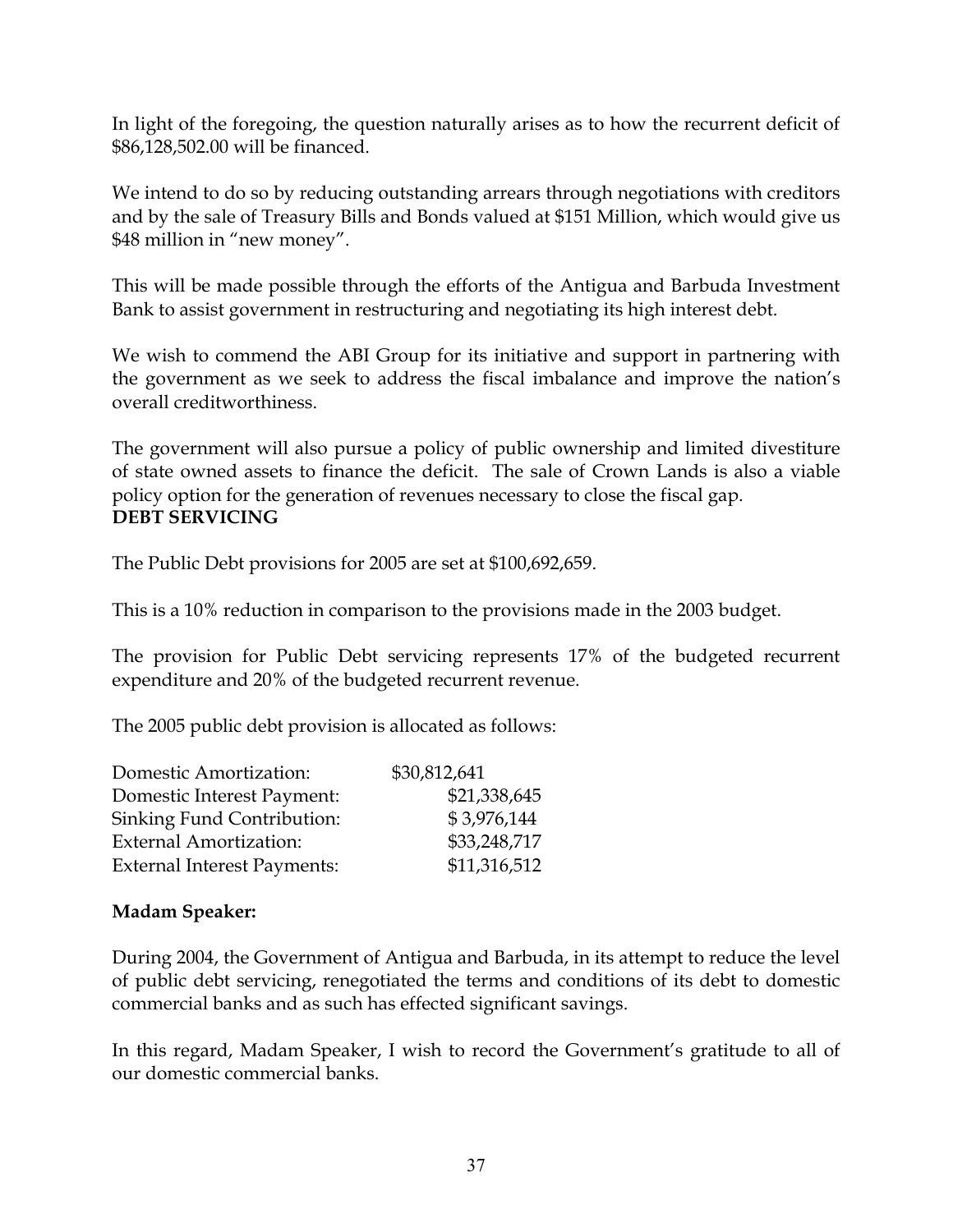Further, in an effort to address the floating debt (suppliers' credit) the government will negotiate with domestic creditors for 70% payout on outstanding debt.

The high level of arrears on the Central Government debt has restricted the level of new borrowing over the last few years. Government is currently formulating a plan to reduce the level of arrears and to normalize relations with its external creditors.

The rate growth of external debt is definitely signaling the need for better debt management and structured control mechanisms to ensure that our debt burden does not continue to escalate.

To this end, the Government has re-instituted the National Debt Co-ordinating Committee, which will, among other things, focus on issues for effective management and seek to maintain prudent and sustainable levels of debt for Antigua and Barbuda.

To enhance its debt management, renegotiating and restructuring programmes, government has approached CIDA to provide technical assistance in these areas.

This technical assistance should increase debt management capacity in Antigua and Barbuda and should also, through support in respect of debt restructuring, help reduce the total debt stock and bring our debt servicing requirements to more manageable levels.

## **Madam Speaker:**

I can now confirm that following intensive negotiations since April, the Government has already secured provisional agreement for the net reduction of the Central Government Debt in the region of \$650 million.

The infamous Deep Bay debt of approximately \$600 million on the Royal Antiguan Hotel will be substantially reduced.

So too will the DEVCON debt for the dredging of the St. John's Harbour.

On another creditor account which I shall shortly identify, we have succeeded in negotiating a debt write off of \$50 million on an estimated \$230 million debt.

The question arises, Madam Speaker, did the previous administration ever really care about such matters?

## **GOVERNMENT/PRIVATE SECTOR PARTNERSHIP**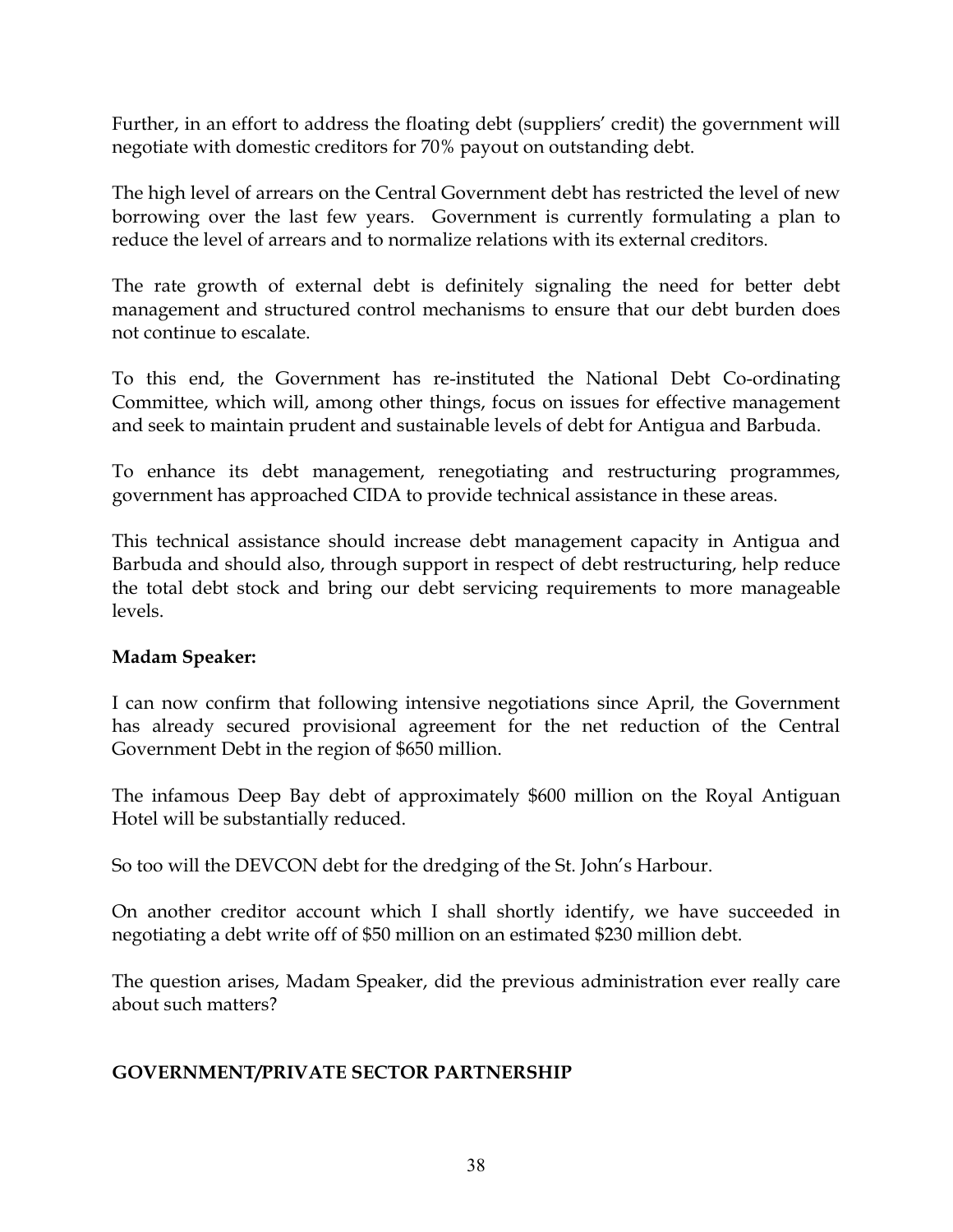This government recognizes that for high and sustainable levels of economic growth to be realized in Antigua and Barbuda, economic activity must be driven by private enterprise.

In this regard, it is necessary for government to facilitate private sector development by creating an enabling macro-economic environment and also by offering appropriate incentives for private enterprise.

# **The Antigua and Barbuda Investment Authority:**

As part of government's overall programme to promote domestic and foreign investment, Antigua and Barbuda Investment Authority is to be established in January 2005.

This entity will serve as a one-stop-shop for investors and will function as an investment promotion and facilitation agency.

The Investment Authority will be the repository of all necessary information on doing business in Antigua and Barbuda.

Further, it will be that critical link between the various government agencies with which the investor must interact.

The facilitation function of the Antiguan and Barbudan Investment providing support and practical advice to micro small and medium domestic enterprises in order to enhance their capacities in areas such as efficient business operations, effective cash flow forecasting and marketing.

The Antigua and Barbuda Investment Authority will be responsible for global investment.

## **Incentives for Tourism Investment:**

To encourage development of the hotel industry, concessions will be extended to all hotels in 2005 for the expansion and refurbishing of existing properties.

Further, concessions will be granted for the construction of new hotels with at minimum of 10 rooms.

Particular emphasis will be placed on encouraging the development of locally owned small hotels.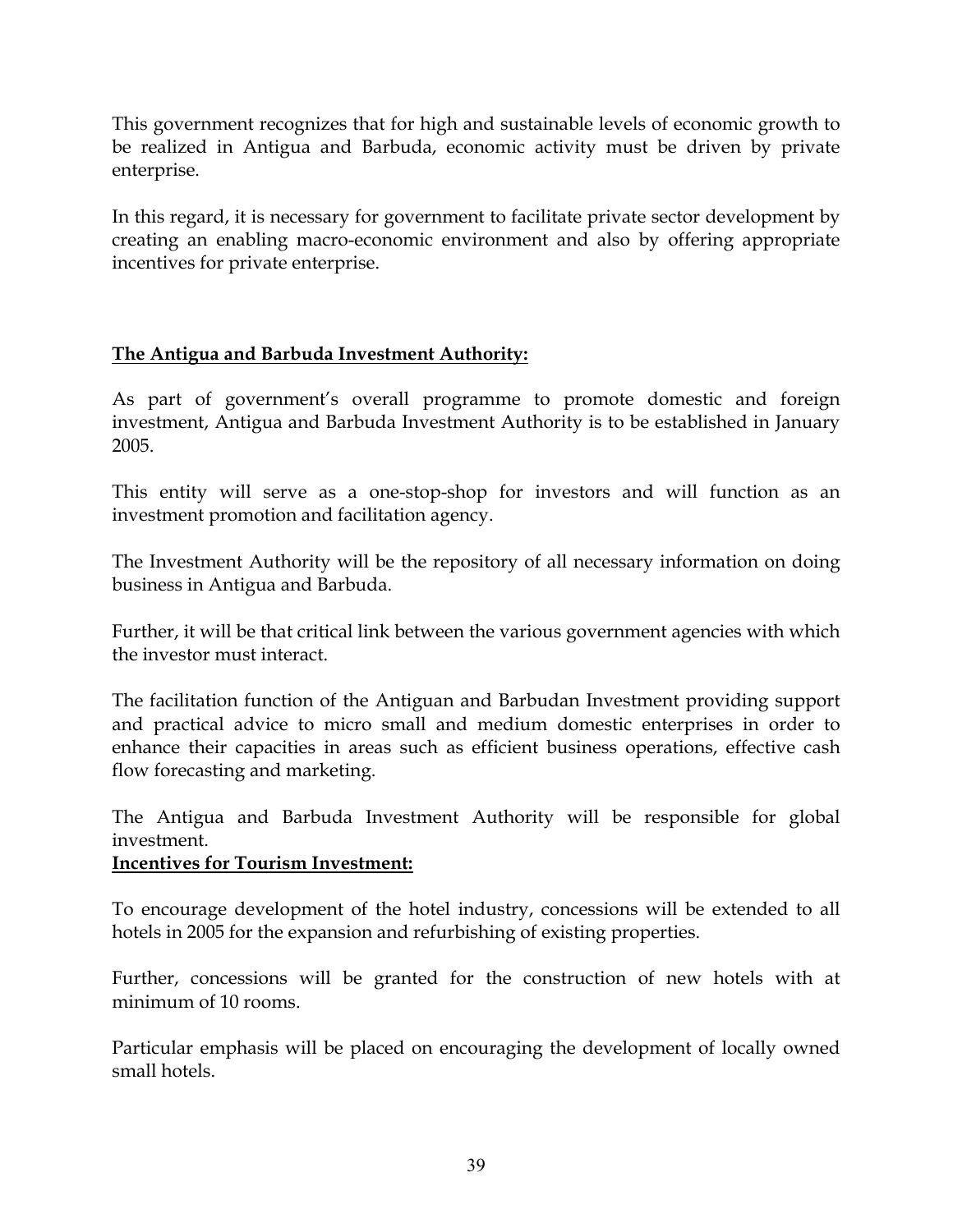These incentives, as well as investment promotion measures in general should assist local businesses and entrepreneurs to position themselves to take advantage of benefits and opportunities anticipated with World Cup 2007.

# **Agriculture:**

With respect to agriculture, allocations have been made to enhance this sector.

As noted previously, particular focus will be on the increase of cotton and pineapple production as well as in the further development of agro-processing in Antigua and Barbuda.

Further, efforts will be made to enhance production of other crops and to enhance the fishing industry so that local farmers and fishermen will benefit from expanded linkages with the tourism sector.

Special measures will be put in place to assist small and micro agro-processing businesses – particularly those involved in producing, bottling and selling pepper sauce, jams and various condiments.

# **Promoting Manufacturing and Small Business:**

A proportion of the \$100 million in concessions provided for in 2005 will be targeted to the manufacturing sector and the development of small businesses.

Provided that certain value added and other requirements are met, manufacturers and small business owners will be allowed the importation of raw materials free of duties and consumption tax for a period of three years.

To stimulate small and micro business in Antigua and Barbuda, Government will seek technical assistance for small and micro businesses in order to enhance efficiency of operations, improve productivity and promote export marketing.

The Government will seek to access resources for on-lending to existing small and micro businesses and to persons starting small business ventures.

## **Free Trade Zone:**

To enhance its operations and to encourage light manufacturing for export, specific measures will be undertaken to further develop the Free Trade Zone.

This will involve a joint venture between an international business developer, the government and local development partners.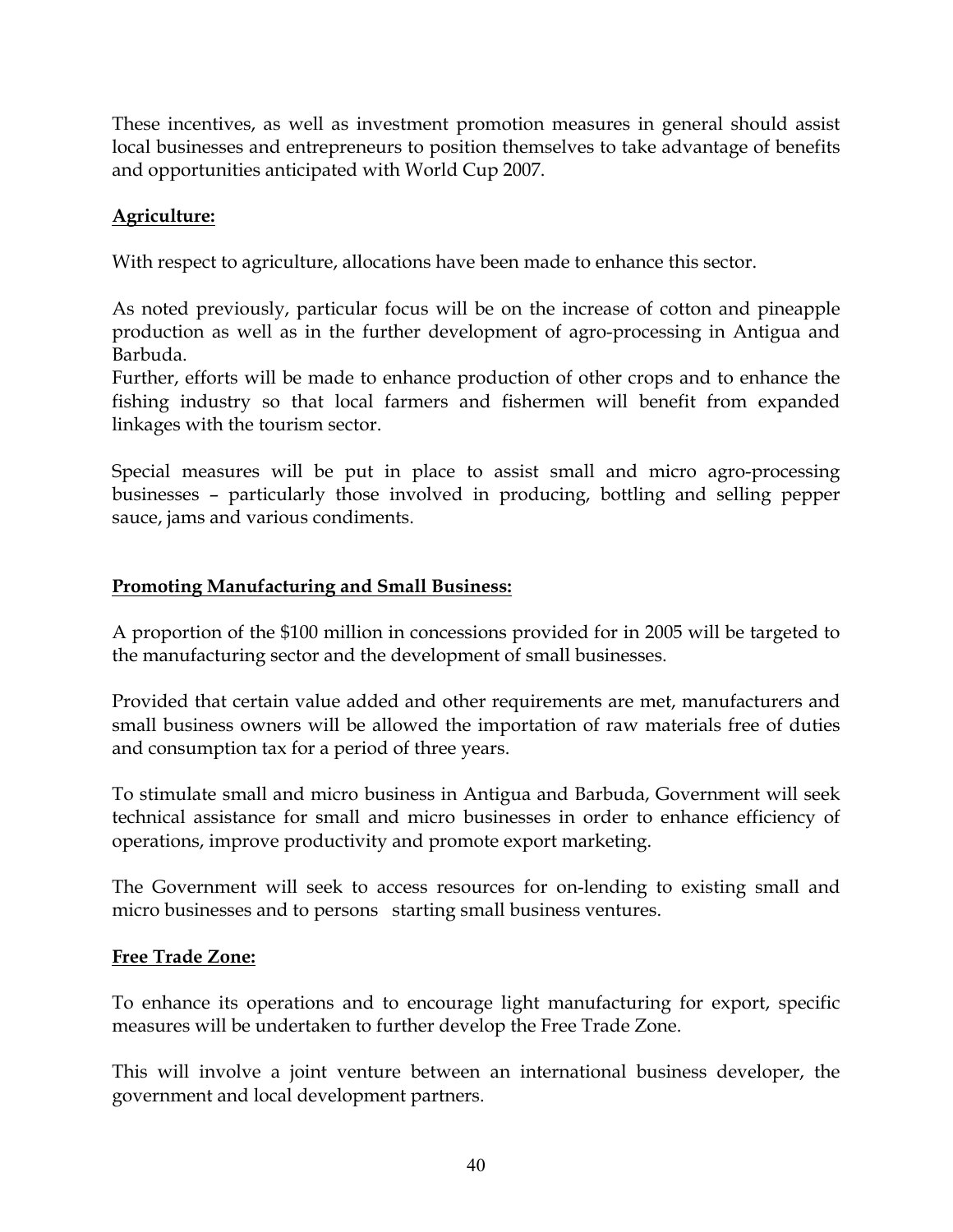## **International Financial Services:**

For an economy to be viable and for economic growth to be sustainable, it cannot rely on a single sector for growth in output.

The government will develop a comprehensive diversification strategy. The financial services sector shows great promise for revenue delivery to the Antigua and Barbuda economy.

Appropriate support will therefore be provided to the Financial Services Regulatory Commission to enhance its capacity to monitor and assess operations in the international financial services sector.

This will include Internet gaming.

Further, with the introduction of new Trust Legislation, it is expected that this agency will generate more revenue.

Mutual Funds Legislation will be introduced.

This will enhance and encourage growth in the international financial services sector.

The government has confirmed an alliance for joint marketing and promotion of the international financial services and tourism sectors.

The Government will lend its support to the Antigua and Barbuda International Marketing Corporation (AIM Corp), which will focus on promoting Antigua and Barbuda's international competitive advantage in international financial services and tourism.

The effective operation of this corporation will depend on strong private and public sector partnership.

The Government gives the undertaking to provide an adequate and enabling policy environment.

The success of AIM Corp will not only have beneficial effects for the targeted sectors, but also for the economy as a whole.

## **Incentives through Reduction of the Corporate Income Tax:**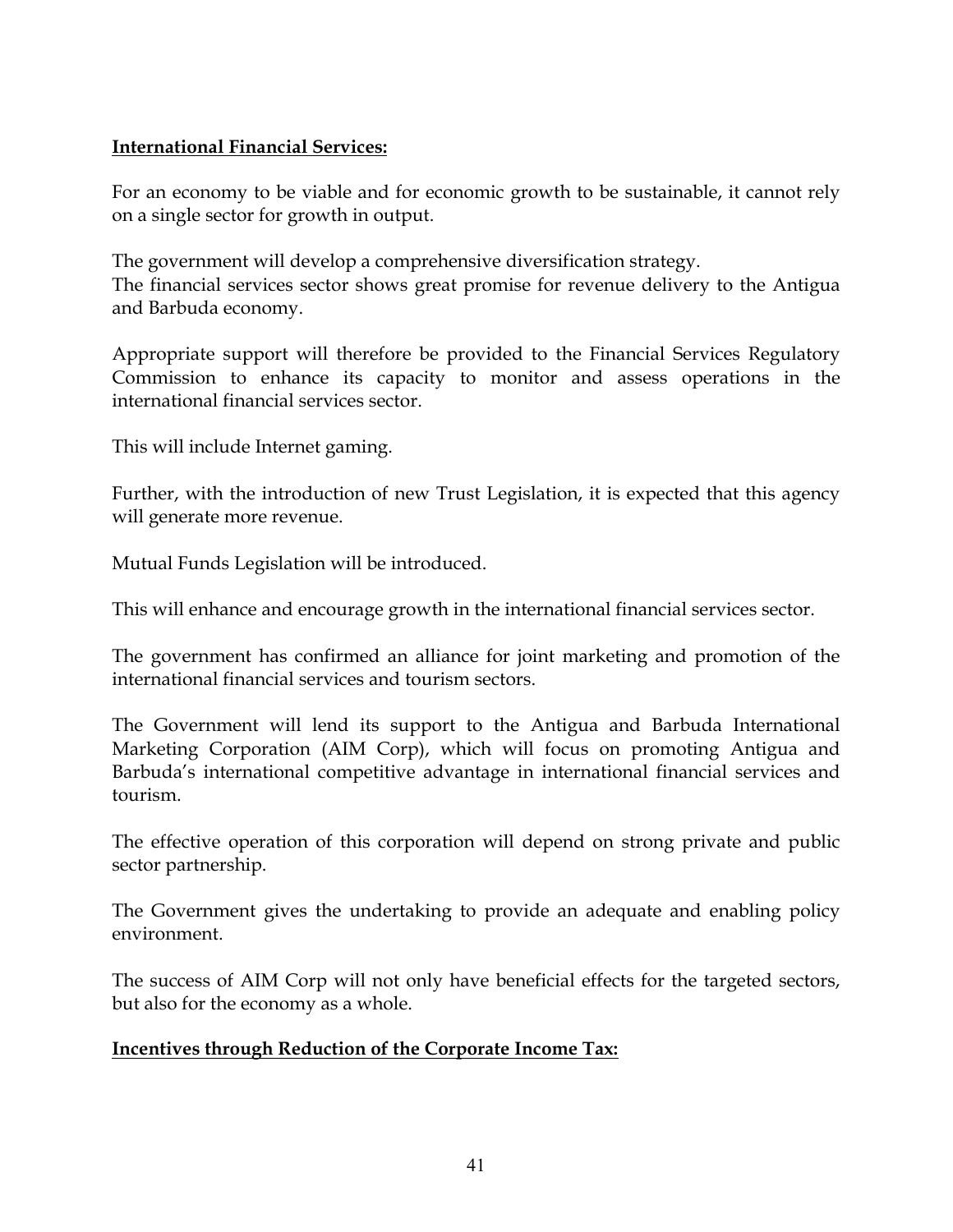An additional measure to promote investment in Antigua and Barbuda and to encourage expansion of existing companies will be the reduction of the corporate income tax from 35% to 30%.

Further, government will reduce the corporate income tax rate to 27.5% for banking institutions that maintain commercial lending rates at or below 10% and their residential mortgage rates at or below 8%.

This provision will be applicable for one year in the first instance after which it will be reviewed in order to determine its success.

This provision wills not only offer additional support to homeowners, but it should also facilitate an increase in the demand for residential mortgages and this should produce an increase in construction activity.

I expect that with all that I have outlined, together with what I shall yet present, this foundation for a fresh start will turn out to be a launching pad for substantial and sustainable economic growth and ever increasing personal prosperity for the Antiguan and Barbudan people.

## **ALLIANCE FOR DEVELOPMENT THROUGH EDUCATION AND EMPOWERMENT**

## **Madam Speaker:**

I turn now to a preoccupation more dominant than any other, in private contemplation and in public discourse, virtually every day since the United Progressive Party's election to government.

That preoccupation is the role of Mr. R. Allen Stanford in economic and social development in Antigua and Barbuda under the UPP Administration.

No single individual so dominates the investment landscape in any nation in our region as Mr. Stanford does in Antigua and Barbuda.

Many persons have serious problems with this; among them, many colleagues in the United Progressive Party.

We took serious issue with the conduct of ALP Ministers, who surreptitiously compromised themselves and their government by accepting very generous favours from Mr. Stanford while representing the government's and the people's interests in their negotiations with him.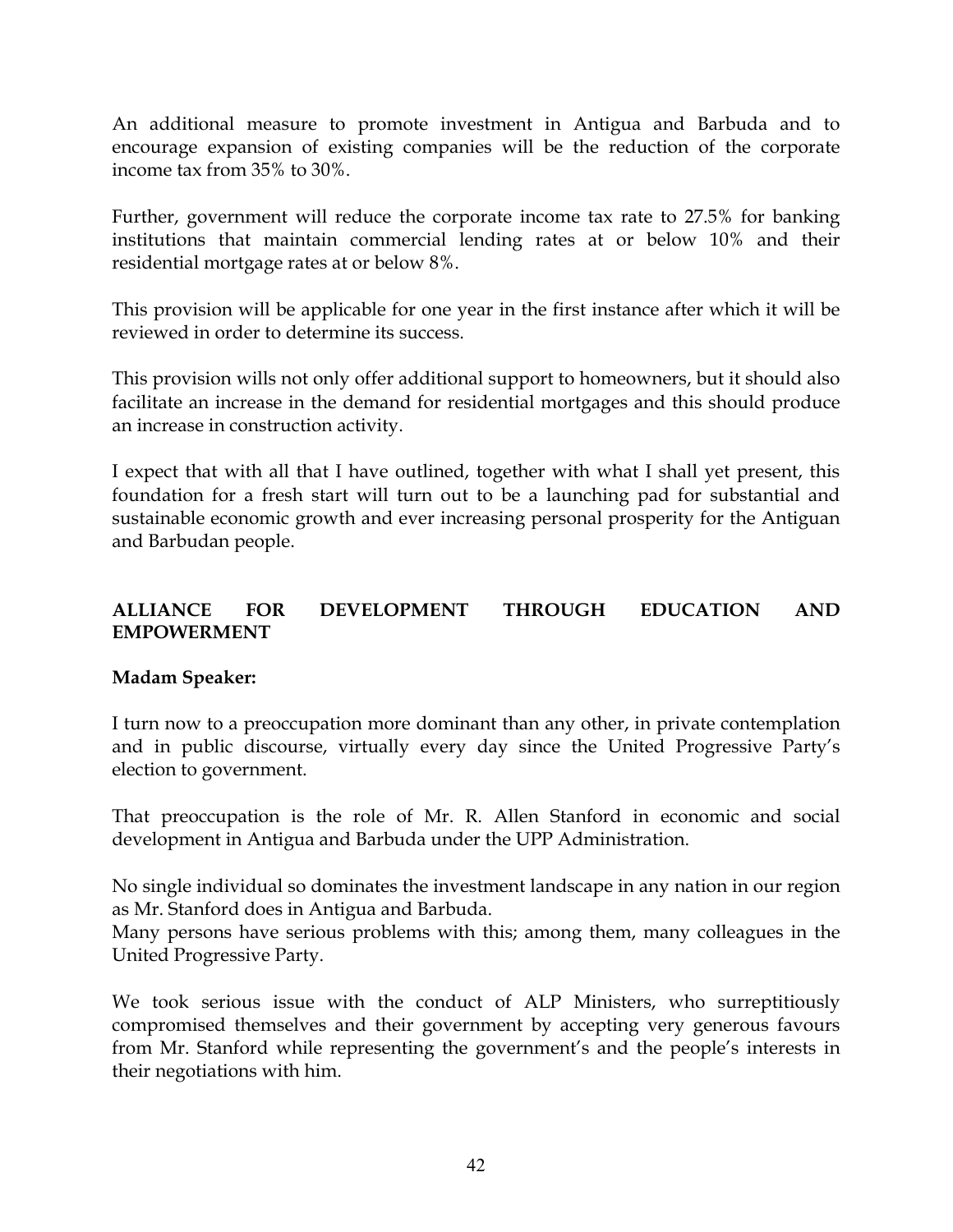Mr. Stanford, in the view of many, was ill-advised in his response to UPP protests over the matter.

Members of the Government are convinced that it did not take long for Mr. Stanford to become a wiser person after he publicly compounded the problem that had resulted from the former Ministers' deviant conduct.

It is a matter of conjecture as to whether those former ALP Ministers are now any wiser.

The UPP also had serious problems with the questionable Asian Village transaction between the former administration and Dato Tan Kay Hock.

The previous government's acquisition of what had always been private property, and its immediate transfer to new private ownership, at less than what the previous government paid remains a mystery and a scandal that is this Government's obligation to probe.

That is why the Sunshine Government has challenged that transfer in the court, and why we insist on investigating the circumstances that surrounded it.

Mr. Stanford did little to advance his cause when he made a bid earlier this year, to take over the Asian Village project, which gave Dato Tan a number of entitlements that were odious to the Antiguan and Barbudan people.

Mr. Stanford has since stepped way from the Asian Village package.

However, Mr. Stanford's interest in acquiring the real estate that was fleetingly owned by the previous government while the property was en route to Dato Tan, no longer extends to the multiple concessions and exclusives that were part of the ALP Administration's arrangement with Dr. Dao Tan.

## **Madam Speaker:**

We, of the UPP Administration always recognised that our positions had to be subservient to the common good.

I can now confirm that since the Stanford Group's presentation to a representative group drawn from civil society shortly after the election of the Government, there have been continuing discussions between Mr. Allen Stanford and the Government on the bases for a demonstrably win-win partnership between the Stanford Group and the people of Antigua and Barbuda.

Those discussions gained impetus over the last few weeks.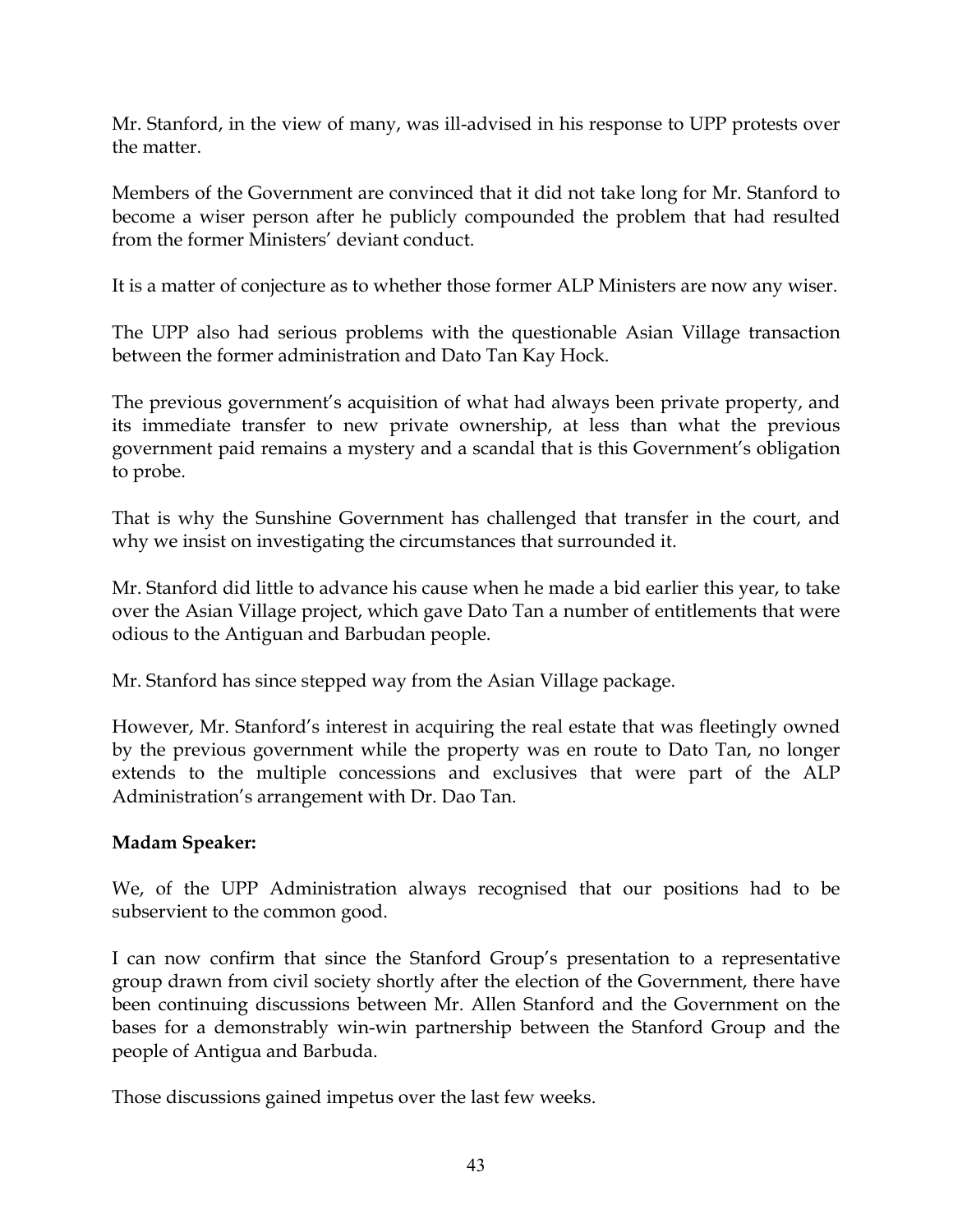The proposals that had taken shape during those discussions received the unanimous endorsement of last Tuesday's Cabinet Meeting.

After internal discussions in the early hours of Saturday morning, following his return from Hong Kong, the evening before, the Prime Minister met with Mr. Allen Stanford in marathon discussions that started at 11 o'clock Saturday morning and carried through for hours.

During their lengthy discussions on Saturday, Prime Minister Spencer, acting on behalf of the people of Antigua and Barbuda, worked out the fundamentals for a far-reaching and historic alliance between the Stanford Group and the Government.

The Prime Minister has directed that the fundamentals for an alliance between the Stanford Group and the Government of Antigua and Barbuda be embodied in the 2005 Budget Statement.

The prime fundamental of the partnership between the Stanford Group and the Government of Antigua and Barbuda is Development through Education and Empowerment.

To this end, four projects have been agreed between the Government and Mr. Allen Stanford for immediate implementation:

**ONE**, Mr. Allen Stanford will make an immediate contribution of \$1 Million, together with technical assistance where appropriate, to the completion of the construction of the National Library.

Mr. Stanford has confirmed that he will present that cheque to the Government tomorrow.

TWO, the Stanford Group will make a dedicated \$10 Million Fund for the empowerment of new Antiguan and Barbudan entrepreneurs.

Those funds will be in place from January 1st, 2005.

The Fund will provide financing of up to \$50,000 to support micro and small business ventures owned by Antiguans and Barbudans.

The Stanford Group will provide technical support and counseling for this project, which will operate through the Antigua and Barbuda Development Bank.

Public servants opting for voluntary separation from government employment will be given fast-track access to grants from the special \$10 Million Fund.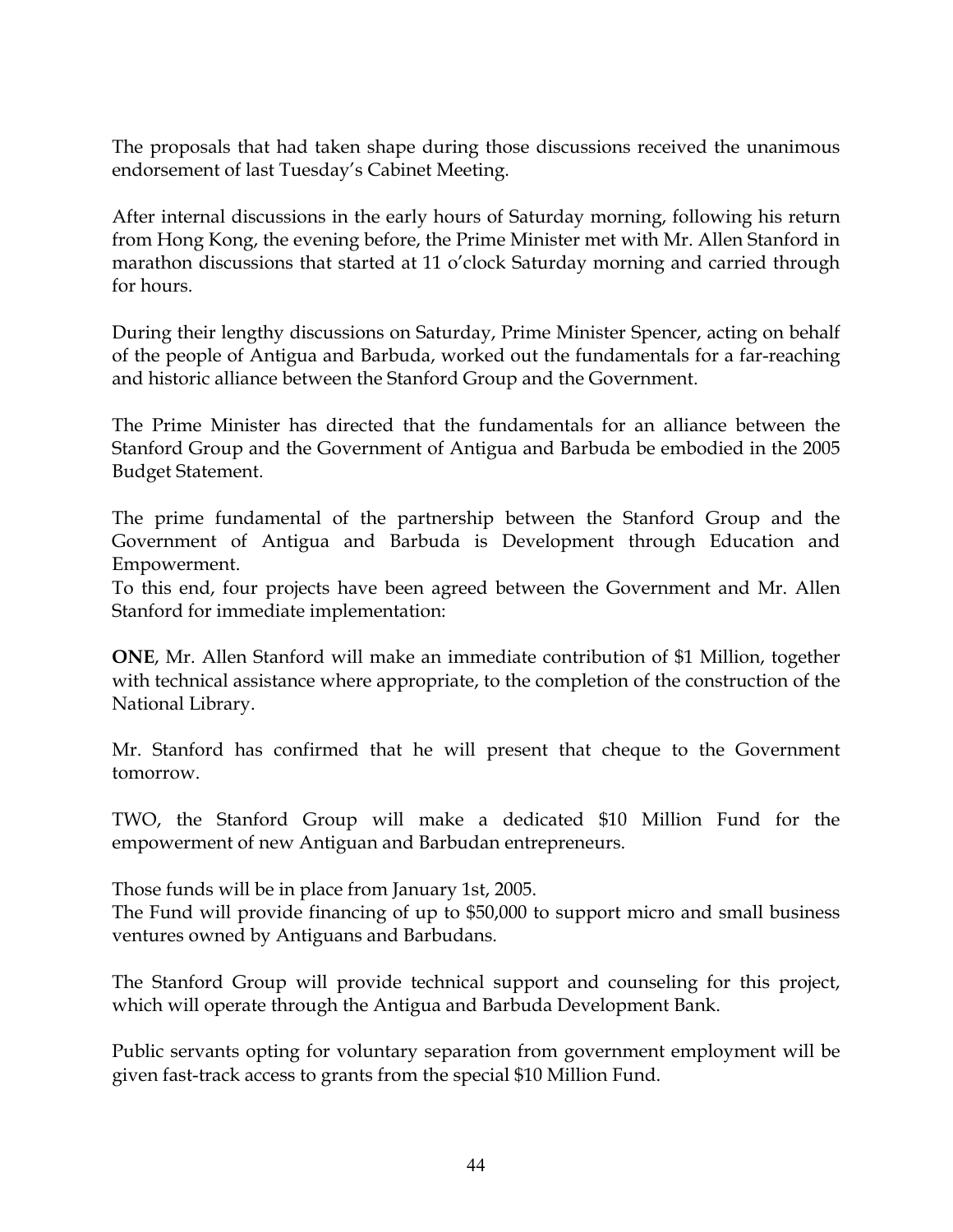This is one of the mechanisms the Government will utilize in moving public servants from employment to ownership of their own businesses.

**THREE,** the Stanford Group will fund and construct at no cost to the Government a state of the art higher education complex in Antigua on a projected budget of \$25 Million.

This will be Allen Stanford's contribution to the fundamental of development through education and empowerment.

Related to this, Mr. Stanford will fund an ongoing endowment to provide full scholarships to young Antiguans and Barbudans.

Once the site for the new institute is identified, work on this complex will commence in the first half of 2005.

**FOUR,** Mr. Stanford will transform Stanford Development Company into a professional management services company, which will outsource an estimated 70% of its construction projects to local contractors and other local suppliers.

This is in harmony with the Government's stated policy on reserving 25% of procurement on private sector as well as government projects for qualified small business; as will be mandated by the Buildup Business Act.

In addition to these four immediate fundamentals for development through education and empowerment, Prime Minister Spencer and Mr. Allen Stanford hammered out a number of other fundamentals during their watershed discussions on Saturday.

The country's leader and the business leader agreed on a review of the funding arrangements for the Mount St. John Hospital with a view to relieving the Medical Benefits Scheme of the monthly \$735,000 payment to the Stanford Group, which financed that controversial project.

Mr. Stanford has agreed to assist, where appropriate, in the functioning of the institution, which will provide specialised health care to Antiguans and Barbudans, as well as to patients from overseas.

Together with all of this, Mr. Stanford confirmed his willingness to write off \$50 Million of the estimated \$230 Million debt the Government of Antigua and Barbuda owes his organisation.

Culminating the fundamentals negotiated in Saturday's meeting between the Prime Minister and Mr. Allen Stanford, is the Government green light for Mr. Stanford's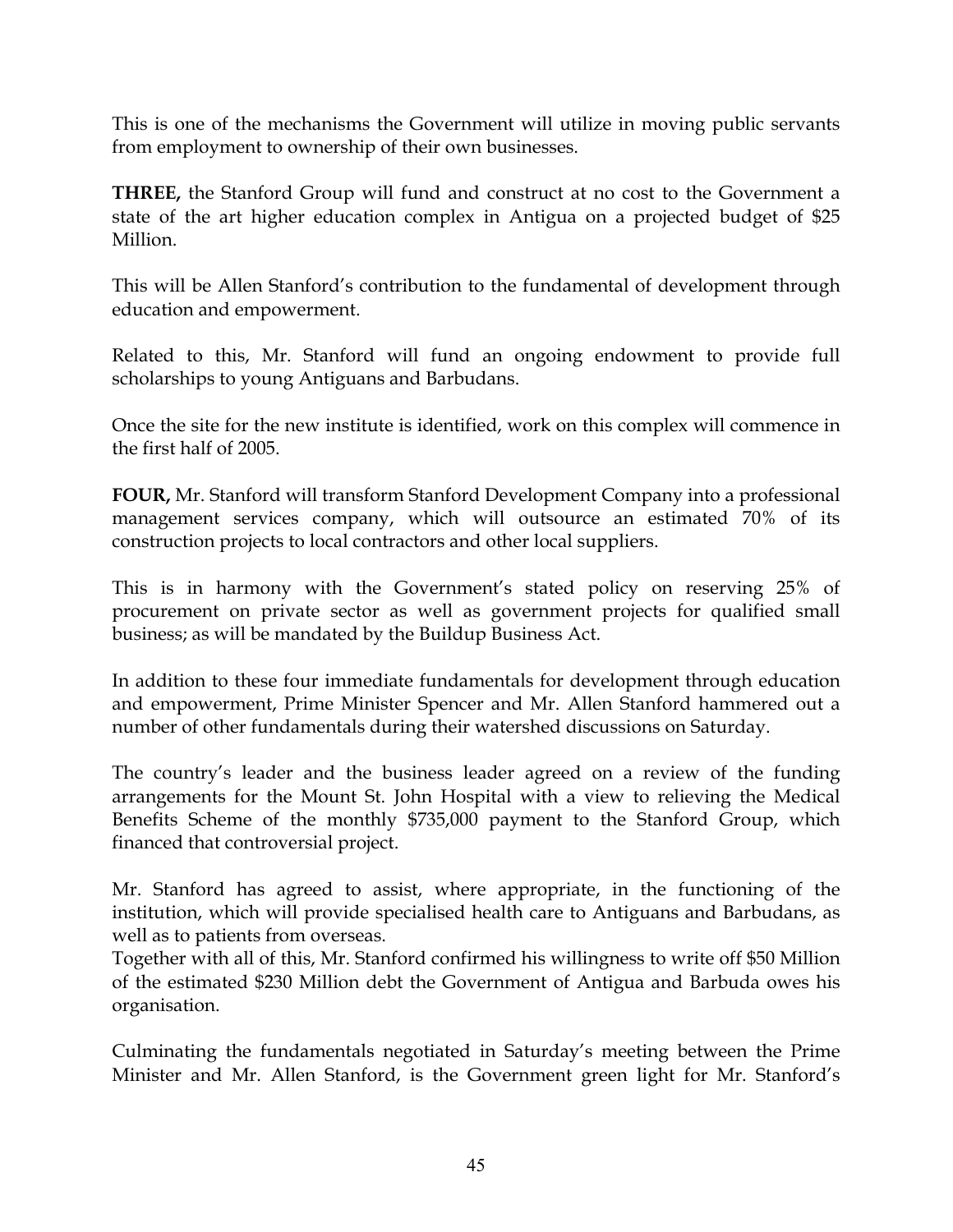acquisition of Guiana Island and other lands to which Dato Tan Kay Hoc presumably holds title.

The Stanford plan for development of the land package which he is negotiating to acquire from the current title holder is envisaged as a \$3 Billion upscale resort that will inject an estimated \$2 Billion into the Antigua and Barbuda economy in its construction phase.

The project is expected to generate continuing employment for 1,200 persons in direct and indirect jobs over its thirty-six months construction period.

The planned Six-Star resort will offer jobs for 1,000 persons when it is in operation.

Well before its completion, the project will recruit some 500 to 700 employees for extensive training, starting in 2006.

A similar number of persons will be employed next year, with the start up of construction.

Mr. Stanford has proposed a front-end corporation tax arrangement, under which tax concessions will be deferred for 30 years, while he will pay to the Government Treasury a monthly flat tax, amounting to \$34.4 Million a year, starting in January, 2008; aggregating to more than \$1 Billion over 30 years.

Full project funds are on hand for the entire project, which will cater to the wealthiest people in the world, and it will open its doors with \$400 Million cash in hand.

Government is impressed by Mr. Allen Stanford's voluntary submission of all documents pertaining to all agreements he entered with the previous administration.

We are also impressed with Mr. Stanford's voluntary proposal for all his projects requiring government approvals to be subject to performance clauses.

In his meetings with the Government, Mr. Stanford has stressed his sensitivity to, and his respect for the character and conservation of Antigua and Barbuda's environment, which he sees as valuable equity that enhances the value of any business venture.

Mr. Sanford also emphasises his recognition of the birthright of every Antiguan and Barbudan to have access to every beach on our two islands.

The Government is confident that the Stanford Group's business agenda can be in total harmony with the aspirations of the Antiguan and Barbudan people, and with the Government's development agenda.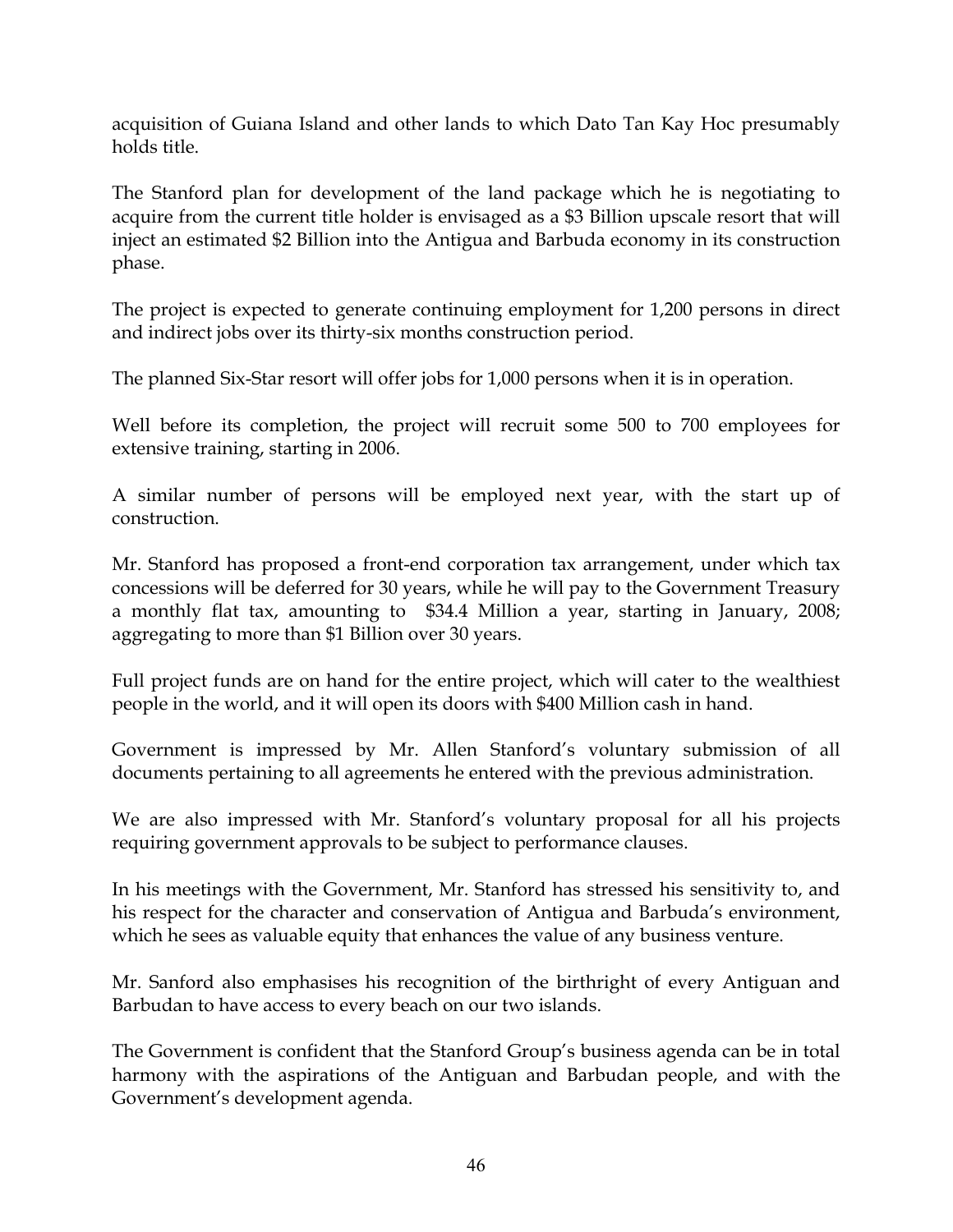The Government of Antigua and Barbuda looks forward to an enduring and productive partnership with the Stanford Group.

### **Madam Speaker:**

I trust the significance of the developments I have just outlined permits me the liberty to say to Mr. Stanford:

"Welcome to Government in the Sunshine!"

## **Madam Speaker:**

I sense that the nation is no longer waiting to exhale.

### **Madam Speaker:**

This alliance between the Government of Antigua and Barbuda and Mr. Stanford has the potential to dramatically transform this country's economy.

Notwithstanding this, I will not encourage a national mindset of spend and splurge.

That would be a formula for an economic bubble that is ultimately bound to burst.

It is just as critical that we avoid overheating the economy as any other obligation we now carry.

A new discipline is fundamental to the new opportunities that come with a fresh start.

We must, above all, recognise that Antigua and Barbuda dare not, I repeat, dare not, risk repeating the mistakes of the past, when bust followed boom, because of fiscal maladministration at the level of the government; and personal extravagance at the individual level among large numbers of the population.

Antigua and Barbuda might well have been singular among our sister nations of the region in not possessing the wisdom that we should have put aside something for the rainy days that were bound to come.

Should this country fail to learn from the mistakes of the past, it is not likely that either we, or our children, or our children's children, will be allowed a second chance for a fresh start.

The electorate gave this nation a chance for a fresh start on the 23rd of March this year.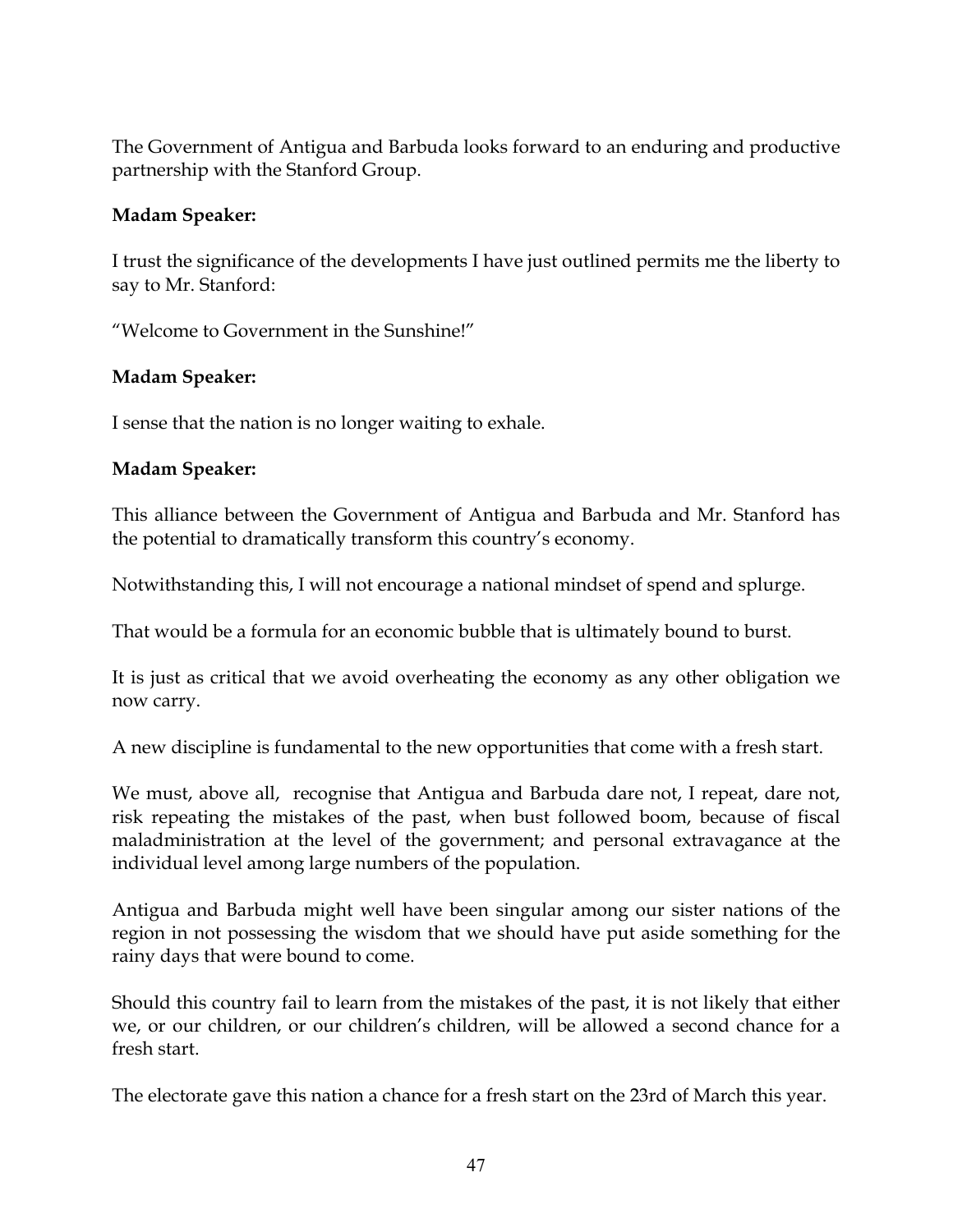This nation now has a chance for a fresh start.

We must seize that opportunity, now.

The economic theology of eat drink and be merry today and let tomorrow take care of itself, is a virtual suicide prescription for individuals as well as for nations.

That is not the path that any of us will consciously follow.

## **Madam Speaker:**

The judgments I have made in constructing the Budget for 2005 are designed to lay a solid foundation for a fresh start.

We are on the threshold of a fresh start.

We cannot afford to blow it.

The 2005 Budget is an instrument for equitable distribution of the entitlements and the responsibilities of the better off in the society, as well as the less privileged.

Every judgment I have made in laying the foundation for a fresh start has been driven by realism.

At the same time, every judgment I have made has been tempered by restraint and by conscious compassion.

Three quarters of the nation's income earners will be exempted from paying income tax or filing income tax returns.

The staples of life will be less expensive and more affordable to all.

This will bring particular and meaningful benefits to those in our society who face the greatest challenge in making ends meet.

Through personal income tax, the better off among us will help to ease the squeeze on those in greatest need.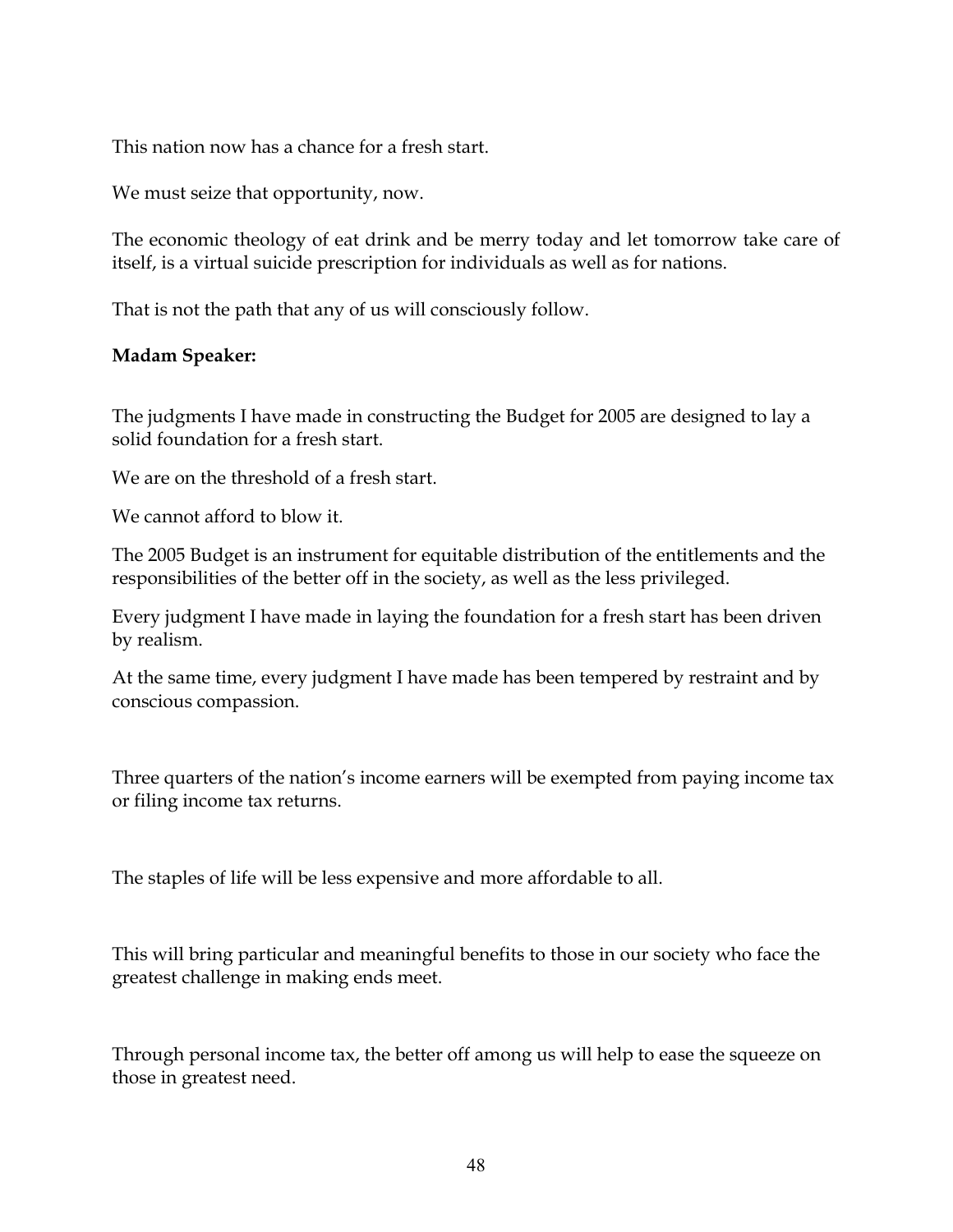The vast majority of income earners will have no income tax liability.

### **Madam Speaker:**

The judgments we must make in reducing the public payroll will be characterized by compassion.

This nation has no option but learn to live within its means.

# **Madam Speaker:**

Budget 2005 calls for all in Antigua and Barbuda to contribute in rebuilding our economy and in giving our nation a fresh start.

Budget 2005 affords those who are privileged to earn more, or who are fortunate to possess wealth, the privilege of contributing to the well being of the many who are less fortunate.

# *"The test of our progress is not that we add more to those who have much; it is whether we provide enough for those who have too little."*

Franklyn Delano Roosevelt spoke for all societies, in all places, in all times.

He also spoke for this society, at this time, when he expressed that wisdom, Madam Speaker.

## **Madam Speaker:**

A thinking and educated society elected the United Progressive Party to government eight months and seven days ago.

We continue to trust the commonsense and the considered judgment of the same people.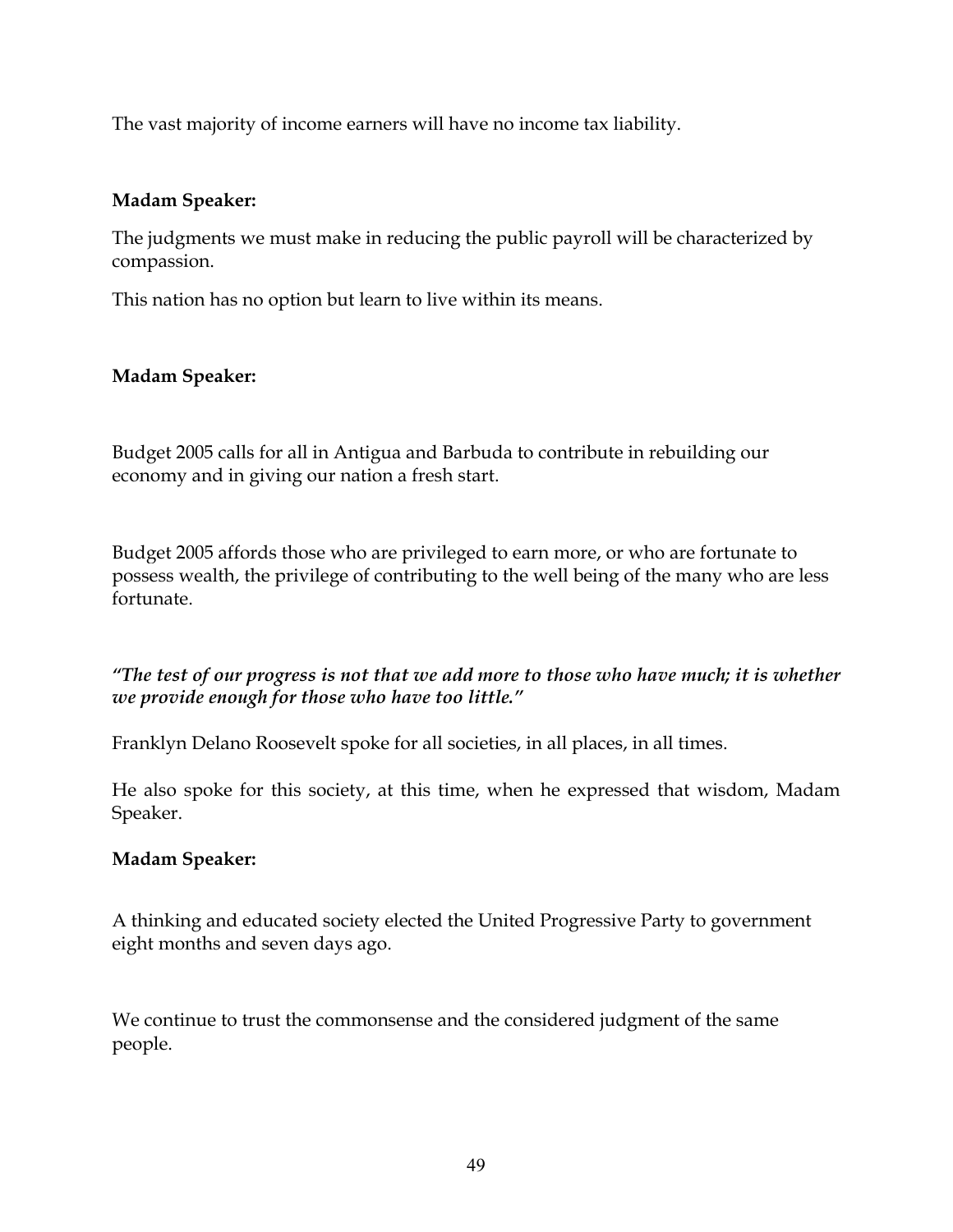I am confident that the Antiguan and Barbudan people will maintain that faith in us and that they will respond to the call to work in partnership with their Government in giving our country a fresh start.

I am also confident that they will seize the opportunities for a fresh start that Budget 2005 presents to all.

## **Madam Speaker:**

As I move to the conclusion of my presentation, I must confide that I am not confident of the level of goodwill I will continue to enjoy among my Cabinet colleagues.

In spite of the good news I have shared with the nation, I have not come to this House today with a Santa Claus bag of goodies.

The state of the economy permits nothing of that sort.

As we call upon the Antiguan and Barbudan people to share the sacrifice demanded by the times and by our circumstances, the United Progressive Party will demonstrate that as charity begins at home, austerity, in this case, begins with members of the Government.

Effective New Year's Day, 2005, the Salaries of Ministers of Government, Ministers of State and Parliamentary Secretaries, will be cut by 10%.

This means that when personal income tax becomes operative on the 1st of April, 2005, our Honourable Prime Minister, my colleague Ministers, Ministers of State and Parliamentary Secretaries, and the Minister of Finance and the Economy, will be taking home a lower portion of our salaries than will other income earners in our tax brackets in Antigua and Barbuda.

I take their thunderous response to this contribution to the Stabilization Fund as my colleagues' enthusiastic approval of this measure.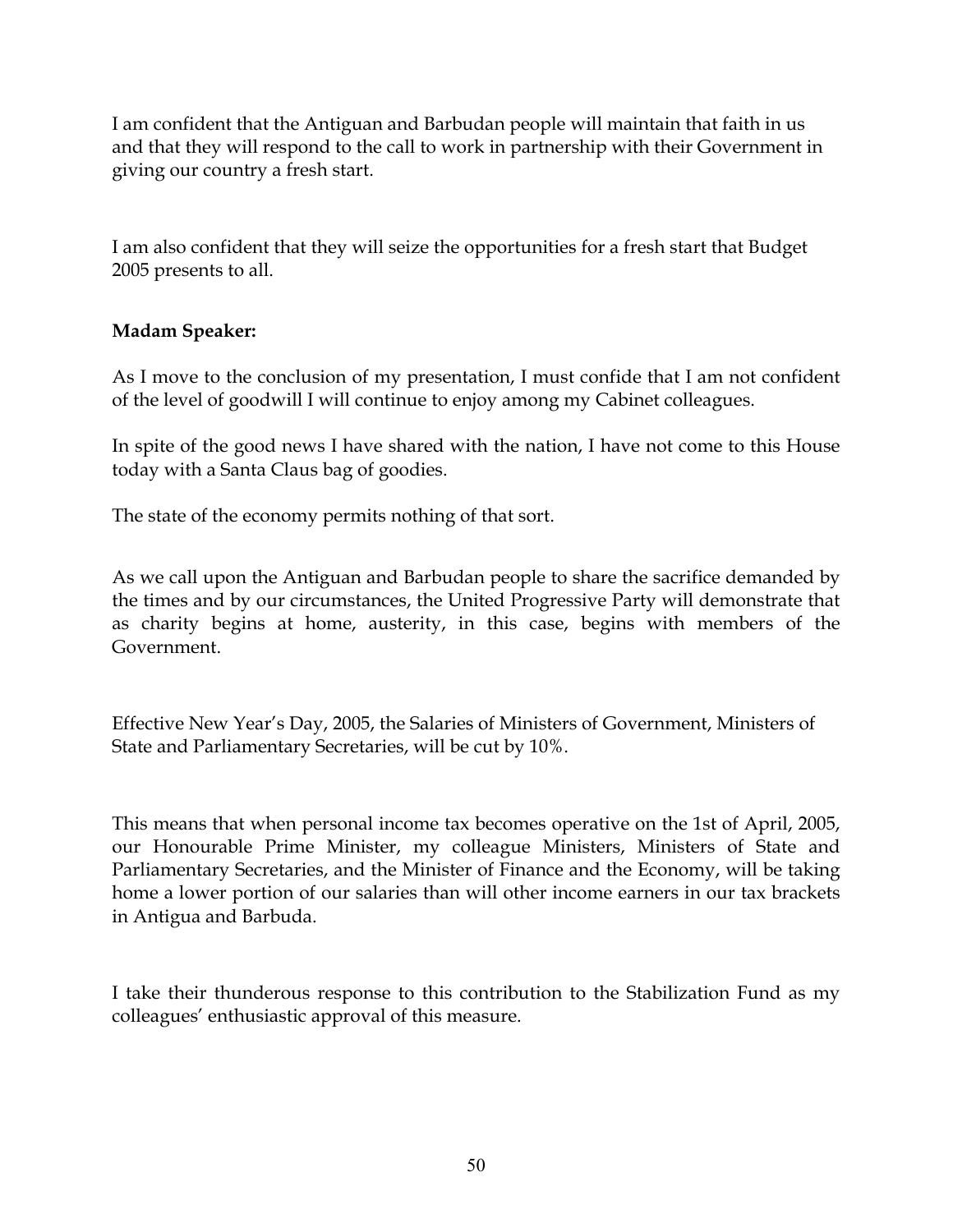I venture to suggest, Madam Speaker, that other officials, including Senators and Board Members appointed by this administration, will, more than likely, voluntarily take a similar cut in salaries and fees.

I am confident that Honourable Members opposite need no urging to join the United Progressive Party in this symbolic sharing of the burden of adjustment at this time.

On this note of caring and sharing, I take this opportunity to wish the Honourable Speaker and Honourable Members, and the nation, a peaceful, safe, and Holy Christmas Season.

## **Madam Speaker:**

Together, all who love Antigua and Barbuda can transform Antigua and Barbuda into a land of opportunity where every individual has the chance to be the best he or she can be; into a safe and healthy home where people want to raise their families; into an economy which attracts talent and investments; and into a society which offers young people the chance to be shareholders and nation builders; and a global centre of excellence with a quality of life that will be widely envied.

We have a genuine opportunity to start now, to build that land, here in Antigua and Barbuda.

We might not be allowed a second chance.

Let us work together to build that land in our land.

# **Madam Speaker:**

Budget 2005 is accompanied by its primary source, the views that the Antiguan and Barbudan people freely expressed during the public consultations which laid the foundation that makes Budget 2005 genuinely the people's budget.

With gratitude for the gracious attention of Honourable Members, at the pleasure of the Prime Minister, I look forward to 2005 with the firm intention to resolutely direct this nation's fiscal and economic affairs within the parameters and the disciplines I have defined in my presentation.